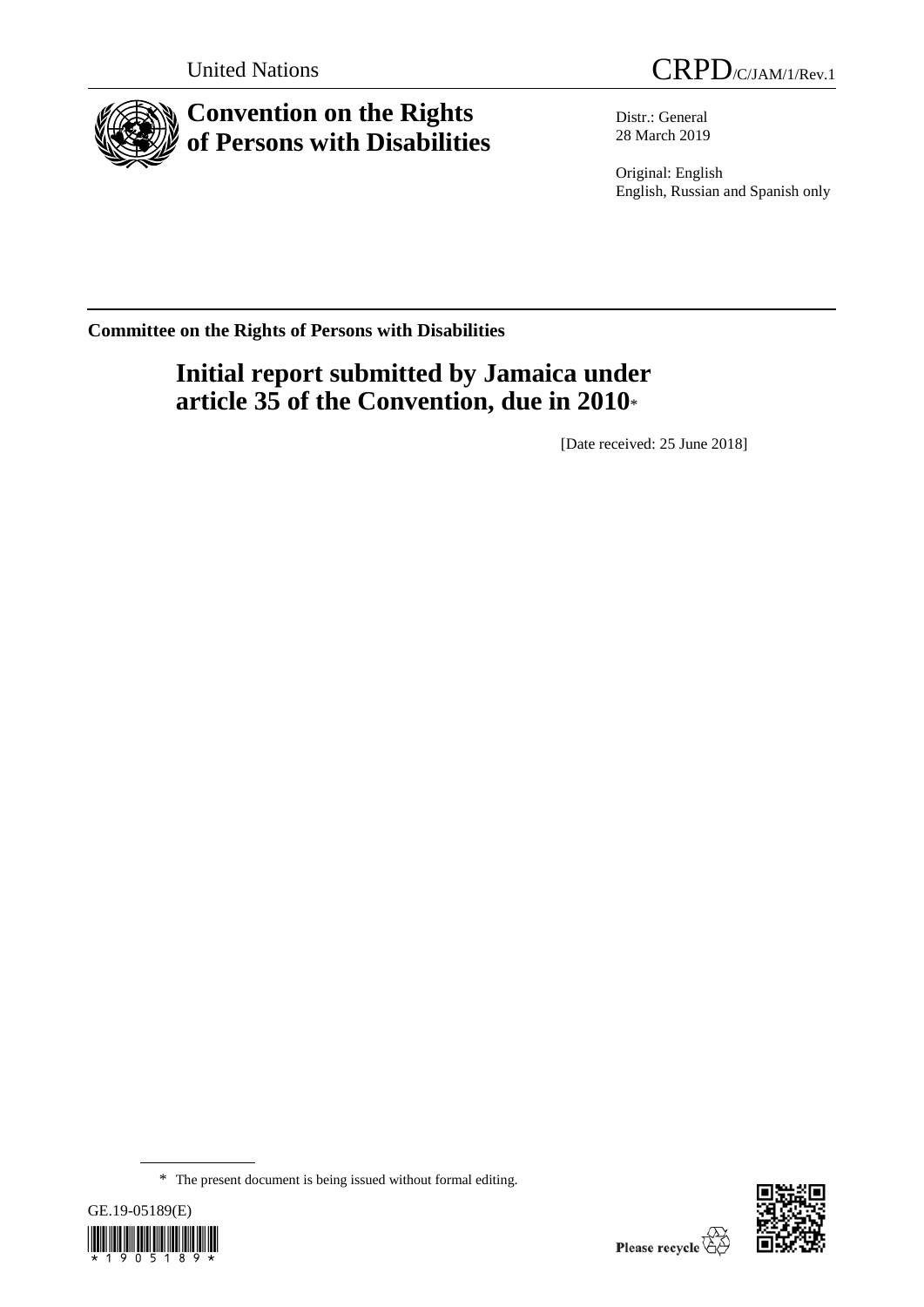# **Glossary of Acronyms**

| <b>CCCD</b>         | Caribbean Christian Centre for the Deaf                                              |  |
|---------------------|--------------------------------------------------------------------------------------|--|
| CDA.                | <b>Combined Disabilities Association</b>                                             |  |
| <b>CEDAW</b>        | Convention on the Elimination of All Forms of Discrimination<br><b>Against Women</b> |  |
| CGD                 | Clarendon Group for the Disabled                                                     |  |
| <b>CISOCA</b>       | Centre for the Investigation of Sexual Offences and Child Abuse                      |  |
| <b>EOJ</b>          | Electoral Office of Jamaica                                                          |  |
| <b>ESP</b>          | <b>Early Stimulation Programme</b>                                                   |  |
| GOJ                 | Government of Jamaica                                                                |  |
| <b>HEART/NTA</b>    | Human Employment and Resource Training/National Training<br>Agency                   |  |
| <b>ICT</b>          | <b>Information Communication Technology</b>                                          |  |
| <b>IDB</b>          | <b>Inter-American Development Bank</b>                                               |  |
| <b>IMF</b>          | <b>International Monetary Fund</b>                                                   |  |
| <b>IPC</b>          | <b>International Paralympics Committee</b>                                           |  |
| <b>JAD 1709874\</b> | Jamaica Association for the Deaf                                                     |  |
| JAID                | Jamaica Association on Intellectual Disabilities                                     |  |
| <b>JCPD</b>         | Jamaica Council for Persons with Disabilities                                        |  |
| JEEP                | Jamaica Emergency Employment Programme                                               |  |
| JIS.                | Jamaica Information Service                                                          |  |
| <b>JLS</b>          | Jamaica Library Service                                                              |  |
| <b>JSB</b>          | Jamaica Society for the Blind                                                        |  |
| <b>KMA</b>          | Kingston Metropolitan Area                                                           |  |
| <b>MLSS</b>         | Ministry of Labour and Social Security                                               |  |
| <b>MOE</b>          | Ministry of Education                                                                |  |
| MOU                 | Memorandum of Understanding                                                          |  |
| <b>NHT</b>          | <b>National Housing Trust</b>                                                        |  |
| <b>NYS</b>          | <b>National Youth Service</b>                                                        |  |
| <b>OCA</b>          | Office of the Children's Advocate                                                    |  |
| OSSS                | Office for Special Student Services                                                  |  |
| <b>PATH</b>         | Programme of Advancement through Health and Education                                |  |
| <b>PIOJ</b>         | Planning Institute of Jamaica                                                        |  |
| SSP                 | Social Protection Project                                                            |  |
| <b>STATIN</b>       | Statistical Institute of Jamaica                                                     |  |
| <b>UNCRC</b>        | United Nations Convention on the Rights of the Child                                 |  |
| <b>CRPD</b>         | United Nations Convention on the Rights of Persons<br>with<br>Disabilities           |  |
| <b>UNFPA</b>        | United Nations Population Fund                                                       |  |
| UWI                 | University of the West Indies                                                        |  |
| <b>UWICDS</b>       | University of the West Indies Centre for Disability Studies                          |  |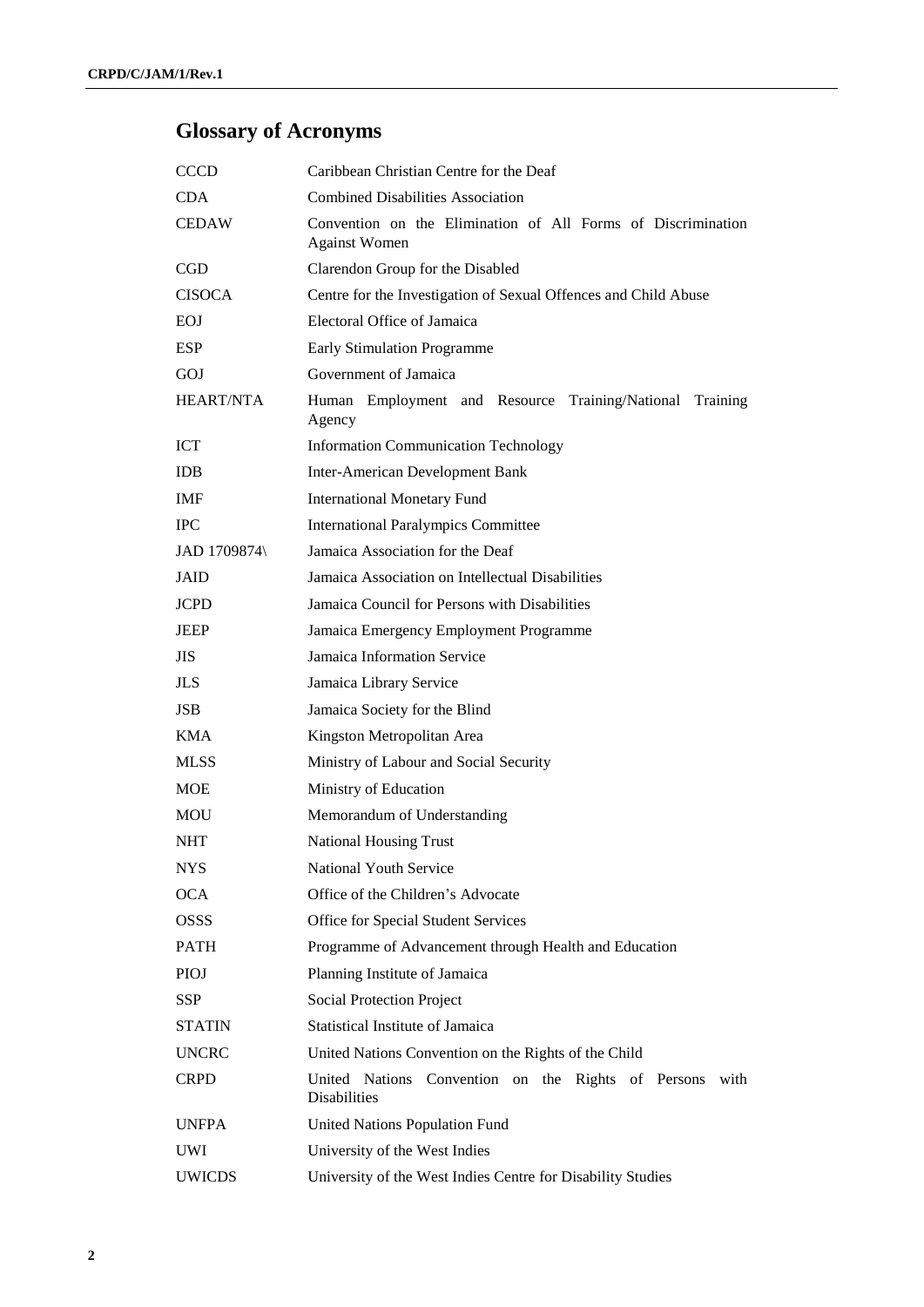# Contents

| Ι. |                                                                                       |
|----|---------------------------------------------------------------------------------------|
|    |                                                                                       |
|    |                                                                                       |
|    |                                                                                       |
|    |                                                                                       |
| П. |                                                                                       |
|    |                                                                                       |
|    |                                                                                       |
|    |                                                                                       |
|    |                                                                                       |
|    |                                                                                       |
|    |                                                                                       |
|    |                                                                                       |
|    |                                                                                       |
|    |                                                                                       |
|    |                                                                                       |
|    | Article 15: Freedom from torture, cruel, inhuman or degrading treatment or punishment |
|    |                                                                                       |
|    |                                                                                       |
|    |                                                                                       |
|    |                                                                                       |
|    |                                                                                       |
|    |                                                                                       |
|    |                                                                                       |
|    |                                                                                       |
|    |                                                                                       |
|    |                                                                                       |
|    |                                                                                       |
|    |                                                                                       |
|    |                                                                                       |
|    |                                                                                       |
|    |                                                                                       |
| Ш. |                                                                                       |
|    |                                                                                       |
|    |                                                                                       |
|    |                                                                                       |
|    |                                                                                       |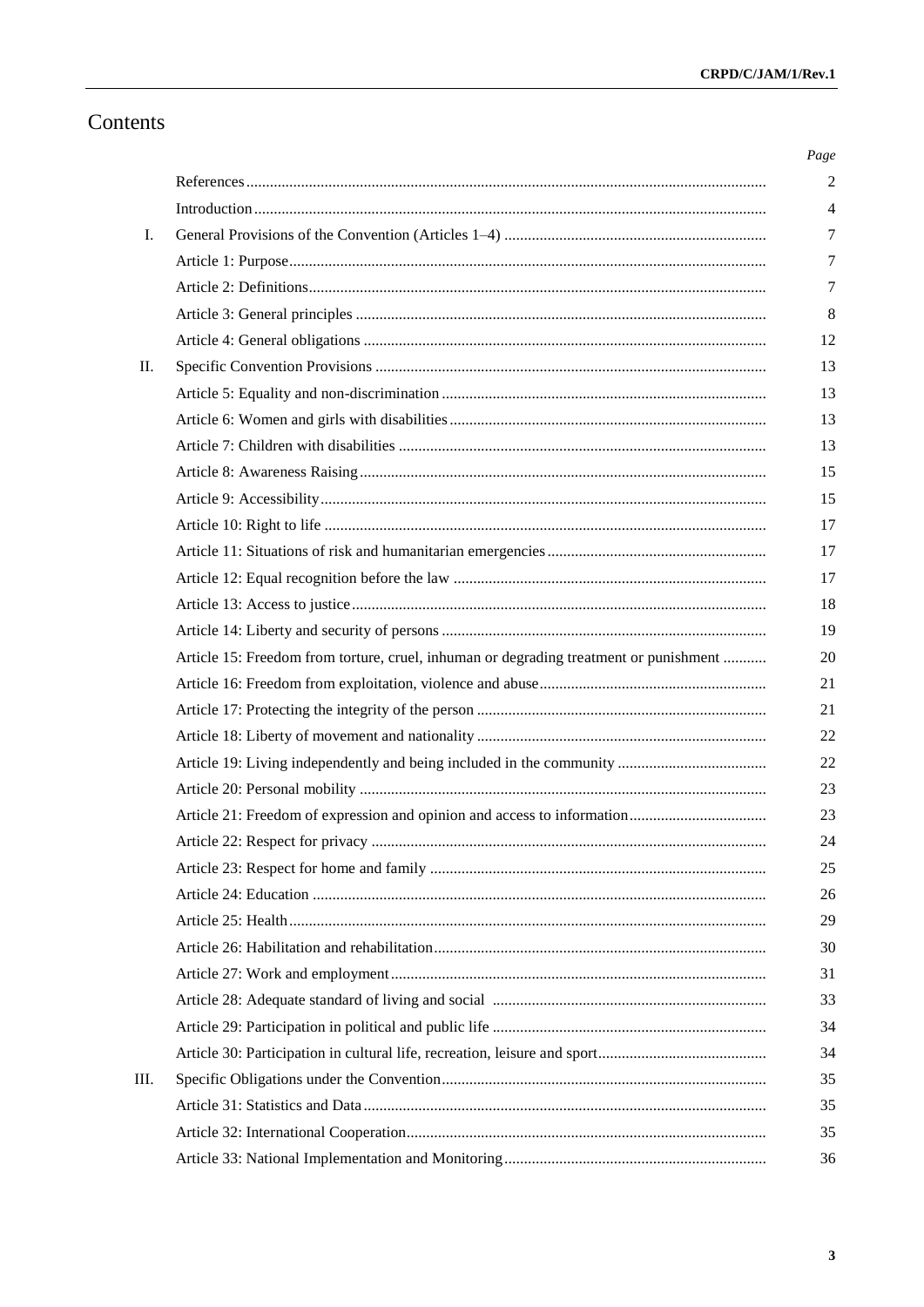# **Introduction**

1. In March 2007, Jamaica signed and ratified the United Nations Convention on the Rights of Persons with Disabilities (CRPD); and by so doing, became the first country to affix its signature to that document. These actions signalled the intention of Jamaica to promote, protect and ensure the fulfilment of the rights and dignity of persons with disabilities. For the purpose of this report, Jamaica reaffirms its commitment to the provisions of the CRPD and will redouble its efforts to ensure that there is adherence to the principle of progressive realization.

2. This report and its annexes represent Jamaica's First Report under Article 35 of the CRPD. The form and content of this report conform to the guidelines adopted by the Committee for the Convention on the Rights of Persons with Disabilities for drafting reports. It encompasses the period 2009 to 2017.

3. A highly consultative approach was adopted in the preparation of this report. Participants were from government and non-governmental institutions including the Jamaica Council for Persons with Disabilities (JCPD), a department within the Ministry of Labour and Social Security and the government's designated agency for disability matters, as well as the Combined Disabilities Association (CDA), the primary non-governmental cross-disability organization which advocates for the rights of persons with disabilities (PWDs) in Jamaica. A systematic approach was also adopted in order to make the content representative and reflective of the views of PWDs in Jamaica. Consequently, seventeen (17) organizations were contacted to participate in elite interviews. Of these, eleven (11) responses were received from the major stakeholders that offer services to PWDs.

4. Four focus group discussions, each comprising twelve PWDs, were conducted, covering the three counties (Cornwall, Middlesex, and Surrey). Each group was engaged on Jamaica's efforts to implement the CRPD while extensive research and review were also done on various legislation, programmes and policies that have been implemented to improve the quality of life for PWDs in Jamaica. Three major instruments in the form of questionnaires were developed for data gathering: a 120-item questionnaire to capture all of the relevant information needed for the report; another specifically for institutions that participated in the elite interviews and the final questionnaire to guide the discussions in the focus groups. The questions were tailored specifically to capture information linked to the respective provisions of the CRPD. A special session was also held with key stakeholders in the community of PWDs to ensure that the report was congruent with their experience and to ensure the authenticity of the information gathered.

5. This report includes Jamaica's efforts to implement programmes and policies for PWDs *prior to* the ratification of the CRPD. In keeping with the Draft Guidelines for preparing the reports for the Committee on the Convention on the Rights of Persons with Disabilities, we have prepared an article-by-article assessment, which reflects Jamaica's efforts to implement the provisions of the CRPD over the past ten (10) years. The report highlights some of the challenges of implementation and planned initiatives to address these challenges.

#### **General Overview – Jamaica**

6. As at 2013, Jamaica's population was estimated at 2,890,299. Of this number, 49.5 percent are males while 50.5 percent are females.<sup>1</sup> The official language of the country is English, although a local patois or Jamaican Creole is also widely spoken.

#### **Overview of disabilities in Jamaica – prevalence, types etc.**

7. The United Nations estimates that 10 percent of persons in the population of developing countries have at least one disability. PWDs are those who have "long-term physical, mental intellectual or sensory impairments which in interaction with various barriers may hinder their full and effective participation on an equal basis with others." (UNCRPD, 2007).

<sup>&</sup>lt;sup>1</sup> Statistical Institute of Jamaica [http://statinja.gov.jm/demo\\_socialstats/population.aspx.](http://statinja.gov.jm/demo_socialstats/population.aspx)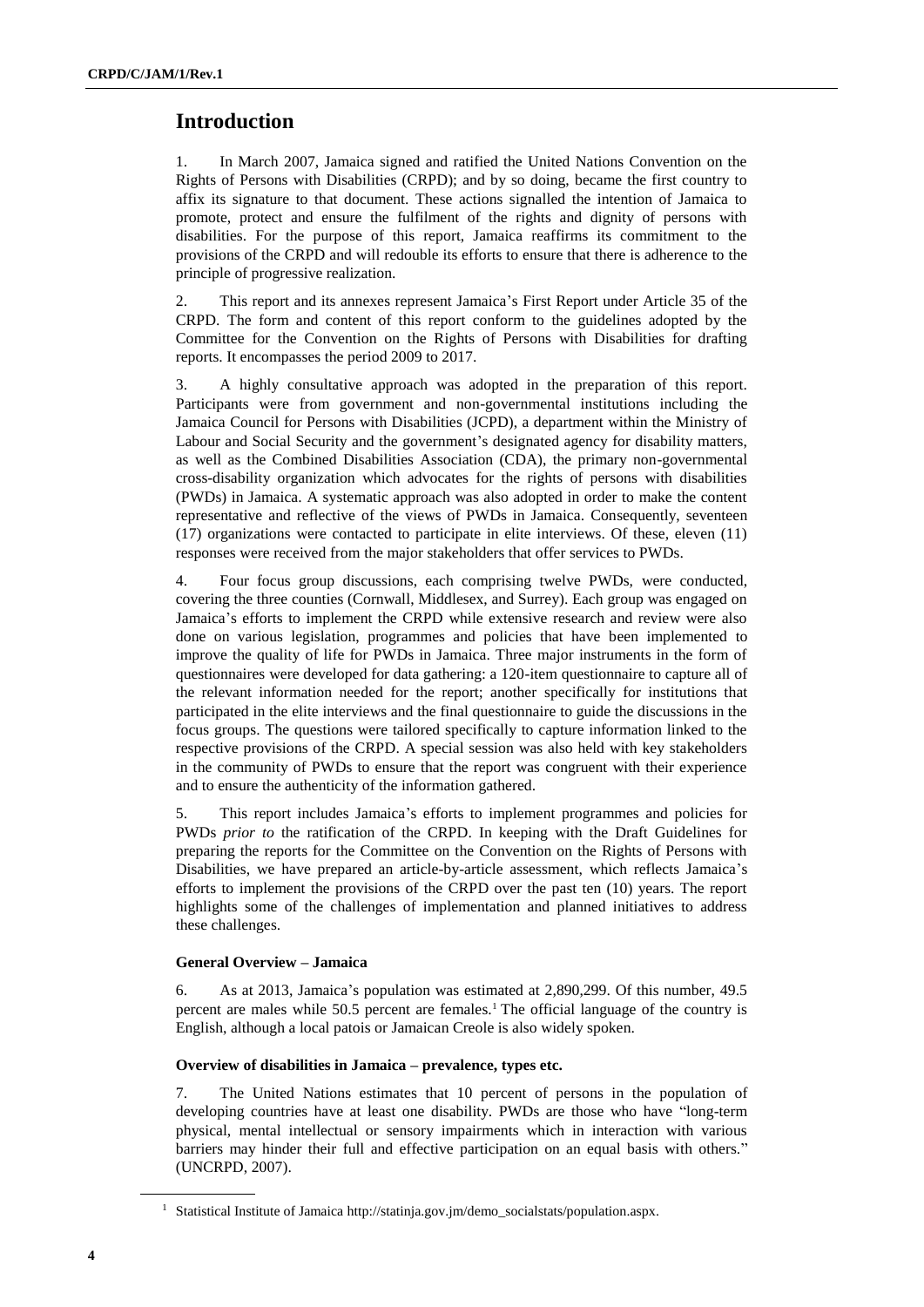8. In the Jamaican context, according to the Disabilities Act, 2014, a person with a disability includes 'a person who has a long-term physical, mental, intellectual or sensory impairment which may hinder his full and effective participation in society, on an equal basis with other persons.' In light of this definition, the JCPD as of September 2017 recorded a total of 32,065 applications for registration from persons with disabilities ranging from visual and hearing impairment, intellectual, physical, speech, mental illness, deafness, blindness and a combination of two or more types. Of that number, 37% have a physical disability, which is the largest recorded type of disability in Jamaica. The second largest being intellectual disability which recorded 30% of the total number of persons. It must be noted that registration with the JCPD though important is not mandatory; hence the numbers recorded do not necessarily reflect the total number of PWDs in Jamaican Organisations involved in disabilities work, including the role of various MDAs, and overview of the part played by NGOs.

#### *Jamaica Council for Persons with Disabilities (JCPD)*

9. The Jamaica Council for Persons with Disabilities (JCPD) is the mandated government agency under the Ministry of Labour and Social Security with responsibility for implementing government policies and programmes for persons with disabilities. The Council also provides vocational training for persons with disabilities and creates public awareness on issues relating to those persons. The JCPD benefits from a multi-sectoral Board appointed by the Cabinet for a two-year period.

#### *Abilities Foundation*

10. The Abilities Foundation was established in November 1991 and is a registered voluntary organization. It is the leading organization offering training opportunities in collaboration with HEART/NTA that will produce graduates who are able to access further education and training and become confident and competent individuals at the workplace and in society at large.

#### *Combined Disabilities Association (CDA)*

11. The Combined Disabilities Association is a non-profit, non-governmental organization, which was formed in 1978 and officially launched in 1981, during the international year of persons with disabilities (IYDP) its focus is advocacy. Access is one of the main components of their advocacy, access to: mobility, housing, training/education, recreation and rehabilitation, employment, and health-care.

12. **The Jamaican Association on Intellectual Disabilities (JAID)** (formerly the Jamaican Association on Mental Retardation – JAMR) is a non-governmental organization which was founded in 1956 whose main vision is to provide the kind of dynamic leadership, advocacy and influence that will facilitate the full integration and inclusion of persons with Intellectual and other Developmental Disabilities in society. In 1974 the Government of Jamaica joined the partnership and today **The Schools of Special Education**, a network of 28 Schools island wide, are jointly operated with the Ministry of Education.

13. Other non-governmental organizations include the Jamaica Society for the Blind, the Jamaica Association for the Deaf and the Clarendon Group for the Disabled. The emergence of organizations of persons with disabilities has resulted in more groups activating for their rights and in return, persons with disabilities have availed themselves to training opportunities and employment.

#### **Overview of communication systems, such as the use of Jamaican Sign Language**

14. The population of deaf Jamaicans is about 7,500. It is therefore no surprise that the deaf community is unified with a common identity and is very proud to have its own Jamaican deaf culture using the Jamaica Sign Language (JSL). The Jamaica Sign Language is derived from American Sign Language which is a new form of Jamaican Country Sign Language, or Konchri Sain (KS) and is used throughout the island in the schools, in platform and television interpreting, and among most members of Jamaica's deaf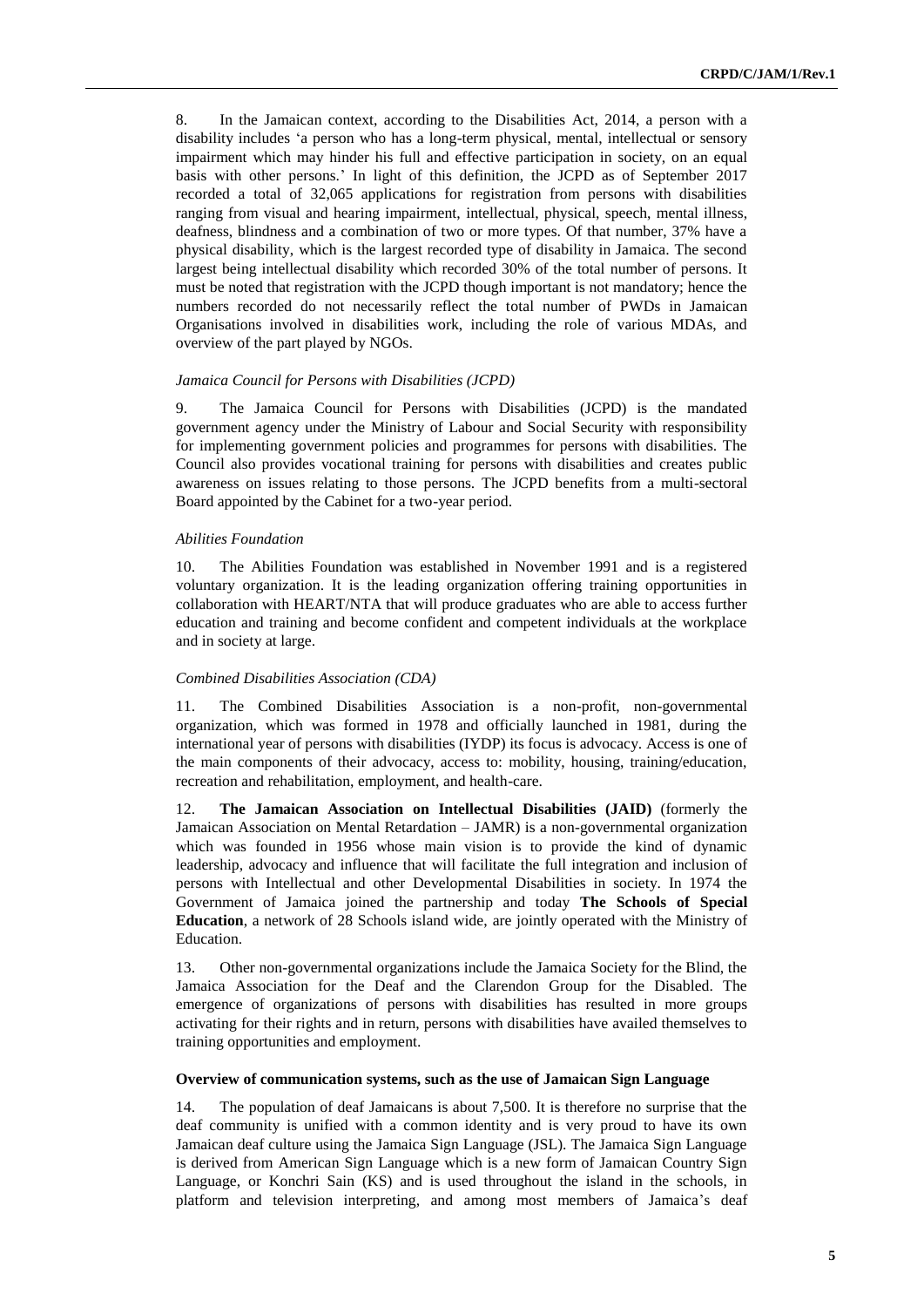community.<sup>2</sup> The Jamaica Association for the Deaf (JAD) has been pursuing the move towards a bilingual and bi-cultural education for the Deaf and Hard of Hearing students in our school systems. To this end, they have initiated a phase of re-learning for teaching staff and engaging in experimental pedagogical activities. One of the major areas of focus is the advancement of the native language of the Deaf in Jamaica – Jamaica Sign Language (JSL).

15. The National Library of Jamaica has an audio-visual section that is regularly updated through donations and purchases. Sign language interpretation is provided for major national events, as well as, sign language interpreters can be made available in the courts for victims of abuse and other criminal acts. Additionally, the Jamaica Association for the Deaf (JAD) provides the interpreters as part of their Social Services Programme.

16. In 2011, the human rights provisions of Jamaica's Constitution were updated through the adoption of the Charter of Fundamental Rights and Freedoms. The Charter, which replaced Chapter 3 of the Constitution, contains broad anti-discrimination provisions. The Constitution provides a non-discrimination framework in relation to; inter alia, race and national origin. There is no evidence to suggest that in practice, there are any policies or actions by State entities or private individuals that directly or indirectly disenfranchise persons with disabilities.

17. The Government of Jamaica continue to intensify its efforts to enhance the society's awareness of persons with disabilities and their abilities, including public awareness activities during Disability Awareness week. However, there are still lingering negative perceptions within the society towards such persons. The Government will therefore concentrate its efforts towards address those perceptions. Overview of the Vision 2030 National Development Plan and, particularly, the Disabilities Sub-Sector Plan

18. Vision 2030 Jamaica is our country's first long-term National Development Plan which aims to put Jamaica in a position to achieve developed country status by 2030. This envisages a major transformation from a middle income developing country to one which affords its citizens a high quality of life and world-class standards in critical areas including education, healthcare, nutrition, basic amenities, access to environmental goods and services, civility and social order. The vision particularly seeks to create a healthier future for the vulnerable persons in the population by ensuring inclusion within society for our elderly and persons with disabilities. As part of the larger VISION, the Disability Sub Sector Plan was finalized in which disability was identified as a vulnerability falling within the remit of the Social Welfare and Vulnerable Groups Task Force. Subsequently, a "Persons with Disabilities Task Force" was formed to examine the relevant issues. The Plan recognizes the need to address the barriers that hinder persons with disabilities from achieving their full potential, while promoting personal responsibility among persons with disabilities.

#### **Overview of Disabilities Act**

19. The Disabilities Bill was passed in the Jamaica House of Representatives on July 22, 2014 and the Upper House/ Senate on October 10, 2014. The Act makes provisions to protect and ensure the full and equal enjoyment of the rights and privileges of persons with disabilities in Jamaica and establish the Jamaica Council for Persons with Disabilities.

20. Pursuant to Section 3 of the Act, the principal objects of this Act are to:

Reinforce and promote recognition and acceptance within Jamaica of the principle that a person with a disability has the same fundamental rights as any other person in Jamaica;

(b) Promote individual dignity, the freedom of choice and independence of a person with a disability;

(c) Ensure full and effective participation and inclusion in the society for persons with disabilities on an equal basis with others;

(d) Prevent or prohibit discrimination against a person with a disability; and

<sup>2</sup> David Dolman, Sign Language Studies Volume 52, Fall 1986 pp. 235–242.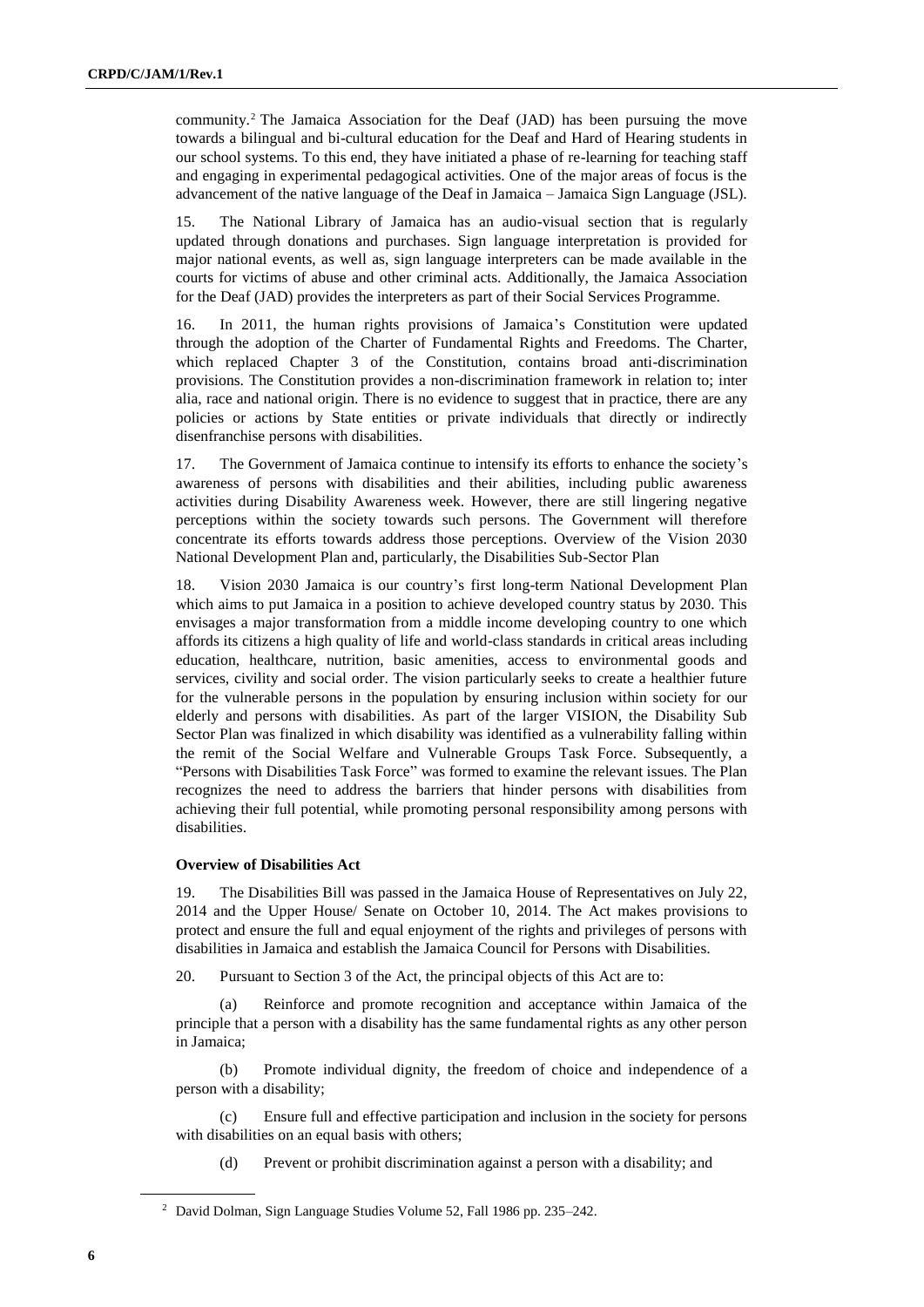(e) Promote respect for differences and acceptance of persons with disabilities as part of human diversity and humanity.

21. It is important to note also that the Act provides under section 24 and 25 respectively, that a person with a disability shall be entitled to the enjoyment of equal access, privileges, interests, benefits and treatment, whether directly or through contractual, licensing, or other arrangements and a person with a disability shall not, by reason of such disability, be subject to any form of discrimination. Any person found to be in breach of the Disabilities Act 2014 may be sanctioned through the Disabilities Rights Tribunal which this Act also establishes.

# **I. General Provisions of the Convention (Articles 1–4)**

#### **Article 1 Purpose**

22. The purpose of the CRPD is to promote, protect and ensure the rights of persons with disabilities. Jamaica fully subscribes to this purpose. As a result, Jamaica has sought to promote and protect the rights of persons with disabilities through the Constitution of Jamaica which guarantees all citizens, inclusive of persons with disabilities protection of their rights by the State. More specifically, the Disabilities Act offers further specific protection of the rights of persons with disabilities. This enactment of this Bill took place in the Parliament in the 2014/15 legislative year. In line with the CRPD, it is "An Act to promote, protect and ensure the full and equal enjoyment by persons with disabilities, of privileges, benefits, and treatment, on an equal basis with others and to establish the Jamaica Council for Persons with Disabilities; and for connected matters."

23. The Government, through the JCPD, along with non-governmental organizations, there are consistent efforts in the promotion of the rights of persons with disabilities.

## **Article 2 Definitions**

24. In the context of the definition of persons with disabilities, Jamaica accepts the basic classification used in the CRPD. The precise definition maintains the medical model reflecting that utilized in the National Policy for Persons with Disability and the Disabilities Act 2014. The National Policy defines disability as: "any restriction or lack (resulting from impairment) of ability to perform an activity in the manner or within the range considered normal for a human being." These restrictions cover areas of sight, hearing, mental/intellectual and physical disabilities. The Disabilities Act states that "a person with a disability includes a person who has a long-term physical, mental, intellectual or sensory impairment which may hinder his full and effective participation in society, on an equal basis with other persons."

25. The Disabilities Act developed to protect the rights and dignity of persons with disabilities also incorporates most of these terms. Of significance is the definition of nondiscrimination. The definition cited in the Disabilities Act coincides with that of the Charter of Fundamental Rights and Freedoms (Constitutional Amendment) Act 2011 and captures that which is stated in the CRPD. It is as follows:

*Any distinction, exclusion, or restriction, on the basis of disability, which has the purpose or effect of impairing or nullifying the recognition, enjoyment, or exercise, on an equal basis with others, of privileges, legal interests, rights, benefits, and treatment, in the political, economic, social, cultural, civil, religious, educational or any other field, and includes all forms of discrimination including denial of reasonable arrangements, and "discriminate" shall be construed accordingly*.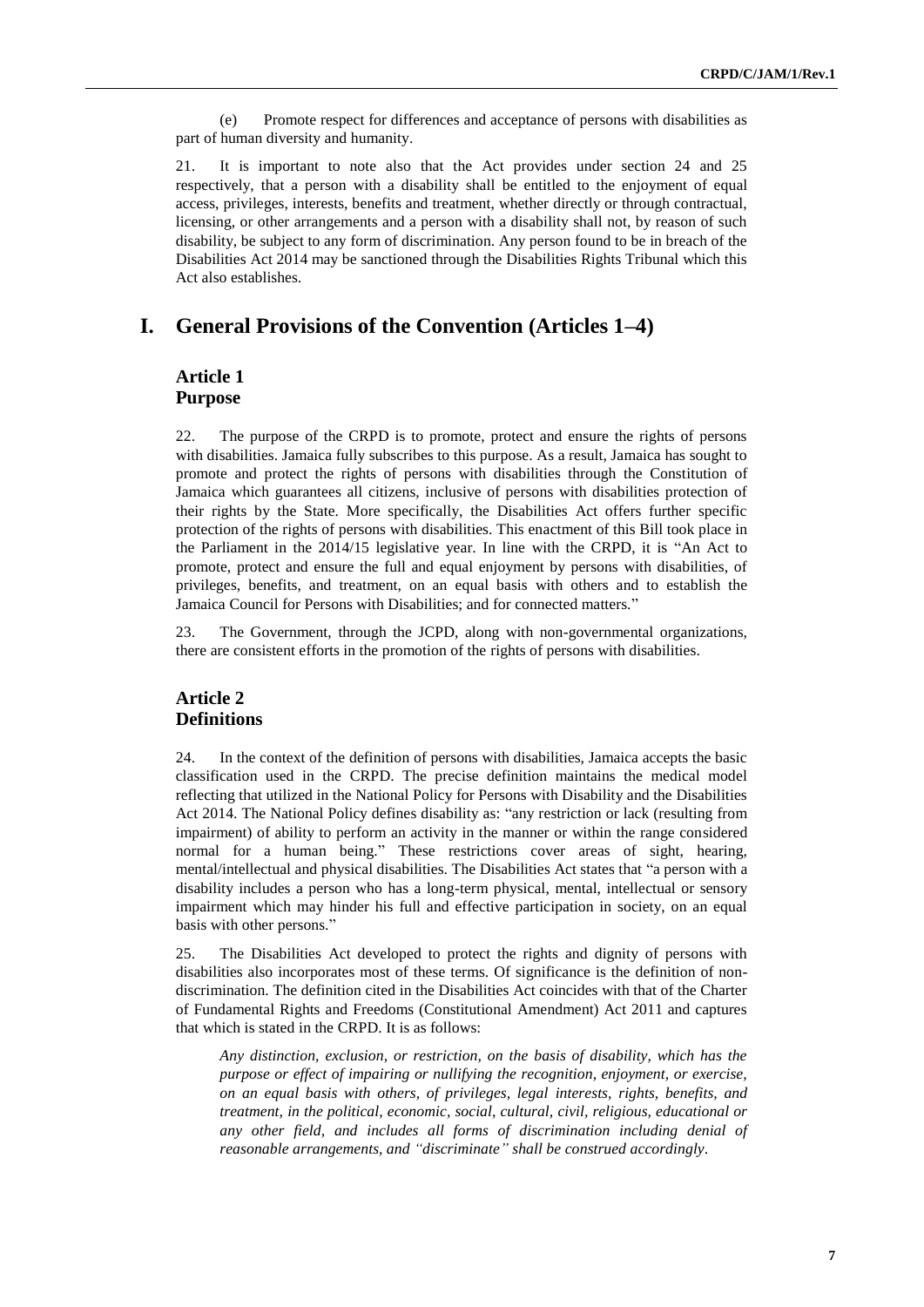# **Article 3 General Principles**

26. Jamaica subscribes to the eight (8) fundamental principles anchoring the CRPD and is making efforts to have them incorporated into all areas of Jamaican life. With the implementation of the relevant legislation, the goal is that these principles will become a way of life in Jamaica.

27. *Respect for the inherent dignity, individual autonomy including the freedom to make one's own choices, and independence of persons*:

28. This principle forms the basis for which the Government of Jamaica (GOJ), has designed and implemented policies, programmes, and laws for the development and inclusion of persons with disabilities in mainstream society. Jamaica subscribed to this principle *even before* signing and ratifying the CRPD.

29. Jamaica's National Policy for Persons with Disabilities was tabled in Parliament on September 26, 2000. It is geared towards setting guidelines and directions for the Government, for the equalization of opportunities for Persons with Disabilities, assisting the government in strengthening its capacity to address disability issues as well as assist individual agencies in improving their capacity to address disability issues within their area of functional responsibility. The Policy also provides a framework for agencies of government to cooperate in developing and implementing policies designed to provide equal opportunities for people with disabilities in all aspects of life. One of the main objectives of the policy has been to enrich the lives of persons with disabilities by promoting individuality and freedom of choice and independence by reducing the level of isolation experienced by such persons to encourage integration in all aspects of society.

30. The Policy has since assisted the government in implementing the United Nations Standard Rules on the Equalization of Opportunities for Persons with Disabilities. In addition, it was felt that policy via legislation would foster greater self-advocacy and selfdetermination within the population of persons with disabilities and the Disabilities Act 2014 was passed with this vision in mind. The 2014 Act has further realized this principle by mandating that persons with disabilities be entitled to the enjoyment of equal access, privileges, interests, benefits, and treatment as well as protection from discrimination.

31. More evidently are the principal objects of the Disabilities Act, 2014 outlined in Section 3 which are to:

(a) Reinforce and promote recognition and acceptance within Jamaica of the principle that a person with a disability, has the same fundamental right as any other person in Jamaica;

(b) Promote individual dignity and individual autonomy, including the freedom of choice and independence of a person with a disability;

(c) Ensure full and effective participation and inclusion in the society for persons with disabilities on an equal basis with others;

(d) Prevent or prohibit discrimination against a person with a disability; and

(e) Promote respect for difference and acceptance of persons with disabilities as part of human diversity and humanity.

32. The JCPD, as an agency of the MLSS has had as its vision long before the CRPD or the Act, the realization of the 'equalization of opportunities for persons with disabilities.' Based on its mandate, the Council facilitates economic empowerment grants of up to \$150,000 JMD to persons with disabilities to assist in their economic independence through the development of small businesses. The Ministry of Education (MOE) provides specialized programmes for school-age children with disabilities through the Special Education Unit with branches located in all parishes. The Ministry of Finance facilitates the provision of concessions such as income tax exemption and limited relief on import duty on aids and appliances and other materials required by persons with disabilities. Additionally,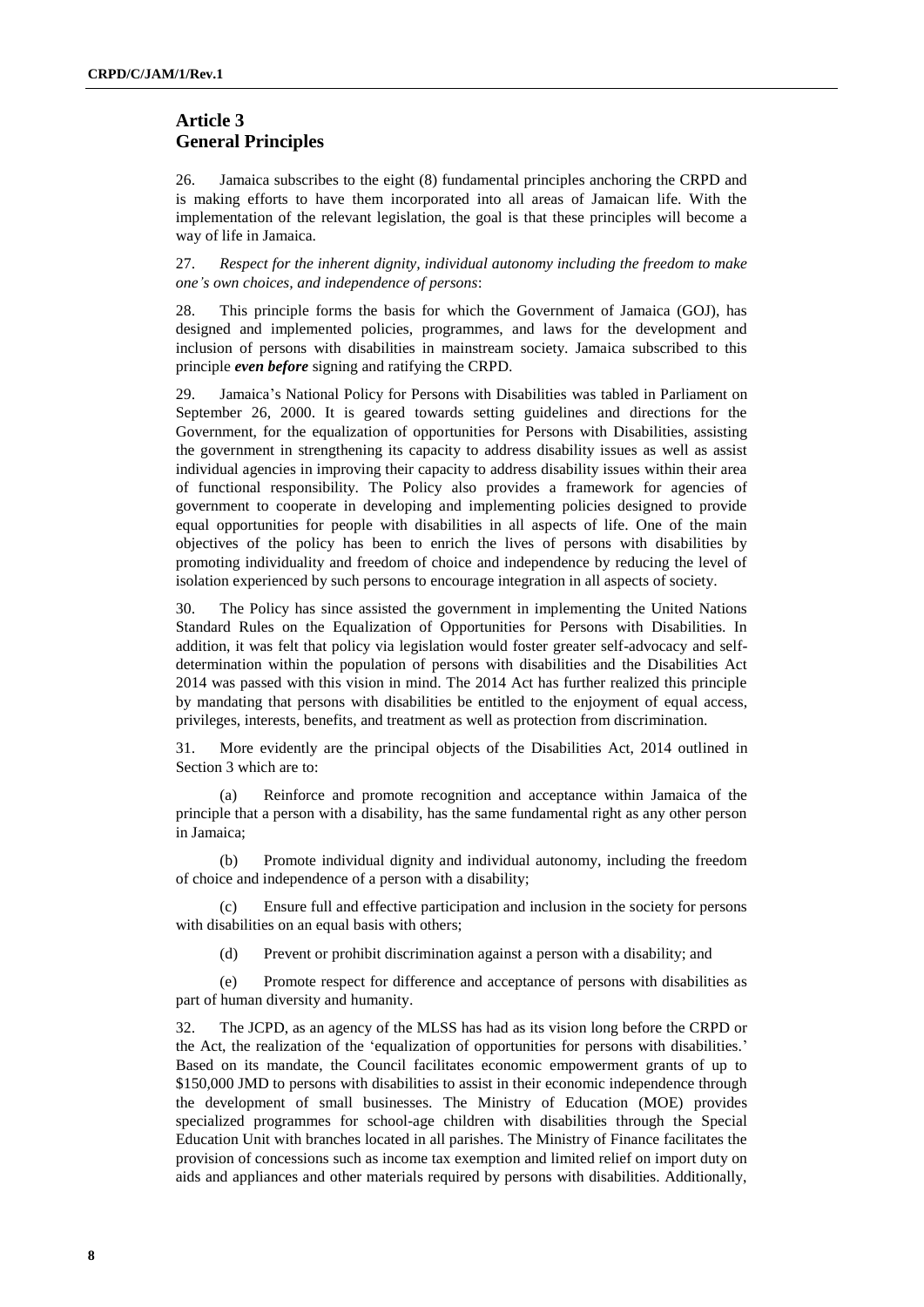the National Housing Trust has among its loan programmes a special Benefit Programme to assist contributors with disabilities in purchasing houses.

33. *Non-discrimination*: Persons with disabilities who are residents and citizens of Jamaica are protected from discrimination by the Jamaican Constitution. This has been further enhanced by specific legislation in the form of the Disabilities Act, which as indicated above, lays out a comprehensive non-discrimination framework. Additionally, other activities have been undertaken to reduce and address discrimination, such as the 2003–2008 Sexual and Reproductive Health Programme (SRH) through which SRH materials were developed for adolescents and training materials for the service providers to ensure non-discrimination in the professional fields of counselling, teaching and medicine including pharmacy. Sensitization sessions began and continue through the Ministry of Health of their front-line staff to ensure there is understanding of persons with disabilities, the UNCRPD and the Disabilities Act. There has also been awareness via traditional media, monthly sensitization in schools including Parent-Teachers' Associations and clinics.

34. It is noteworthy that the Charter of Fundamental Rights and Freedoms 2011, provides inter alia, the right of every Jamaican citizen, the right to seek, receive, distribute or disseminate information, opinions and ideas through any media; the right to freedom of movement, that is to say, the right (i) of every citizen of Jamaica to enter Jamaica; and (ii) of every person lawfully in Jamaica, to move around freely throughout Jamaica, to reside in any part of Jamaica and to leave Jamaica; the right to equality before the law; the right to equitable and human treatment by any public authority in the exercise of any function; the right to freedom from discrimination on the ground of being male or female or by race, place of origin, class, colour, religion and political opinions.

35. This Charter was further elaborated by specific legislation in the form of the Disabilities Act 2014. The Act appoint the JCPD to, among other things, advise the portfolio minister on matters affecting people with disabilities, conduct public education programmes, make recommendations regarding the enforcement of the Act, and other national measures that seek to prevent discrimination against persons with disabilities.

36. Moreover, it established the Disabilities Rights Tribunal which is aimed at ensuring adequate redress for acts of discrimination against Persons with Disabilities. The Act gives power to the Tribunal to summon any person to attend before the Tribunal and to give evidence or to produce any paper, book, record, or document in the possession or under the control of such person and to administer oaths to or take the affirmation of any witness appearing before them. The process for redress allows the Tribunal in respect of any complaint referred to it, make an award within sixty days after that complaint was so referred, or if it is impracticable to make the award within that period, the time for making the award may be extended. The award by the Tribunal is final and conclusive and no proceedings shall be brought in any court to impeach the validity thereof, except on the point of law. The Act further provides that if the Court is satisfied on an application by the Tribunal that any person has contravened any of the obligations or prohibition imposed in the order or award or has failed to comply with any direction of the Tribunal, then the court may order the offending person to pay to the applicant such penalty not exceeding one million dollars, in the case of an individual and five million dollars, in the case of a person other than an individual or grant an injunction restraining the offending person from carrying out the conduct in relation to the complaint, for example, discrimination.

37. The Social and Economic Inclusion of Persons with Disabilities Project commenced implementation in August 2013 and was scheduled to end in August 2017; however, an extension was approved for a year. The new end date August 2018 facilitated the full realization of project development objectives. Key achievements up to November 2017 include:

38. The Social and Economic Inclusion of Persons with Disabilities Project (SEIP). This Project sought to prevent discrimination against people with disabilities. With support from the World Bank through a Recipient Executed Trust Fund, the Social and Economic Inclusion of Persons with Disabilities Project (SEIP) is funded by the Japan Policy and Human Resources Development Fund (PHRD). The project sought to improve the social and economic inclusion of people with disabilities into the wider Jamaican society, by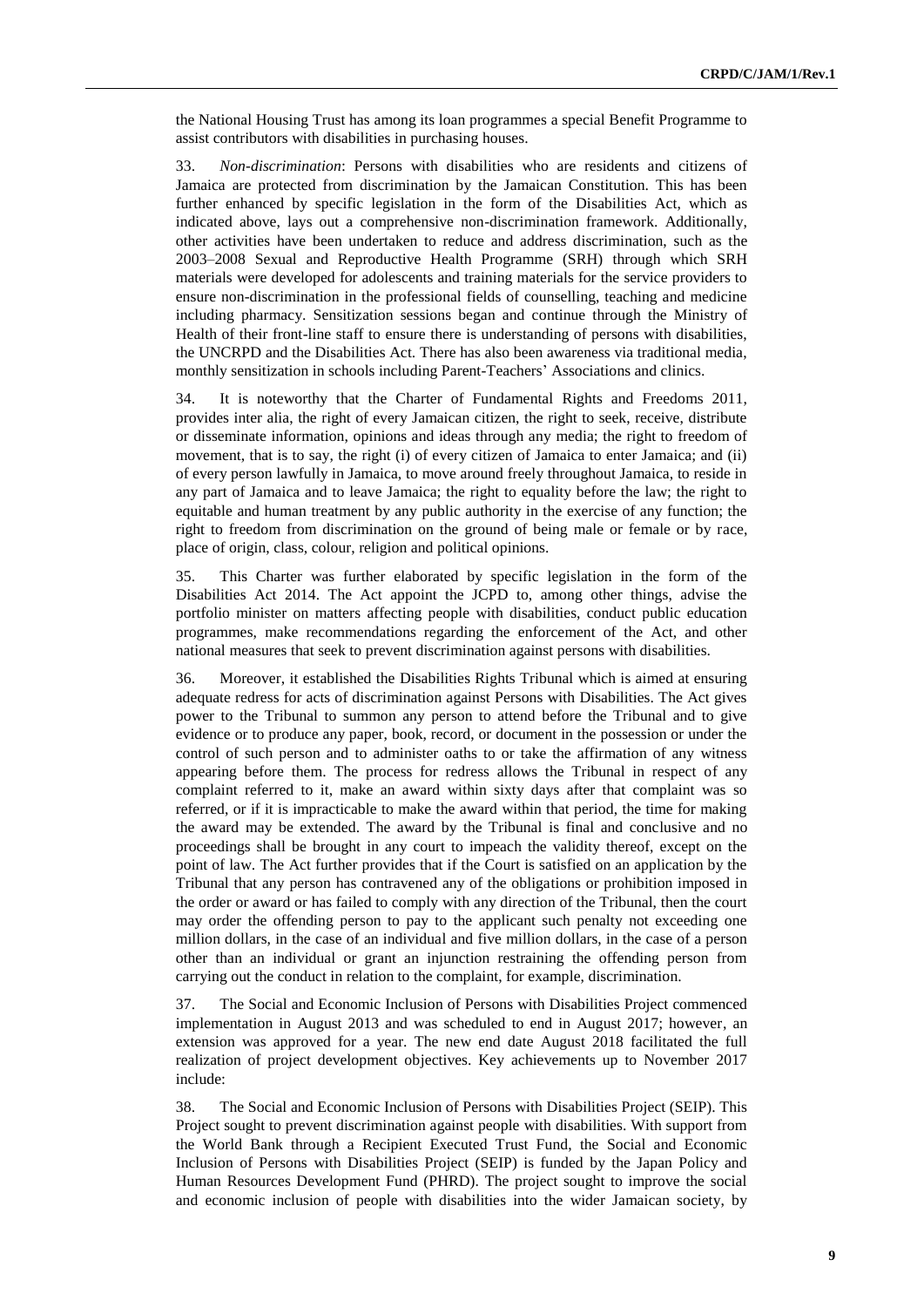extension reducing employment discrimination. Over 540 young people with disabilities were trained during the project cycle.

#### **Component 1**

- Completion of Assessment of Training Capacity/Training Needs Assessment of Persons with Disabilities
- Completion of Labour Market Study
- 351 PwDs have been enrolled in skills development training (year 2 and 3). 336 have graduated. 153 PwDs currently enrolled in interventions scheduled to end December 2017
- 258 Persons with Disabilities have received employment (work experience/training) after completing classroom skills training activities
- 66 Persons with disabilities received permanent employment after participation in skills training activities
- Contracts signed for completion of Codes of Practice JCPD

#### **Component 2**

- Completion of Needs Assessment and Institutional Review of the Early Stimulation Programme
- Rehabilitative sessions:
- Physical Therapy: 78 children have benefitted from 619 additional hours of therapy
- Speech Therapy: 200 children assessed, 120 children received 30 continuous sessions of therapy
- Parenting Curriculum developed and has been guiding the delivery of coping skills sessions to parents of children with disabilities
- 139 Parents have received training on coping skills strategies
- 69 Children receive assistive aids, 165 aids ordered and awaiting delivery

#### **Component 3**

- Completion Rapid Assessment of Interventions under Component 1
- Completion of Terms of Reference for Evaluation of Component 1 completed and approved by Bank
- Completion of Terms of Reference for Evaluation of Component 2 completed and approved by Bank
- Procurement of MIS for Early Stimulation Programme In process

#### **Component 4**

- Project Unit staffed by Project Coordinator and Project Officer who provides ongoing monitoring and day to day supervision of project activities
- Creation and maintenance of database of project beneficiaries across all project components

39. The number of persons with disabilities attending and graduating from tertiary institutions has increased due to the Margaret Moody Scholarship enabling them.

40. Persons with disabilities who have entered a local tertiary institution to pursue a first degree or diploma may now apply for the Margaret Moody Scholarships, offered by the Jamaica Council for Persons with Disabilities. The scholarship is open to persons who are registered with the Council and is valued at \$150,000 for each year of study along with grants of \$80,000.00, for those who did not qualify for a full scholarship. This has positively impacted the level of qualification attained by persons with disabilities for more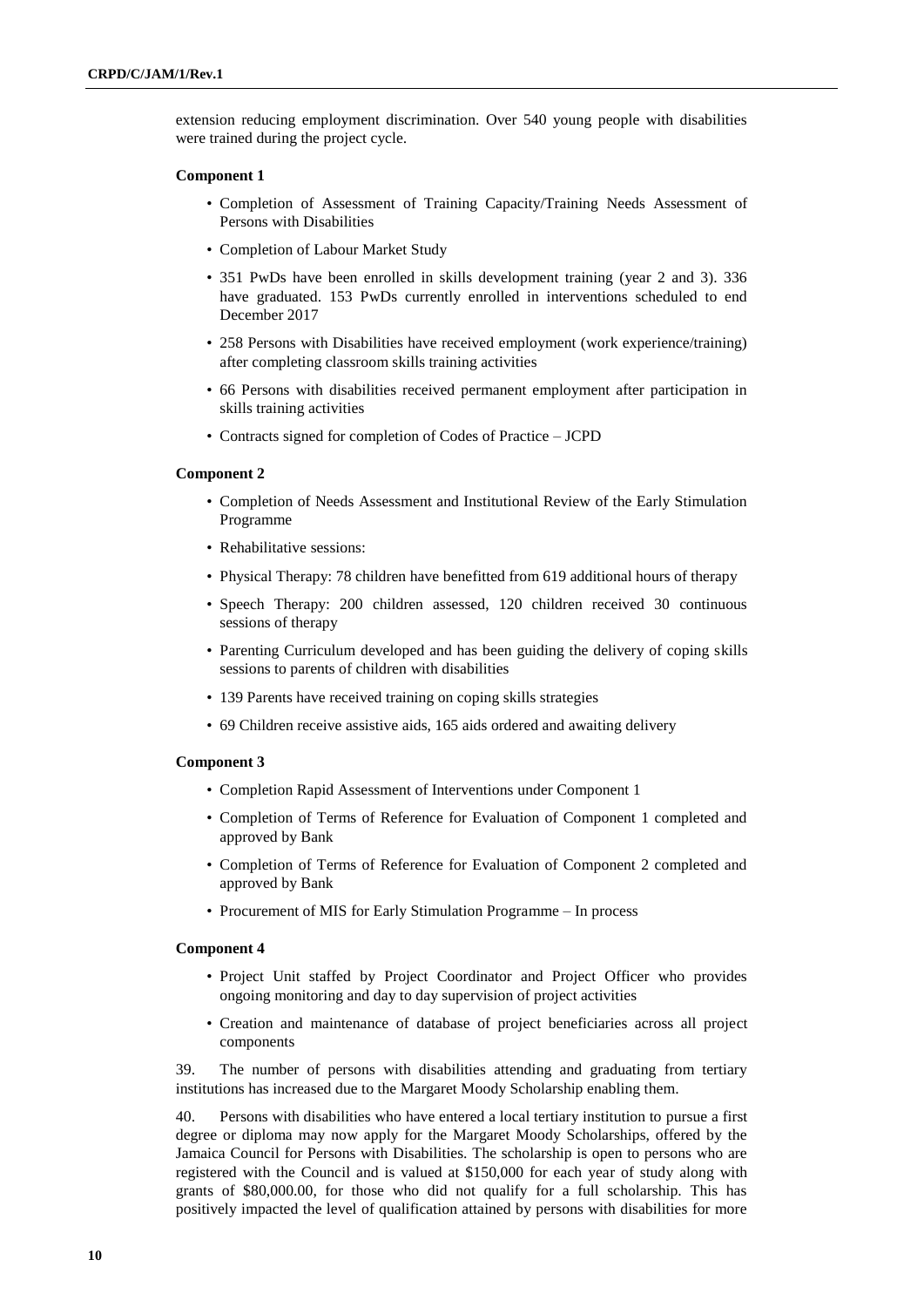effective integration in the employment sector. In 2017, the JCPD from the Margaret Moody Fund paid in total Nine Hundred and Ten Thousand Dollars (\$910,000.00) for five (5) tertiary scholarships and two (2) grants. Through initiatives such as the Margaret Moody Scholarship barriers confronting PWDs are gradually being reduced and the Government will continue on this path of downward trajectory.

41. *(d) Respect for difference and acceptance of persons with disabilities as part of human diversity and humanity*: There is a growing acceptance of persons with disabilities as a part of the diversity of the human family. However, more public education and sensitization need to be done to ensure the demonstration of respect within their communities.

42. *(e) Equality of opportunity*: The National Policy for Persons with Disabilities expressly states the Government's position on the provision of opportunities for persons with disabilities. This National Policy has at its core, the underlying reality that in order to ensure equality of opportunity for persons with disabilities, it needs to take into account specific needs for various types of disabilities and to equip those persons with the tools needed to participate effectively in all aspects of national life. In furtherance of the Policy, the Act sought to expound the concept of equality of opportunity by mandating the right of persons with disabilities to education and training, employment, healthcare and accessible facilities, the right to housing and to enter premises, the right to participate in public office and political life and the right to access public passenger vehicles. This encapsulates the all areas of national life that a person without a disability enjoys full benefits from and participation in and by virtue of the 2014 Act; persons with disabilities will enjoy these same benefits.

43. In addition to an early review of the National Policy for Persons with Disabilities, the Government of Jamaica has indicated its commitment to the adherence to the policy of equality of opportunity through the implementation of the Disabilities Act which seeks to address communicational, infrastructural, and attitudinal barriers.

44. *(f) Accessibility*. This principle is fully accepted by the GOJ. The GOJ is making additional efforts to provide persons with disabilities with more modern technologies and information (See Article 9 for further information). It is to be noted that the Disabilities Act emphasizes the rights of persons with disabilities to be granted access to all facets of society.

45. Jamaica is making efforts to address the matter of accessibility. In this regard, a new **National Building Code** has been developed, and a Building Act passed in 2017. The **National Building Code** and the **Building Act** came into effect on January 15, 2019. They will now seek to contribute to a transformation of the built environment, and it is expected that more persons with disabilities will be able to participate effectively in various aspects of Jamaican life.

46. *Equality between men and women*. This is a principle that Jamaica subscribed to even before the CRPD and remains a principle which guides our approach to ensuring greater gender equality and social justice. Women and men are treated in the same manner under Jamaican law and this is applicable to persons with disabilities as well. In terms of the grants offered at the JCPD, it is noted that up to November 2017 (financial year) the JCPD facilitated financial assistance in the amount of \$8,622,222.28 provided to 468 clients i.e. 236 females, 232 males to facilitate **Assistive Aids** 38 i.e. 19 females & 19 males; **Educational Assistance** 196 i.e. 102 females & 94 males; **Medical Expenses** 69 i.e. 29 females & 40 males; **Transportation** 22 i.e. 8 female & 14 males; **Income Generating Project** 41 i.e. 27 females & 14 males; **Employment Support Staff** 6 i.e. 5 females & 1 male; **Shadow Support** provided for 11 clients i.e. 1 female & 10 males; **Funeral assistance** 8 i.e. 2 female & 6 males and **Special Needs Assistance** 6 i.e. 2 female & 4 males.

47. *Respect for the evolving capacities of children with disabilities and respect for the right of children with disabilities to preserve their identities*: So far, efforts in this area have seen more children with disabilities remaining within the family, being exposed to education at all levels and being added to the social safety nets of government. The Government also provides financial and technical support to NGOs who serve children with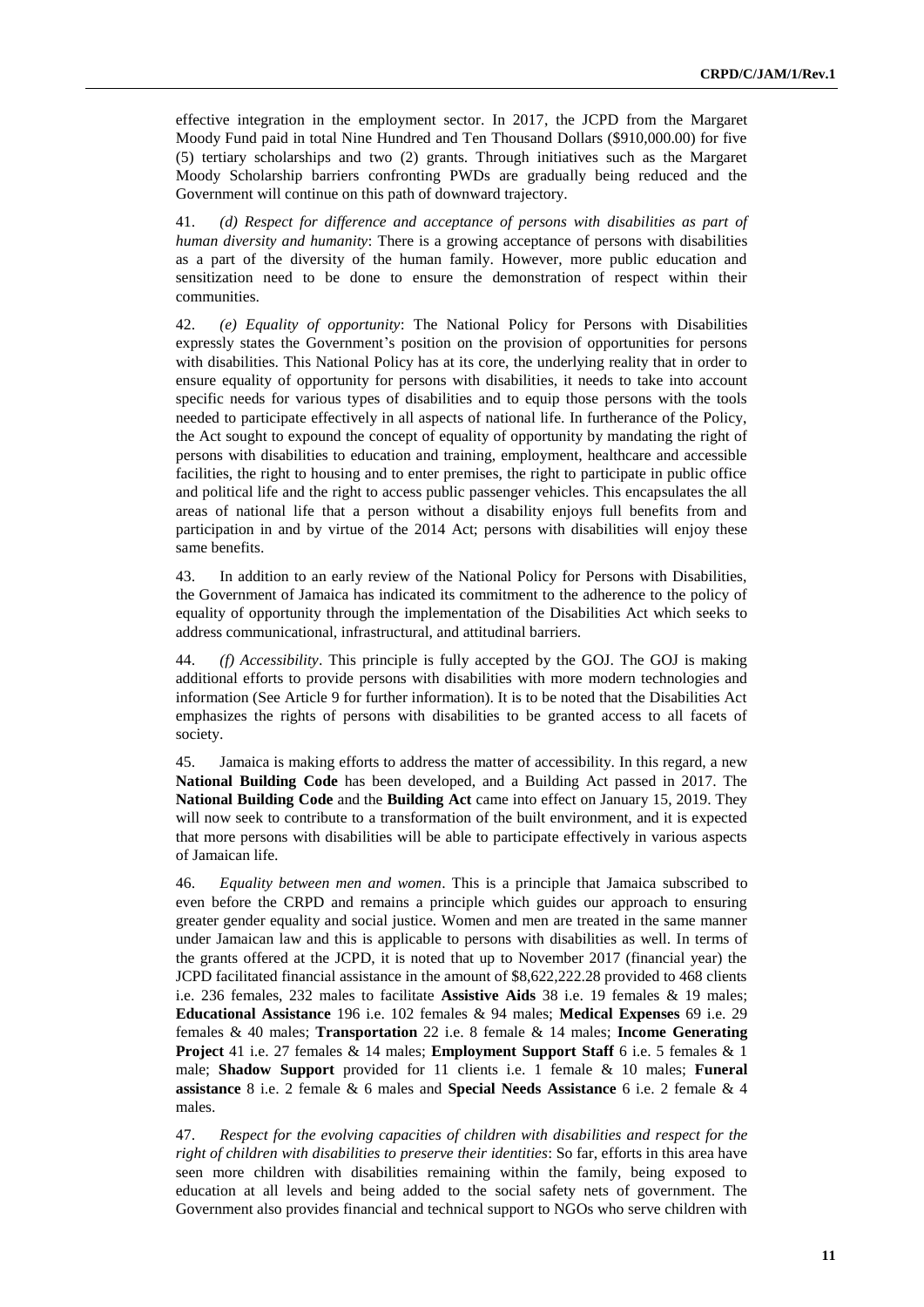disabilities. In preserving the identity of our children, the Government has implemented a programme of ensuring registration of children at birth along with the names of their fathers on the birth certificates.

# **Article 4 General Obligations**

48. Jamaica continues to honour its obligations under the CRPD. Before the ratification of the CRPD, Jamaica signed ratified other international conventions such as the International Covenant on Civil and Political Rights (ICCPR); Convention on the Elimination of All Forms of Discrimination against Women (CEDAW) and the Convention on the Rights of the Child (UNCRC). By virtue of our ratification of these Conventions, the GOJ is required to put in place measures to protect the social and economic well-being of all its citizens, which includes persons with disabilities. The passage of the Disabilities Act and the Charter of Fundamental Rights and Freedoms (Constitutional Amendment) Act 2011 is a strong signal of the GOJ's commitment to honour its obligation under the CRPD.

49. Before the GOJ ratified the CRPD in 2007, updates were given to the community of persons with disabilities through briefs to the National Advisory Board on Persons with Disabilities, group meetings with the community of persons with disabilities and presentations to the leaders of institutions catering to the needs of persons with disabilities. Updates were also provided to the political directorate through the Parliament and the Cabinet. All these activities set the stage for the ratification of the CRPD in 2007 as most of the stakeholders were comfortable with the consultations that had taken place and the contents of the CRPD. The Laws and practices of Jamaica are consistent and mutually reenforcing. There are stipulations however; which are not fully articulated in the Disabilities Act which may need to be amended to reflect the country's commitment directly. The one for earliest consideration is the definition of persons with disabilities. The CRPD focuses on the environment as the cause of disabilities however; the Act focuses on the impairment of the individual.

50. The GOJ has adopted a systematic and strategic approach towards the development and empowerment of persons with disabilities. Through the Planning Institute of Jamaica (PIOJ), the "Vision 2030 Jamaica – National Development Plan" was developed and adopted by the Parliament in 2010. Vision 2030 is Jamaica's first long-term national development plan which aims at enabling Jamaica to achieve developed country status by 2030, i.e. affording its citizens the highest quality of life and world-class standards in some critical areas including education, healthcare, nutritional status, basic amenities, access environmental goods and services, civility and social order. The community of persons with disabilities has been given significant prominence in Vision 2030, as issues impacting them have been incorporated in various facets of the national development plan. The input and views of members of the community of persons with disabilities were solicited through extensive consultation by the PIOJ in the elaboration of the Plan.

51. One of the areas that have been identified for improvement and development in Vision 2030 is the institutional strengthening of the JCPD. This enhancement ensures that the country has a modern and efficient mechanism to deal with persons with disabilities. Currently, the GOJ through the JCPD has improved its data collection of persons with disabilities. In this regard, an electronic database was created for the Disability Registry, and this will amongst other things, collate demographic and socio-economic data on persons with disabilities. Despite being a voluntary process, registration and updating of the Registry continue daily through the Social Workers in various parishes including the Head Office. The project to improve the registration of persons with disabilities was implemented by the JCPD, jointly funded by the Inter-American Development Bank (IDB) and the GOJ at a cost of US\$572,000.

52. To better enhance its data collection capacity. the GOJ through the JCPD in 2010, signed a Memorandum of Understanding (MOU) with the University of the West Indies Centre for Disability Studies (UWICDS), to assist in conducting much-needed research in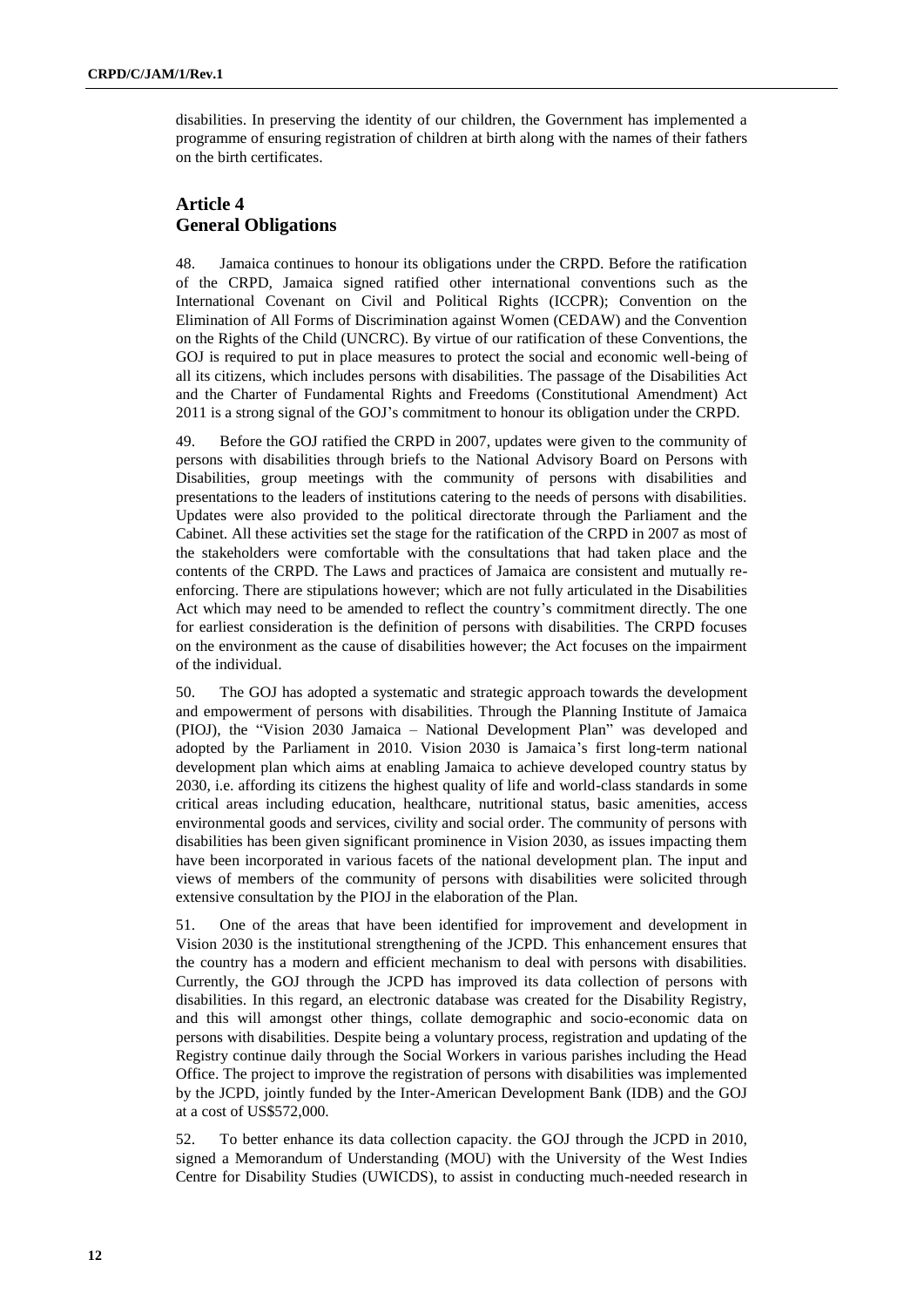this community. This will serve to strengthen the Government of Jamaica's efforts in addressing the challenges affecting the community of persons with disabilities.

# **II. Specific Convention Provisions**

## **Article 5 Equality and non-discrimination**

53. Under Jamaican law, all its citizens are subject to equal treatment and are protected against discrimination in keeping with the Jamaican constitution. Further details are provided in response to Article 3 above.

54. In its effort to provide equal opportunities for persons with disabilities and to lessen discrimination; the GOJ through the National Policy for Persons with Disabilities has been implementing several initiatives. These include, a minimum of 5% of all housing solutions (houses and service lots for constructing houses) offered to the working population by the National Housing Trust (NHT), must be reserved for purchase by persons with disabilities. This policy has been in existence for more than twenty years and is being adhered to by the institution. A minimum of 5% of all jobs in the public sector is also to be reserved for persons with disabilities as a part of government's effort to provide equal opportunities and non-discrimination for persons with disabilities. The quota of 5% employment of PWDs in Government has however, not yet been achieved, and there is currently no specific research that has been conducted to provide that data. Similar approaches have been adopted with other government programmes to ensure that persons with disabilities receive equal opportunities.

## **Article 6 Women and girls with disabilities**

55. Jamaica has advanced the promotion and protection of the rights of women. In this context, it has signed and ratified the CEDAW. Since the 1970s, Jamaica has enacted legislation to protect the rights of women. The Maternity Leave Act was one such legislation enacted to protect and empower women. The Property Rights of Spouses Act is another legislation enacted to protect and empower women. The Charter of Fundamental Rights and Freedoms (Constitutional Amendment) Act 2011 protects women and girls from all forms of discrimination. All of these laws apply to women and girls with disabilities.

56. Implementation of the Disabilities Act 2014 serve to further re-inforce the rights of women and girls with disabilities whom have expressed that although the laws exist for their protection, due to their disabilities, there are occasions when their rights are violated because they are females and vulnerable. Within the general system, women and girls can report violations to the police, through the Bureau of Gender Affairs or through the Centre for the Investigation of Sexual Offences and Child Abuse (CISOCA). With the implementation of a new National Identification System pursuant to the National Identification and Registration Act 2017 it is expected that the digital registration of all persons including persons with disabilities will address existing challenges related to obtaining statistics disaggregated by disability from these organisations. Additionally, the Disabilities Rights Tribunal will be specifically for persons with disabilities and there are speculations that more of such violations may come to the fore.

# **Article 7 Children with disabilities**

57. Jamaica is committed to protecting the rights of children with disabilities. To this end, the country signed and ratified the UNCRC in 1991. To bring the provisions of the UNCRC into force, the Government passed the **Child Care and Protection Act in 2004**.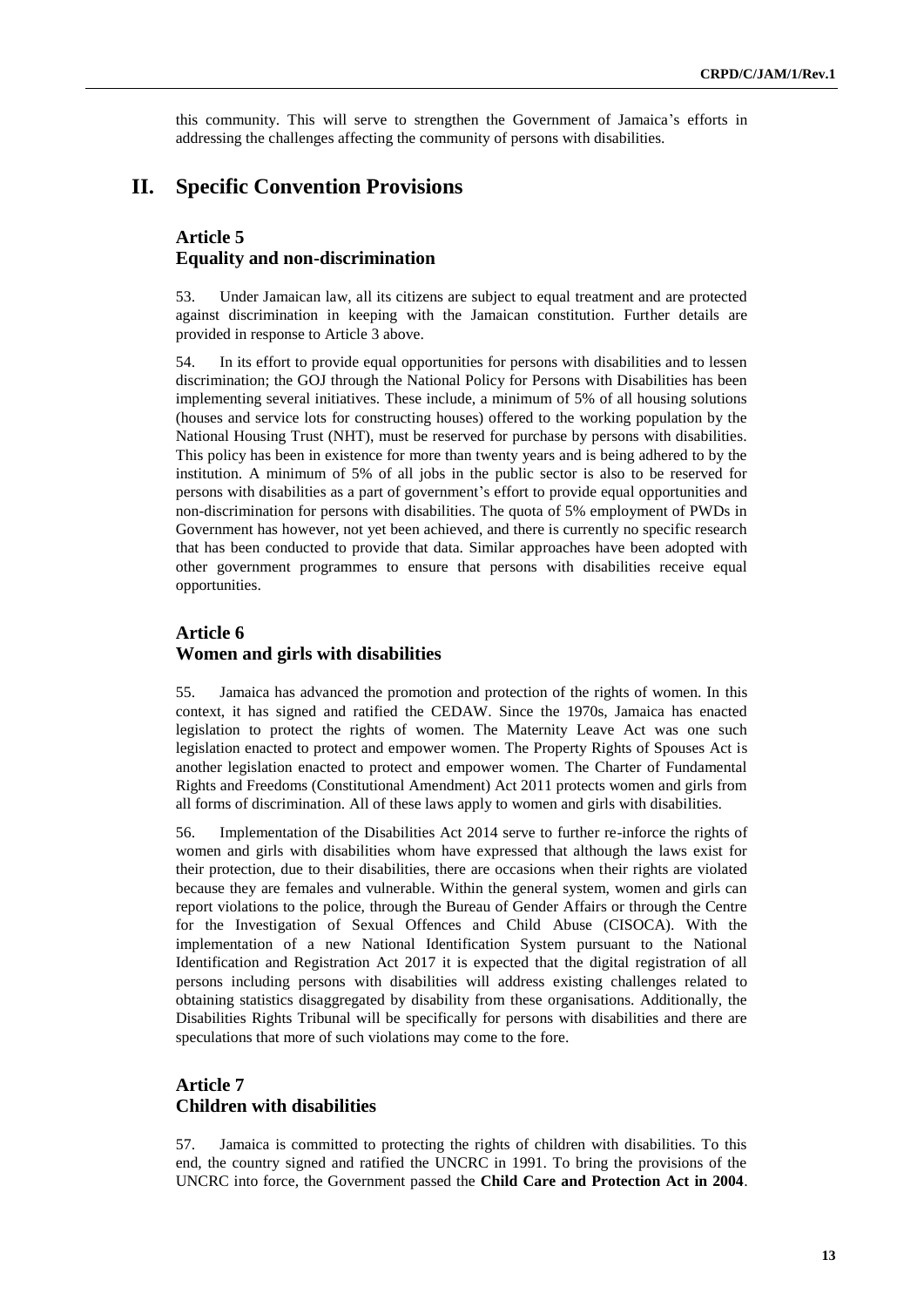This legislation has been enacted to protect all children in Jamaica, inclusive of children with disabilities.

58. Notably, established in 1975, the Early Stimulation Programme (ESP) is a special intervention Programme catering to children with varying disabilities, up to six years old. Administered by the Ministry of Labour and Social Security, the Programme forms part of the Government's social safety net designed to assist the vulnerable in society ensuring children with disabilities attain their rights to early intervention and education to increase their outcomes as valuable citizens of Jamaica. The ESP serves 1,695 children through facilities in Kingston and a community-based rehabilitation Programme in Portland and has plans for further outreach in other parishes. Although the facilities are in these parishes, children from across the island are referred or taken by parents to the ESP for intervention.

59. The ESP has an extension of its programme, Stimulation Plus, located at 1A Ostend Avenue, Kingston 2, which provides a range of services through a pre-school for children with disabilities ages 3–6 years. It was opened on September 5, 2006 with a total of sixteen (16) students. Along with the center in Portland, there are currently two hundred and four (204) children on roll receiving special education. At the end of their tenure, most of them are placed in the regular or special education system. Stimulation Plus also offers parents the opportunity to go to work while their children are at school.

60. The ESP caters to children up to six years old with mild to severe physical and intellectual disabilities as well as those with visual and hearing impairments. It currently serves 1,695 children – 1,146 in the urban areas and 549 in the rural – with as many as 60 others who visit the location for weekly assessments.

61. Services offered by the ESP include identification and development assessment of preschool children, physiotherapy, home-based intervention, special early-childhood education as well as parenting workshops and counseling. Children are referred to the ESP through hospitals, health centers, schools, early childhood centers and by beneficiary parents.

62. In July 2017 at the annual graduation ceremony held on Wednesday (July 12) at the ESP Assessment Centre and Multipurpose Facility on Hanover Street, Down Town Kingston, fifty (50) children with various mental and physical disabilities were deemed to be equipped for primary-level studies, having successfully completed the Early Stimulation Programme (ESP) special intervention curriculum. Of the number, 35 will move on to special education primary-level programmes, while 15 will matriculate to the regular school system.

63. Additionally, there has been improved service delivery of special education needs to children with disabilities between ages zero to six years under the Social and Economic Inclusion of Persons with Disabilities Project, following an allocation of \$130 million in the 2017/18 Estimates of Expenditure. For the 2017/18 period, 160 children with disabilities who are beneficiaries of the Early Stimulation Programme were provided with additional rehabilitative physiotherapy sessions and psycho-educational support. Parenting workshops for parents of children with disabilities held and assistive aids were procured. A Public Education Programme for Persons with Disabilities was also undertaken.

64. Other achievements include the provision of 79 assistive aids for children with disabilities on PATH and the development of a curriculum for parenting intervention programmes. The Early Stimulation Programme engages 200 children, of which 60 are currently receiving consistent sessions; and the training of 139 parents of Children with Disabilities in speech therapy on how to cope with special needs children. The project which started in April, 2013 was slated to end in August 2017 but was extended to March 2018.

65. With the passage of the **Child Care and Protection Act**, certain fundamental principles as expressed in the UNCRC and the CRPD, namely, the best interest of the child and the right for the child to express him or herself, were incorporated. The **Child Care and Protection Act** also put in place certain institutional mechanisms to protect the rights of children. These include the establishment of Children's Registry; the Office of the Children's Advocate and the Child Development Agency. These institutions are mandated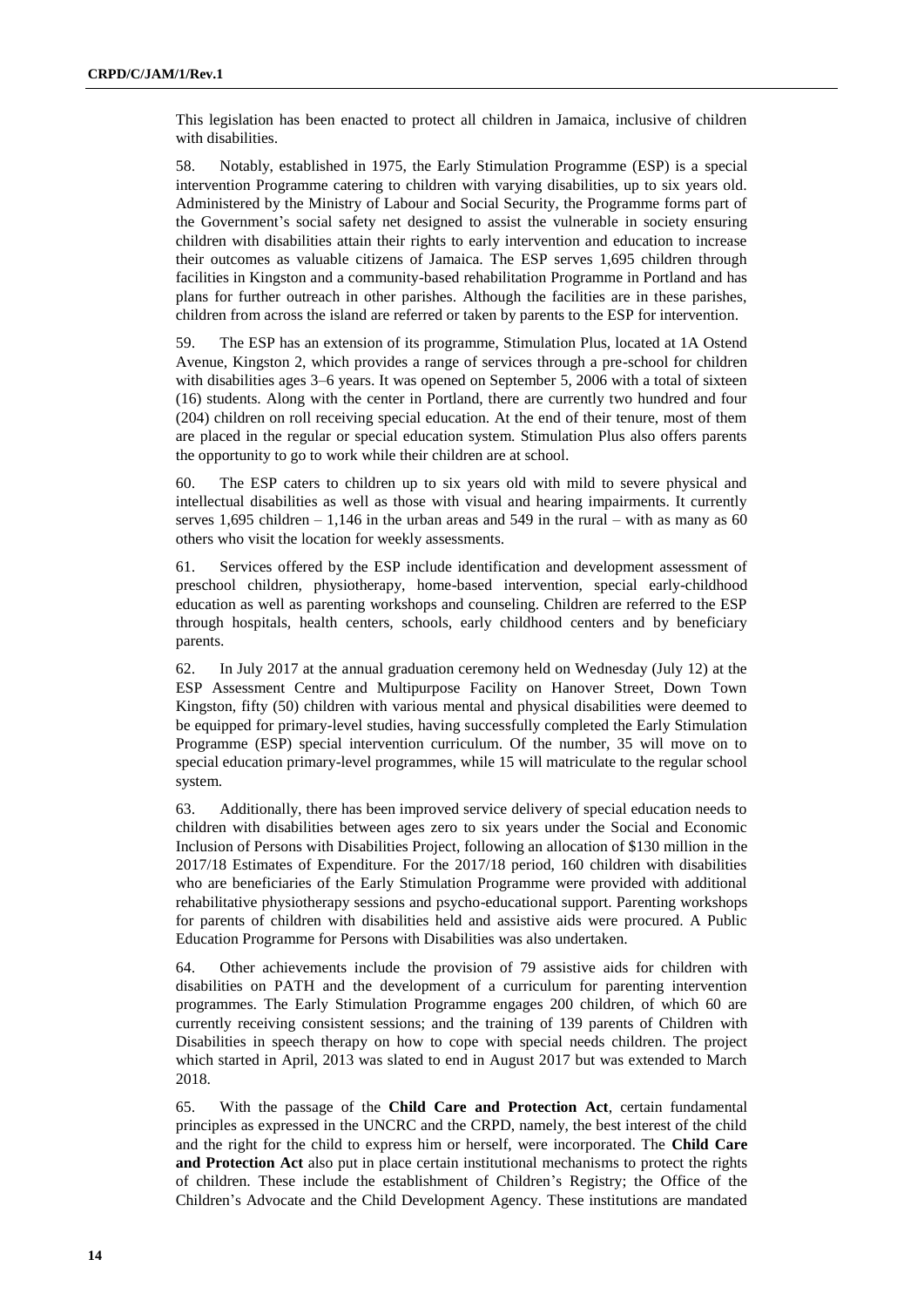by law to protect the rights of children including those with disabilities. Children are also provided for in the **Maintenance Act (2005)** which makes provisions for parents and guardians to support them. Children with disabilities are covered under this legislation as well.

#### **Article 8 Awareness Raising**

66. The Government of Jamaica has been making efforts to sensitize the population about various issues relating to persons with disabilities. Through the JCPD, a number of sensitization seminars have been held at schools, companies, government agencies and in several communities highlighting the talents and abilities of PWDs. Since the adoption of the National Policy for Persons with Disabilities and the ratification of the CRPD, a plethora of seminars have been held across the island with various stakeholders to make them aware of the provisions of the National Policy and the CRPD. The sensitization effort is generally heightened during Disabilities Awareness Week when a number of activities are planned to celebrate the work of persons with disabilities. During this week of celebration, events are held island wide. Some of these include church services; sporting competitions; radio and television interviews; an exhibition of items produced by persons with disabilities and an evening of excellence where persons with disabilities exhibit their talents through song, poetry, and dance. The JCPD now has it website to which persons are directed for information – www.jcpda.com.

67. The Jamaica Information Service (JIS), responsible for providing information from the Government to the public, is an important medium through which issues impacting persons with disabilities are highlighted. The JIS continues to play its role in the process of sensitizing the public of the enactment of the **Disabilities Act** to facilitate its full implementation. The Research and Publications Department of the Jamaica Information Service has improved its capacity to research, produce and update a range of publications regarding the enactment of the Disabilities Act 2014 that can inform and sensitize the public in Jamaica and overseas about the policies, programmes and institutions of the Government that seek to protect the rights of person with disabilities. Information on the Disabilities Act 2014 can be found on their website as well as through various media initiatives such as advertisements through television and print media. As part of the process, the JIS also works with the JCPD in the creation and broadcasting of public awareness information through their various media.

68. Most of the NGOs are beneficiaries of small to medium-size monthly/bi-monthly subventions from the Government. Through their work, the awareness of disabilities is improving.

#### **Article 9 Accessibility**

69. Efforts to improve the access of persons with disabilities to information are being made incrementally. A Braille and Large Print Unit was established at the Ministry of Education, Youth and Information to transcribe materials into Braille and large print for the blind and visually impaired. This service is primarily available to students who are blind and visually impaired in primary and secondary education institutions. The service is occasionally extended to individuals outside the education system. Despite the increased use of Sign Language Interpreters, challenges remain, in terms of facilitating access to information for members of the deaf and hard-of-hearing community.

70. In the Kingston Metropolitan region, which covers three parishes, concessionary bus fares with the Jamaica Urban Transit Company (JUTC) are available to registered persons with disabilities. These three parishes combine to make the largest area in terms of population density, with close to 1.3 million inhabitants or close to 50% of the national population. It is also the area with the highest concentration of persons with disabilities. The JUTC also offers among its service, types a specialized service for persons with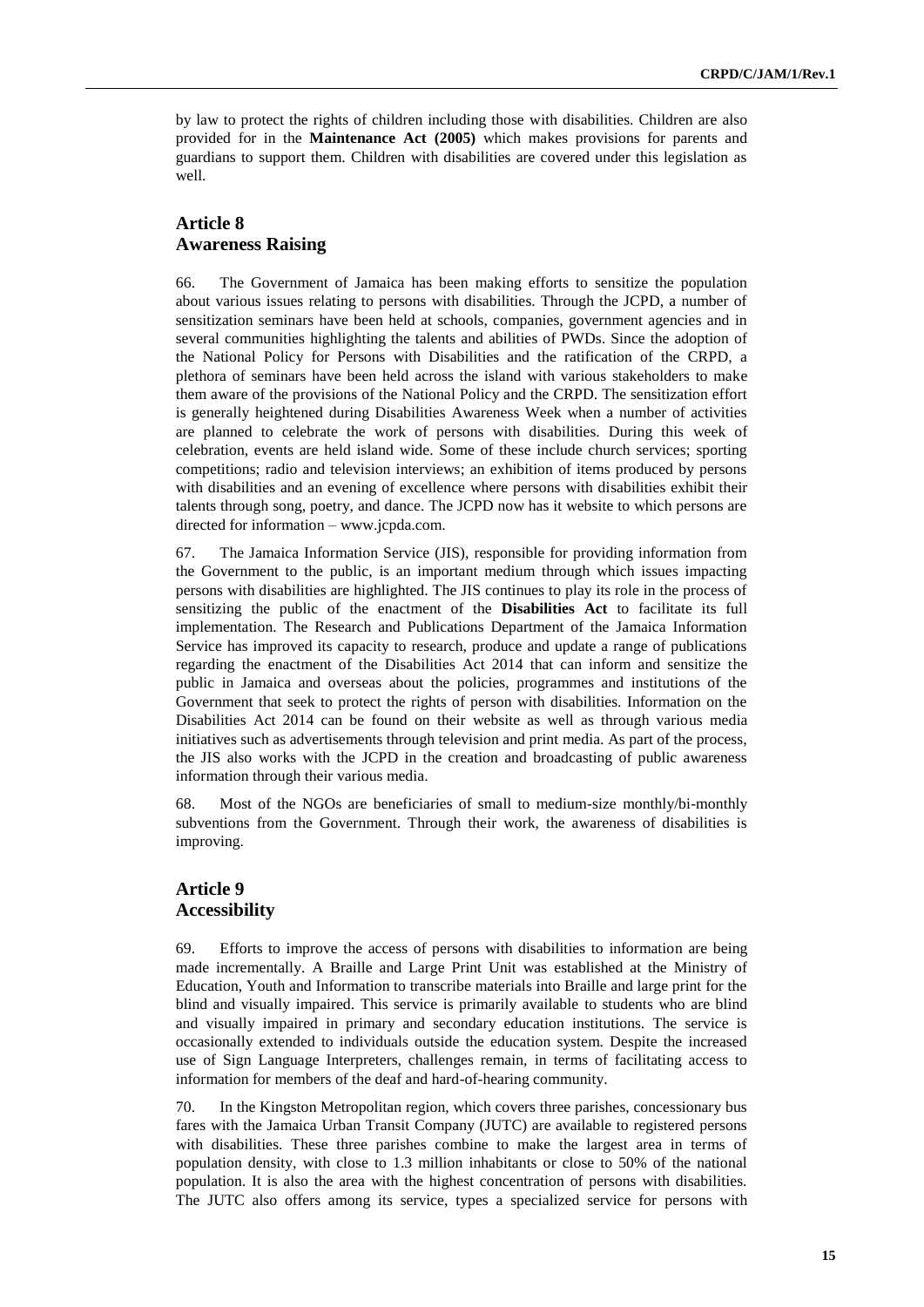disabilities along specific routes where a number of institutions and agencies for persons with disabilities are located. Buses are equipped with hydraulic lifts, light and buzzer signals for the use by passengers with such needs, thus facilitating those who are unable to walk, see and hear. Persons with disabilities also have the provision of concessionary bus fare on the wheelchair accessible buses and other government-owned public transport. Other publicly operated buses also contain designated colour-coded seats for persons with disabilities and senior citizens. The crew operating these buses was also specially trained to interact effectively with those they served. Challenges remain in relation to access to transportation especially for persons with disabilities living and working in the rural areas of Jamaica. This is due to the fact that rural transportation is mostly operated by private individuals. The Disabilities Act (Part X Section 40) provides the response to the challenge through its statement that "the Minister with responsibility for public passenger vehicles shall ensure as far as is practicable, the provision of public passenger vehicles that are accessible to and usable by persons with disabilities."

71. In relation to the built environment, the Parish Councils currently, have the capacity to enforce government policy for public facilities to be accessible for persons with disabilities. Persons who intend to construct or renovate a building must apply to the Parish Council in the parish that such construction or renovation is to take place. These Parish Councils could, therefore, use the existing Building Code to promote the installation of accessible features for the better accommodation of persons with disabilities. The Building Act was finally passed but yet to be enacted. When enacted, the law is expected to address the challenges currently facing persons with disabilities in relation to access to buildings. It has as one of its aims to, "enhance amenities in general and require the construction of buildings that provide easy access and adequate amenities for persons with disabilities in particular". The Act goes on provide in paragraph 49 that where buildings open to the public are being constructed or altered; reasonable and adequate provision must be made for access to persons with disabilities. The Building Act will also provide for a new National Building Code.

72. Both Government and private sector organizations have been making efforts to install ramps, sensor-operated doors, lighting, and elevators equipped with Braille and speech indicators for identifying locations. All government Ministries and some other public and private organizations and companies have designated parking areas identified by the international access symbol for persons with disabilities.

73. Efforts are being made to improve access to technology for persons with disabilities. The Government established a special programme to provide empowerment grants to persons with disabilities through the JCPD. Through this programme, persons with disabilities have been able to secure funding to purchase adaptive aids that will assist them in their developmental quest. This programme is, however, limited as there are insufficient funds to deal with the demand from persons with disabilities. Approximately US\$160,000 is ear-marked for this initiative annually, of which US\$60,000 is apportioned for persons with disabilities to secure equipment and adaptive aids.

74. In 2012, the GOJ passed the **Telecommunications (Amendment) Act**. The Act established the Universal Service Fund where a percentage of the proceeds from telephone calls terminated on networks in Jamaica, is assigned to this Fund aimed at providing universal access to modern technologies for Jamaicans. The legislation makes provision for persons with disabilities to be among the major beneficiaries and non-governmental agencies catering to the needs of persons with disabilities can also apply to this Fund for Information Communication Technology (ICT) project support. This is a major positive development that will significantly benefit persons with disabilities in Jamaica.

75. The GOJ through the **E-Learning Project has secured modern equipment** and software for six special education institutions across the island. Through this initiative, these six schools have been provided with advanced technologies that cater to the needs of persons with various disabilities. Children who are deaf, blind, or have physical, mental, and intellectual disabilities, now have access to technologies that will enable them in their educational development. Approximately US\$300,000 was expended on this venture.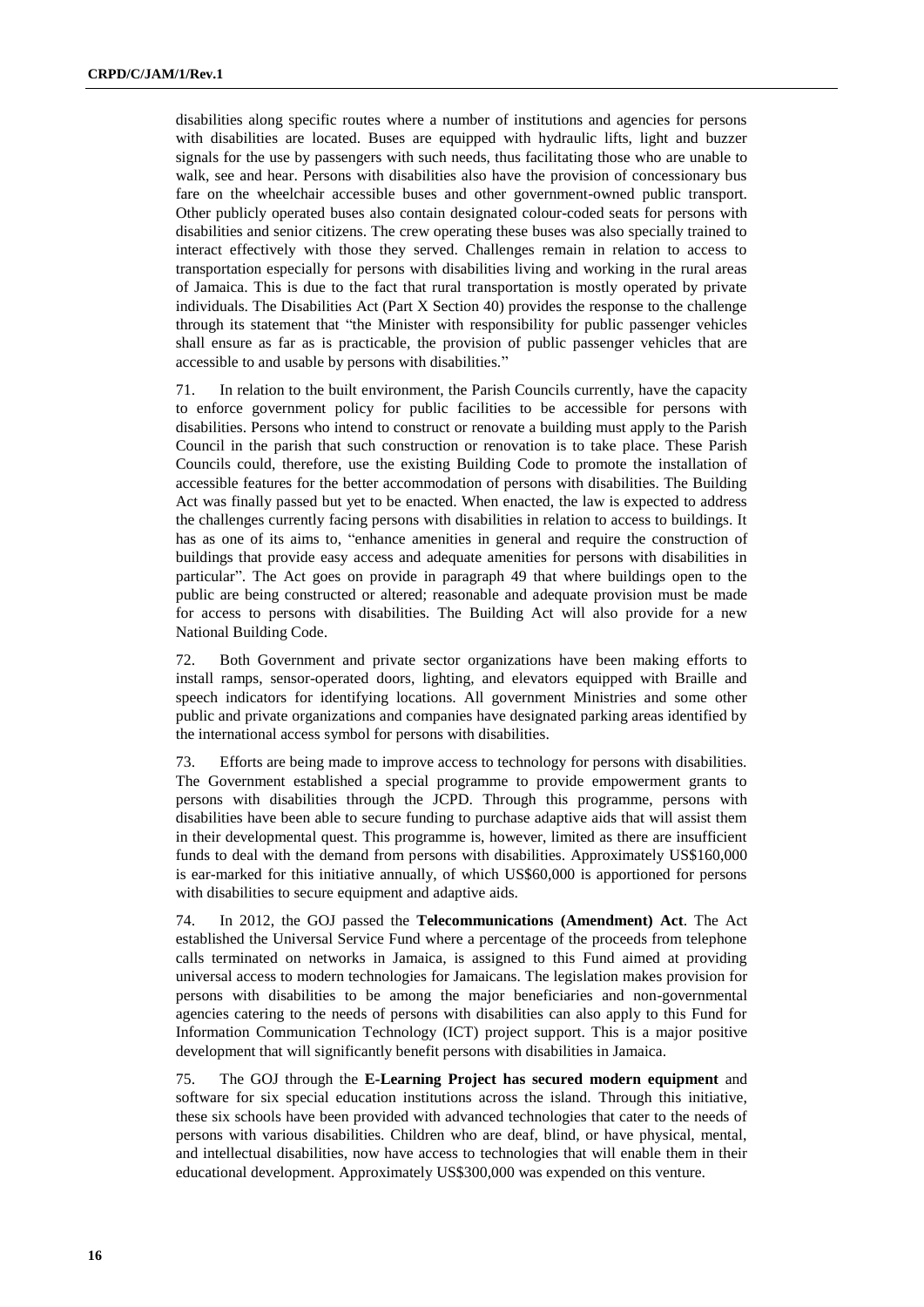76. Jamaica continues to strengthen its capacity to ensure that the critical services are available to persons with disabilities. For example, there is a government policy to have all new schools meeting the accessibility standards so that children with mobility impairments can attend schools within their communities and thus remain at home with their families. An audit of the health facilities across the country has also begun so that accessibility features can be factored into any refurbishing or construction of new facilities or departments.

# **Article 10 Right to Life**

77. The Constitution of Jamaica makes the right to life a fundamental right for all persons. This right can only be taken away if an individual commits a capital crime. Persons with disabilities also enjoy this fundamental right to life as set out in the Constitution on the same basis as other persons in the Jamaican society. There is no evidence that persons with disabilities are disproportionately and arbitrarily denied this right.

## **Article 11 Situations of risk and humanitarian emergencies**

78. Persons with disabilities are listed among the first set of individuals to be provided with assistance in the case of any disaster. As a part of the response procedure of the office of disaster preparedness and emergency management, persons with disabilities are the first to be contacted by Parish Disaster Committees in the case of any disaster. Additionally, following the signing of a memorandum of understanding between the Office of Disaster Preparedness and Emergency Management (ODPEM), Panos Caribbean and the Combined Disabilities Association (CDA) for an early warning system ensuring quicker response to disasters such as hurricanes and flooding, persons with disabilities are now able to access information on alerts and warnings on existing broadcast systems. The installation of communication infrastructure to facilitate alerts has been done in targeted communities and a registry created of all the disabled persons in the target communities. Shelter managers and disaster responders have also been trained by the office of disaster preparedness and emergency management to deal with persons with disabilities.

# **Article 12 Equal recognition before the law**

79. The Constitution of Jamaica provides every Jamaican with the opportunity for equal recognition before the law. Persons with disabilities also enjoy this right. It must be noted, however, that persons with certain types of disabilities are not allowed to enter into contracts; for example, those who have severe mental illness, as there are questions as to their mental capacity to act and to understand the terms and conditions of such binding agreements.

80. The Mental Health Act provides under section 29 (1) that the Supreme Court, or a Resident Magistrate may, on the application of the nearest relative or the Attorney General exercise authority over the management of the property and affairs of a patient if the Court is satisfied by evidence (medical and otherwise) on affidavit that the patient is incapable by reason of mental disorder of managing and administering his property and affairs. Pursuant to section 29 (3) the Court may, in giving effect to its power under subsection (2) give directions or make orders in respect of – the fulfilling of any of the patient's contractual obligations; the transfer, vesting, sale, lease, rental or exchange of the patient's property; the acquisition of property in the name of or on behalf of the patient; the continuance or instituting of any legal proceeding on behalf of the patient and inter alia, all financial affairs of the patient.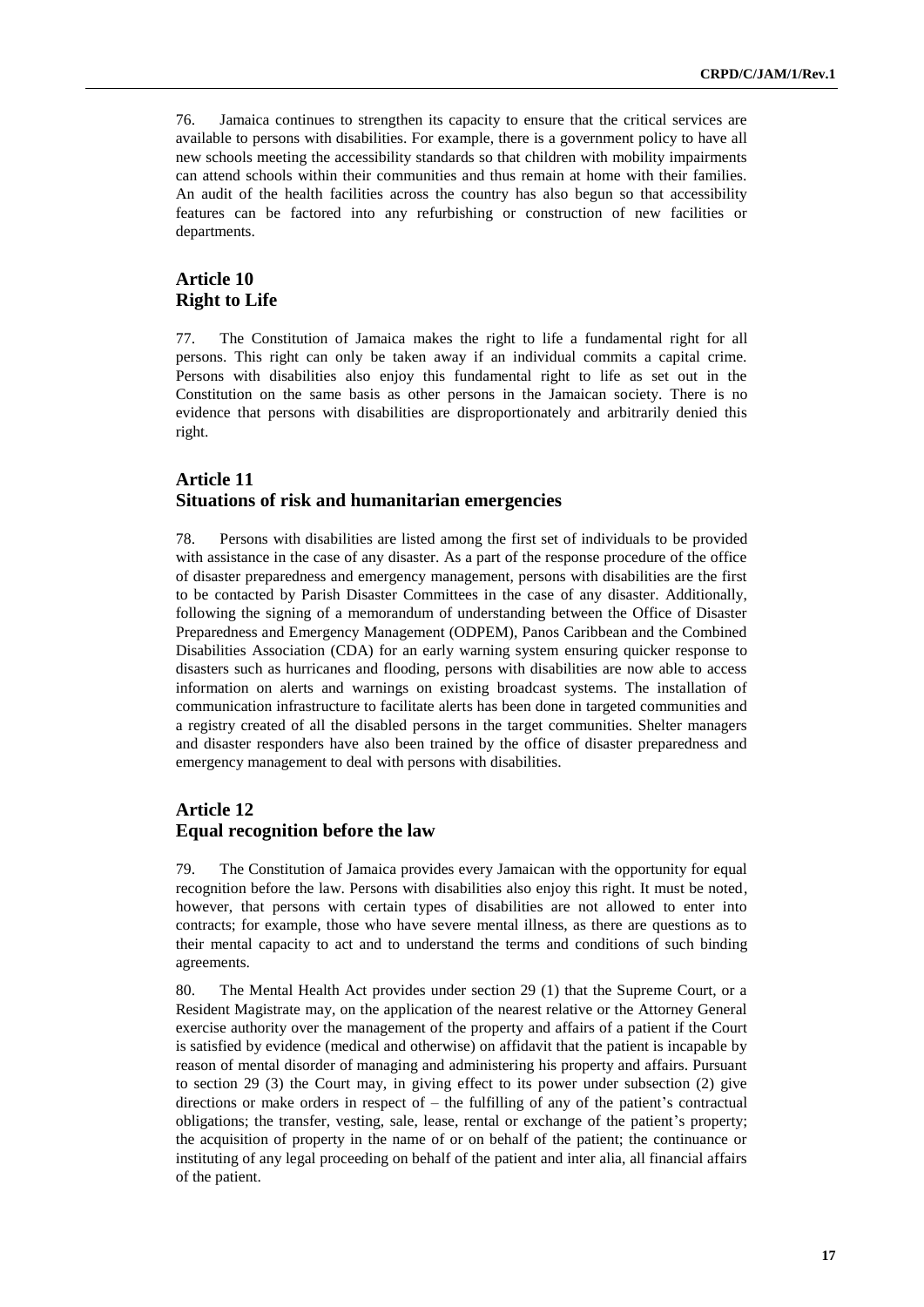81. Notably, the **Disabilities Act** takes into consideration the need for persons with disabilities to be adequately represented before the law. Part V Section 24, states, "A person with a disability shall be entitled to the enjoyment of privileges, interests, benefits and treatment, whether directly or through contractual, licensing, or other arrangement." Additionally, Section 25 states, "A person with a disability shall not, by reason of such disability, be subject to any form of discrimination." Consequently, some recommendations are being advanced to enhance the institutional capacity of the judicial system thereby ensuring the protection of the rights of persons with disabilities; for example, engagement of members of the judiciary in sensitization efforts for an understanding of disability matters and how to better relate to persons with varying disabilities.

## **Article 13 Access to justice**

82. Jamaica has made significant strides in bridging the gap between the systems that exist and the access to justice by persons with disabilities. The Disabilities Act establishes the Disability Rights Tribunal as a mechanism designed to hear and settle issues of discrimination along with other infringements of the Act.

83. Since 2004 there has been greater involvement of persons with disabilities in matters related to justice and the judicial system. In 2006, the Ministry of Justice and the Ministry of Transport & Works contracted an independent consultant to review the provisions of the **Road Traffic Act** to make amendments to address related concerns. Persons with disabilities participated in the consultations held in this regard. It was revealed that persons with different types of physical and other mobility impairments felt unjustifiably excluded from obtaining a driver's license. In May 2012, Section 46 of the Regulations of the **Traffic Act** of 1938 was amended so that persons with disabilities who have these types of mobility impairments can obtain a driver's license.

84. In 2008, the Ministry of Justice hosted a three-day consultation on Justice Reform. Participants included representatives from the GOJ, human rights groups, organizations of and for persons with disabilities, community and faith-based organizations, private sector groups and civil society. Recommendations were put forward from the discussions aiming at improved access to justice by persons with disabilities. The recommendations included:

- Officers of the system being trained to relate to persons with disabilities;
- Courtrooms, and police stations being physically accessible to persons with disabilities;
- The integration of disability awareness topics, including Sign Language in the Police Training curriculum;
- In-service training for court workers, correctional and other members of the justice system;
- Greater awareness by employees and officials of the court of the special needs of persons with diverse types of disabilities; and
- Increased and well-timed communication of postponement of cases, in particular for the elderly and persons with disabilities.

85. Although these recommendations have not yet been incorporated in the relevant legislation and supporting Regulations, efforts are being made to implement those that do not necessarily require a legal framework for action. For example, limited Sign Language training conducted with law enforcement officers through the Justice Training Institute. Before the amendment to Section 46 of the **Road Traffic Regulations** (June 2010) persons who were deaf were unable to obtain driver's licenses. In preparation for this modification, the Ministry of Labour & Social Security and the Island Traffic Authority collaborated with the Jamaica Association for the Deaf to provide training to traffic police in basic Sign Language and sensitization to the needs of persons who are deaf. Persons with disabilities were consulted in discussions on amendments to the Road Traffic Act. The participation of persons with disabilities in the justice system has also been extended to the administration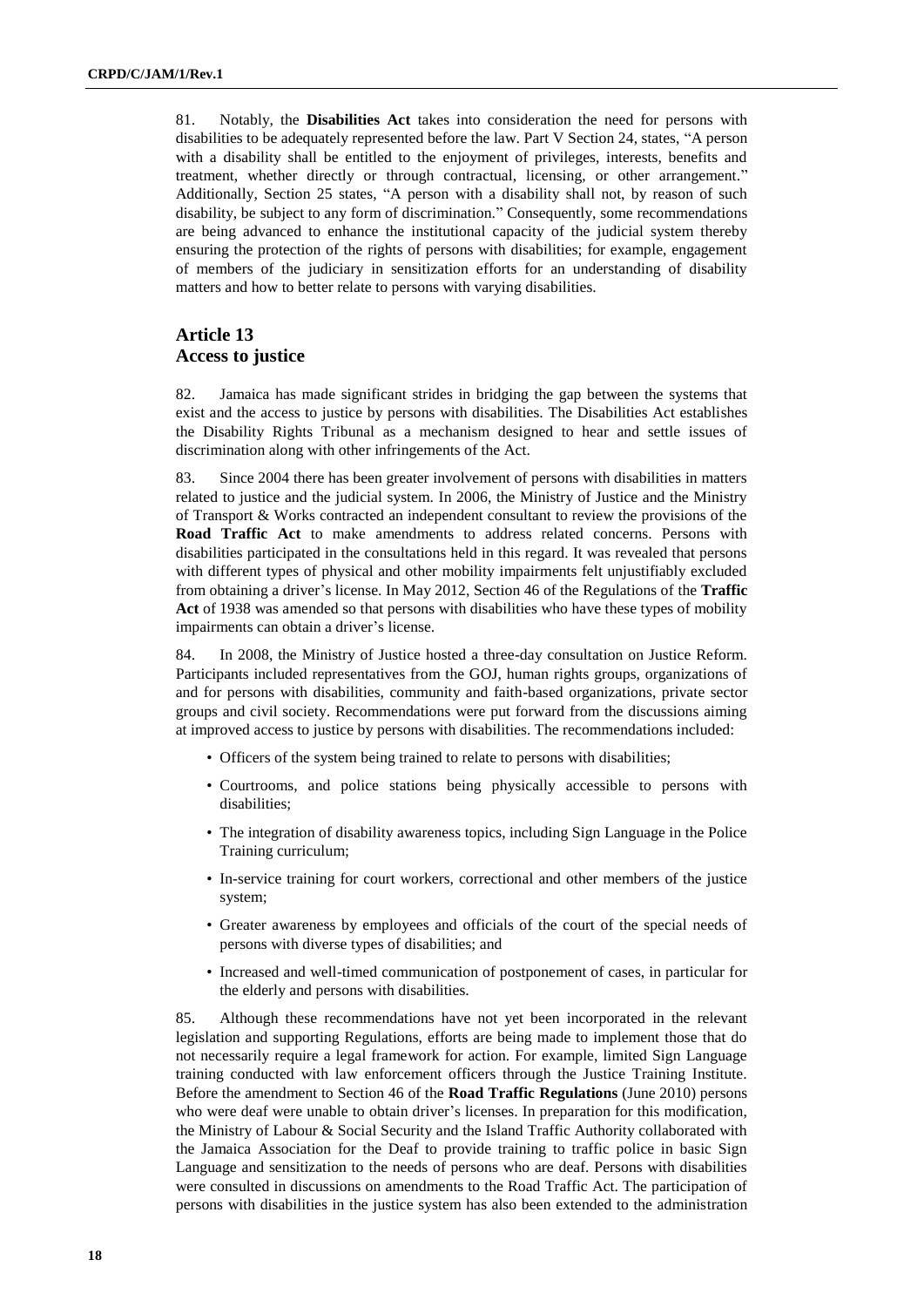of justice. Some of these individuals perform as jurors, lay magistrates, and Justices of the Peace.

86. The justice system is also making efforts to ensure their officers are equipped with the necessary skills to deal appropriately with the community of persons with disabilities. In special training of judges and magistrates in 2012, there was the inclusion of a module on disability. This module delivered by individuals with disabilities and other disability specialist focused on understanding the needs and capabilities of persons with disabilities in the courtroom. The recommendations made at this session were integrated into the final submission to the Ministry of Justice for action.

87. The practice of retiring police officers based on medical incapacity was revisited when some officers who had been so retired appealed their cases to the Commissioner of Police and the Police Services Commission citing injustice and absence of fairness in the process. Support for this process came from organizations of and for persons with disabilities through letters to, and dialogue with the relevant authorities. As a practice, these individuals were reinstated and, where necessary, redeployed to job functions/departments more accommodating of their disabilities. The Disabilities Rights Tribunal will be specifically for persons with disabilities and so this will be another avenue for redress.

88. The Justice System is being upgraded with the necessary technologies to ensure efficiency and effectiveness of its operations. There is an expansion of the use of DNA evidence over the past 10 years, a situation benefiting persons with some disabilities whose evidence are usually questioned when they are unable to express themselves clearly. DNA evidence assists in the validation of evidence in cases of Rape, carnal abuse, and other crimes to which children and adults with disabilities at times become victims.

89. Persons with severe forms of disabilities, particularly intellectual, are at times unable to represent themselves at the investigation level and even more so in a court of law. The government may provide a lawyer to represent such persons in a criminal case. These lawyers are often assisted by the relevant NGOs such as the Jamaica Association on Intellectual Disabilities (JAID), the Jamaica Association for the Deaf (JAD) or the Caribbean Christian Centre for the Deaf (CCCD) for more specialized assistance. The Government also provides financial support for Sign Language Interpreters during court hearings in criminal cases that involve a person who is deaf. These skills are not readily found within the government system, therefore the JAD or private Interpreters are contracted to provide the service. This specialist area is limited in Jamaica, and the services are needed across the island. Sometimes cases are protracted due to postponements arising from the lack of legal support and unavailability of Sign Language Interpreters.

90. Based on disability sensitization persons in law enforcement and the legal system including CISOCA have begun to request Sign Language Interpreters when they have clients who are Deaf in an effort to ensure inclusion and to provide accurate representation. There are also continued efforts in sensitizing members to all disability groups to ensure appropriate interaction on all levels.

## **Article 14 Liberty and security of persons**

91. According to the Jamaican Constitution, all Jamaicans by birth or naturalization have fundamental human rights which include liberty and security of person. Persons with disabilities are thus entitled to these rights. The National Policy for Persons with Disabilities (2000), the signing and ratifying of the **UNCRC** (1991) and the CRPD in 2007 and the passage of the Disabilities Bill are significant demonstrations of Jamaica's commitment to ensuring the human rights of persons with disabilities, including their liberty and security. The above-mentioned documents embrace these rights as fundamental to the peaceful existence of these persons. They signify that persons with disabilities cannot be deprived of these rights arbitrarily; and where there is a deprivation of liberty, it must be within the context of those exclusions which are constitutionally allowed through the courts for a specified period.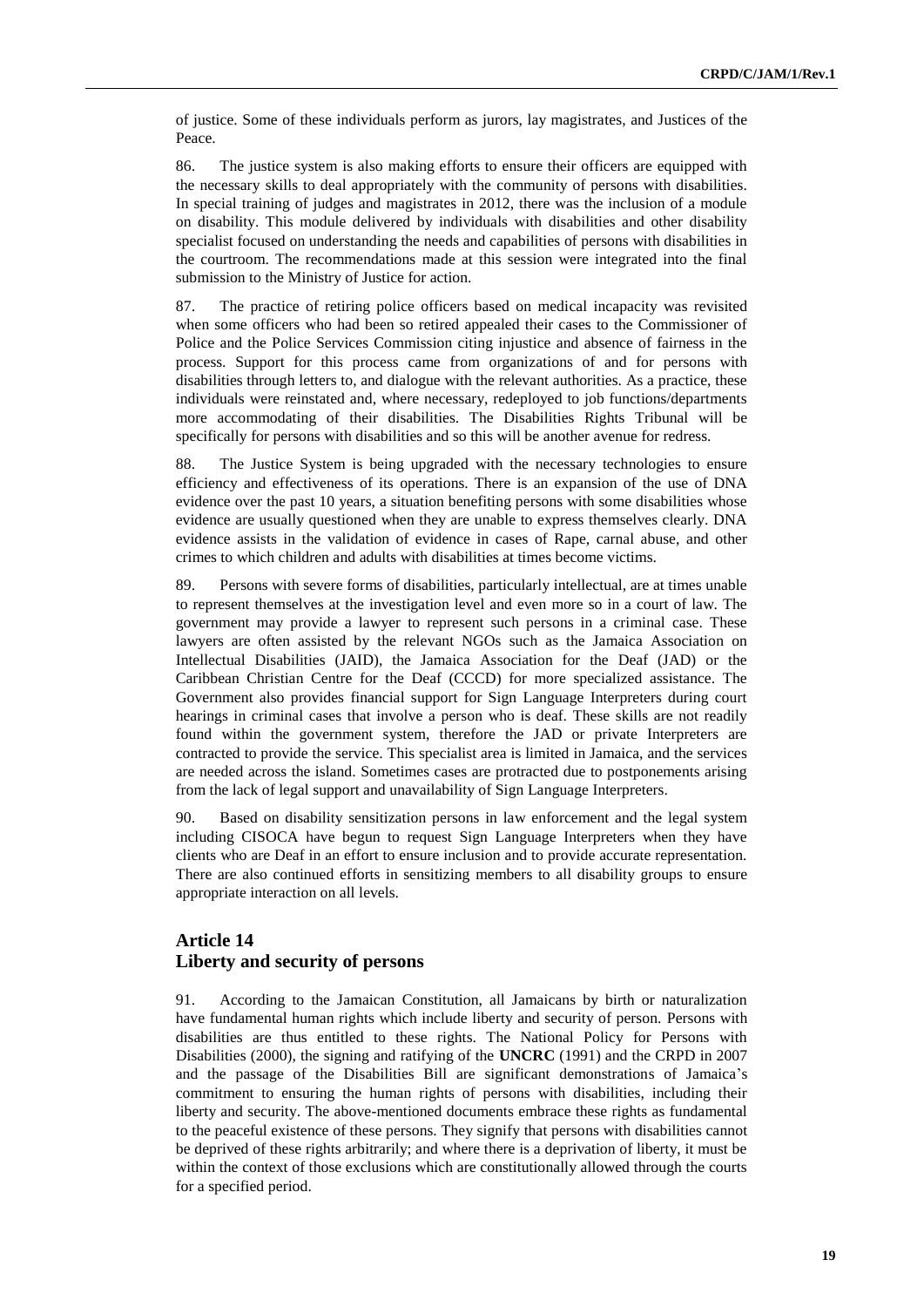92. Jamaica has progressed in the legal framework for Non-Discrimination of Persons with Disabilities (PWDs), especially for children. With the realization that children are among the vulnerable, especially those living with disabilities, some institutional mechanisms have been created to ensure the protection of liberty and security. The Child Development Agency is a government entity established to ensure that all children are secure, protected while being exposed to all the benefits and services for their development. To this end, the policy of the Child Development Agency is that these are best achieved if children remain in their homes. However; in instances where the safety and security of children are deemed to be compromised within the home, the agency is authorized by the courts to remove the children temporarily or permanently. This action is taken based on investigations and consideration of whether the situation in the homes is likely to improve to ensure their safety. For this purpose, some children with disabilities have been placed in government and privately-operated children's homes or foster care, supported by the government.

93. Where a person with a disability, (for example a person who has mental illness), displays behaviours assessed to pose possible danger to themselves or others, their liberty may be curtailed by placing the individual in a facility such as the Bellevue Hospital where his/her security is assured. The individual is medically treated and then returned to their home and community. To ensure a safe return and acceptance by the community, Psychiatric Social Workers interact with the family and community, preparing them for the re-entry of the family member.

94. The police force plays a critical role in ensuring the liberty and security of persons with disabilities. Members of the Jamaica Constabulary Force have received disability training through the Justice Training Institute and other NGOs in the intention of reducing misunderstandings, poor treatment and temporary deprivation of certain liberties of persons with disabilities. During the focus group discussions, members of the deaf community indicated improved interaction with the police force because of these training and awareness programmes. These sensitization programmes remain a continuous effort.

95. While the National Policy for Persons with Disabilities and the Disability Act 2014 both contain a comprehensive non-discrimination framework, there are still several families and community members whose actions at times run counter to the law.

96. Jamaica's crime-fighting strategies are continuously being upgraded to deter and capture perpetrators of violence. This is demonstrated in the acquisition of more modern and sophisticated equipment which include state-of-the-art technologies designed to create more effective policing of the country and hence provide greater security. This will also allow more persons with disabilities to obtain justice through the courts (see Article 13). There is also the Witness Protection and the Victim Support Programmes which cater to the needs of citizens requiring these services. Although there are accessible technologies, the video relay system is just being considered by the Jamaica Association for the Deaf and so the Justice system does not yet have exposure or access to its use. Until then, Sign Language interpretation is the main communication method for Deaf clients. Some officers and the judiciary are being trained but even so, it is in the use of basic sign language which would be insufficient for complete use in the Courts.

# **Article 15 Freedom from torture, cruel, inhuman, or degrading treatment or punishment**

97. The Jamaican Constitution prohibits torture and inhumane treatment. The **Offences against the Person Act (1864)** provides penalties against those found guilty of perpetrating offenses under this Act, including acts that could be considered as torture. It indicates that medical experimentation, abortion, or sterilization should not be conducted without the individual's consent. A person with a disability is required to give informed consent and only where this is not possible, based on the severity of the individual's disability should the decision be taken by a parent/caregiver or an institution under whose care the person resides.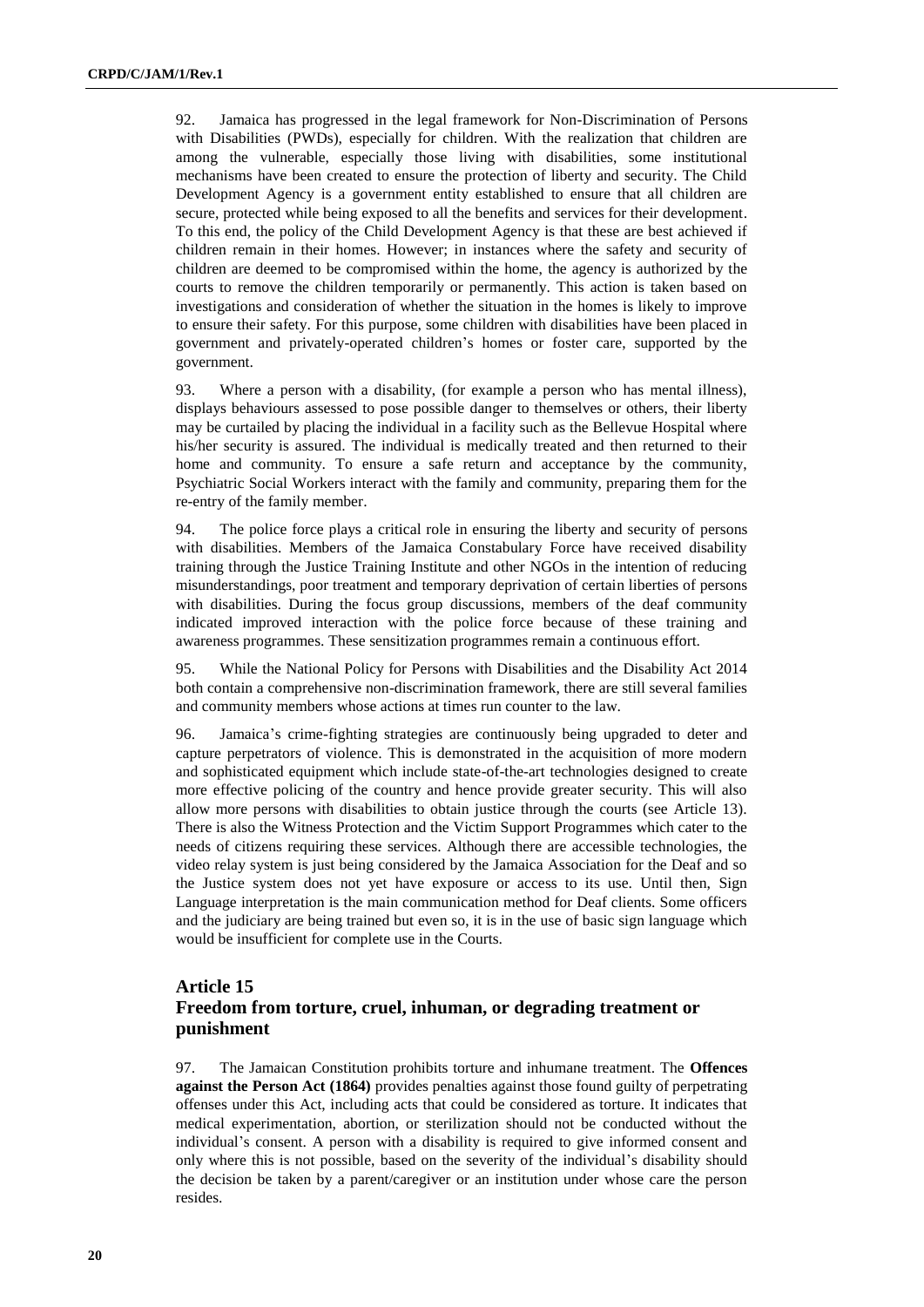98. The **Corrections Act** under the **Corrections Institutions Rules** (1991) allows for medical intervention where an accused person is considered to have a mental imbalance. Upon this diagnosis, a person who is mentally ill would not be incarcerated, but, placed in a mental institution for care and protection. The Act also stipulates that inmates should not be subjected to any type of punishment unless a Medical Officer examines him and determines that he has the capacity to withstand such punishment. Furthermore, if an inmate has a disability, this would be recorded in a journal kept by the Medical Officer who examines each inmate to ascertain their health status and their ability to perform certain activities or to be confined.

# **Article 16 Freedom from exploitation, violence, and abuse**

99. The laws of Jamaica protect everyone within its borders from exploitation, violence, and ill-treatment. Persons with disabilities have the right under the law to seek redress for any of the above actions meted out to them. The provisions of the **Domestic Violence Act (1995)** and **The Offences against the Person Act** in conjunction with institutions such as the Centre for the Investigation of Sexual Offences and Child Abuse (CISOCA) may be used by aggrieved persons with disabilities to seek recourse if they believe they are exploited. CISOCA has investigated and brought to the court cases of sexual offenses and abuse against persons with disabilities and in which custodial and non-custodial sentences have been handed down to perpetrators.

100. The JCPD, in collaboration with non-governmental organizations working in the interest of persons with disabilities hosted sexual and reproductive health seminars specifically designed for members of the targeted community island-wide. The Ministry of Health, through its national HIV-AIDS prevention and treatment programmes, has also included persons with disabilities who have become more aware of their vulnerability to sexually transmitted infections and abuse. Children in special education institutions have also now been included in such sensitization programmes as previously family life programmes did not provide such information.

101. As with other countries, Jamaica has been increasing its focus on children and has, therefore, strengthened existing institutions and established new ones (see response to Article 7). The Office of the Children's Advocate (OCA), is responsible for investigating reported violations of children's rights in government or privately-owned children's homes [The CDA investigates instances of exploitation including in private dwellings, which are where much of the violence and abuse against children takes place.]

#### **Article 17 Protecting the integrity of the person**

102. The Offences against the Persons Act (Section 73) provides that there should be no medical experimentation, abortion nor sterilization without the individual's consent.

103. The Office of the Public Defender, a commission of Parliament, also represents the rights of persons with disabilities. In 2011, the Public Defender successfully addressed over 20 cases of abuse, and other negative actions against the state and civil society. Legal advice has also been provided for a number of individuals with disabilities who would have otherwise had to pay for this service.

104. The Privacy Laws of Jamaica and the Ethics of the Medical Profession protect all persons from being used for medical experimentation or other treatment or medical procedures without their informed consent or that of their parents or caregiver. Where the individual does not have the mental/intellectual capacity, decisions taken by the parents/caregivers must be in keeping with these laws. Sexual and Reproductive Health programmes, have been implemented in schools. The JCPD in collaboration with other agencies has developed training manuals for professionals and other materials for persons with disabilities to better understand their sexual and reproductive health needs. Another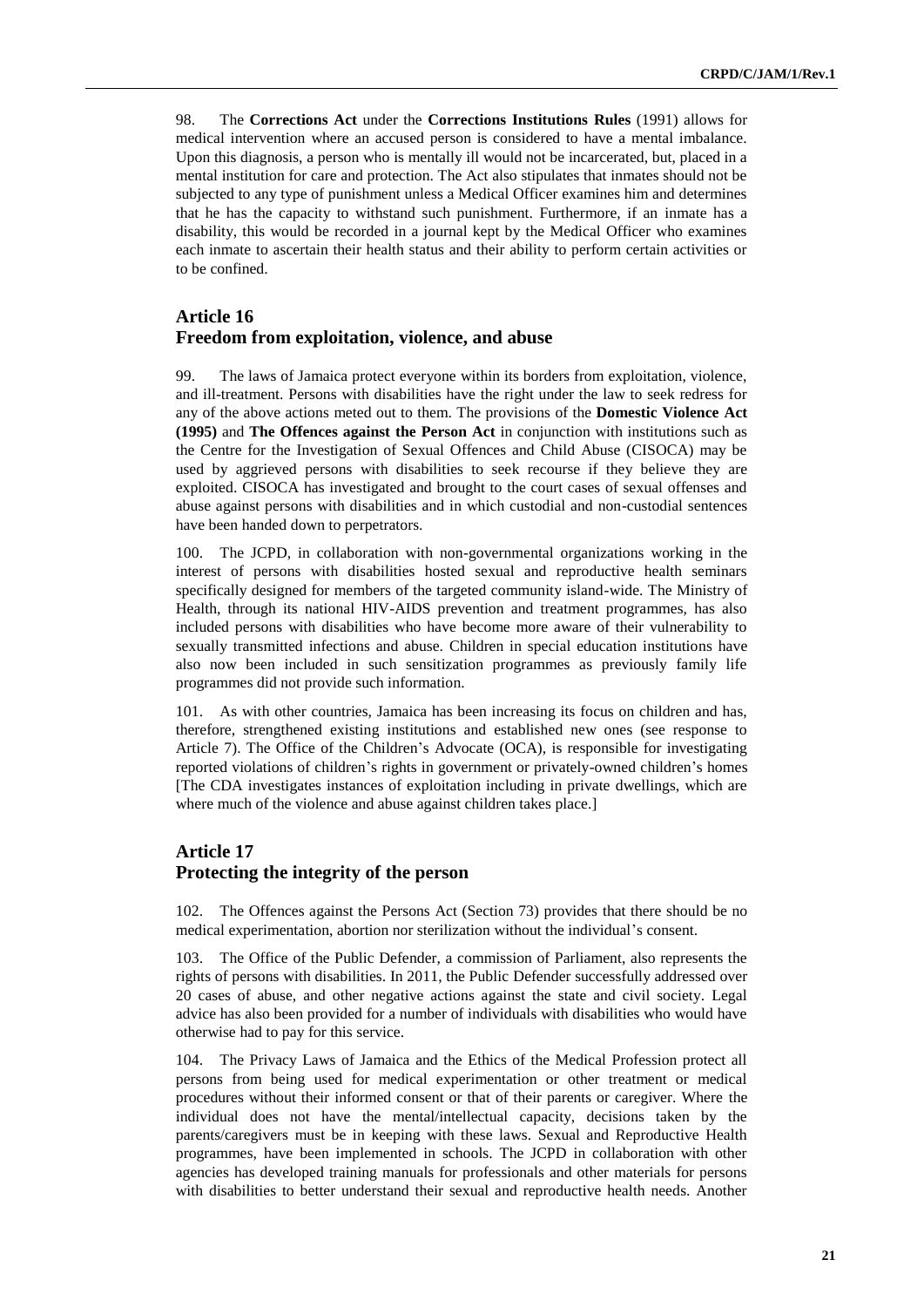approach is to place young girls who are susceptible to sexual abuse and exploitation or have had multiple unplanned pregnancies on birth control.

## **Article 18 Liberty of movement and nationality**

105. It is compulsory under Jamaican law that every child who is born in Jamaica must be registered by a designated authority. Currently registration takes place in the hospital of birth or other specified locations in each parish and a birth registration number assigned. Since September 2010, every child who is born as at that date whether in a private or public health facility or at home is given what is classified as a "Child Health Passport". All health-related and developmental activities are recorded in this booklet until the child is 18 years old. There are penalties for parents/caregivers who do not properly maintain the "Passport" or fail to comply with the requirements of the law by having their child suitably registered and their nationality documented.

106. Section 3 of the Jamaican Constitution makes specific provision for the right to a nationality. The effect is to grant Jamaican nationality to every child born in Jamaica, unless the parents are foreign diplomats or enemy aliens. Also, any child born outside of Jamaica is eligible for Jamaican citizenship if his mother or father or both parents are Jamaicans. No distinctions are made on the basis of disability, in law or in practice.

107. Section 13 (3) (f) of the Charter provides for freedom of movement, which is the right of every citizen of Jamaica to enter Jamaica and of every person to move around freely, to reside in any part and to leave Jamaica. The *Passport Act* governs the issuance of passports to facilitate the right to leave the country and accords every citizen of Jamaica the right to be granted a passport and not be denied or deprived thereof, except by due process of law. In practice, freedom of movement is fully respected and there is no law or policy arbitrarily prohibiting the movement of persons with disabilities.

108. Persons with disabilities are facilitated when travelling through our airport. Both major International Airports are fully physically accessible, with trained staff to meet most of the needs of PWDs. Operational procedures also exist to ensure the safe and unencumbered boarding and de-planing between ports. Assistance is offered where the person is travelling alone and needs personal assistance from the check-in counter to their destination. Each airport also provides wheelchairs to facilitate those with mobility difficulties such as the elderly and persons with physical disabilities. Persons with disabilities are also among the first passengers to board the flight and receive special attention at the immigration and customs counters. Persons with disabilities are asked to indicate their disabilities and support which will be needed when booking their flights to ensure a smooth transition, during their travel experience. Assistance is provided without any additional cost to the customer. Persons with "hidden/invisible" disabilities or deaf people may at times not be given the necessary attention by airport staff, because the latter are not made aware of their special needs.

# **Article 19 Living independently and being included in the community**

109. PWDs in Jamaica have the right to live independently and to be included in the society. It is to be noted that the number of PWDs living independently has increased. This is mainly due to rehabilitation and training, the housing policy for persons with disabilities, employment, and self-employment programmes and improved public perception. The social safety net also provides for some of those who are unemployed thereby allowing them partial independence.

110. The right to live independently is, however, not always realized due to overprotectiveness by parents/caregivers and/or the lack of emphasis in some training institutions on independent-living skills for persons with disabilities. This becomes important as the financial resources of the country do not allow the Government to provide personal assistant care for persons with disabilities who may wish to remain in their homes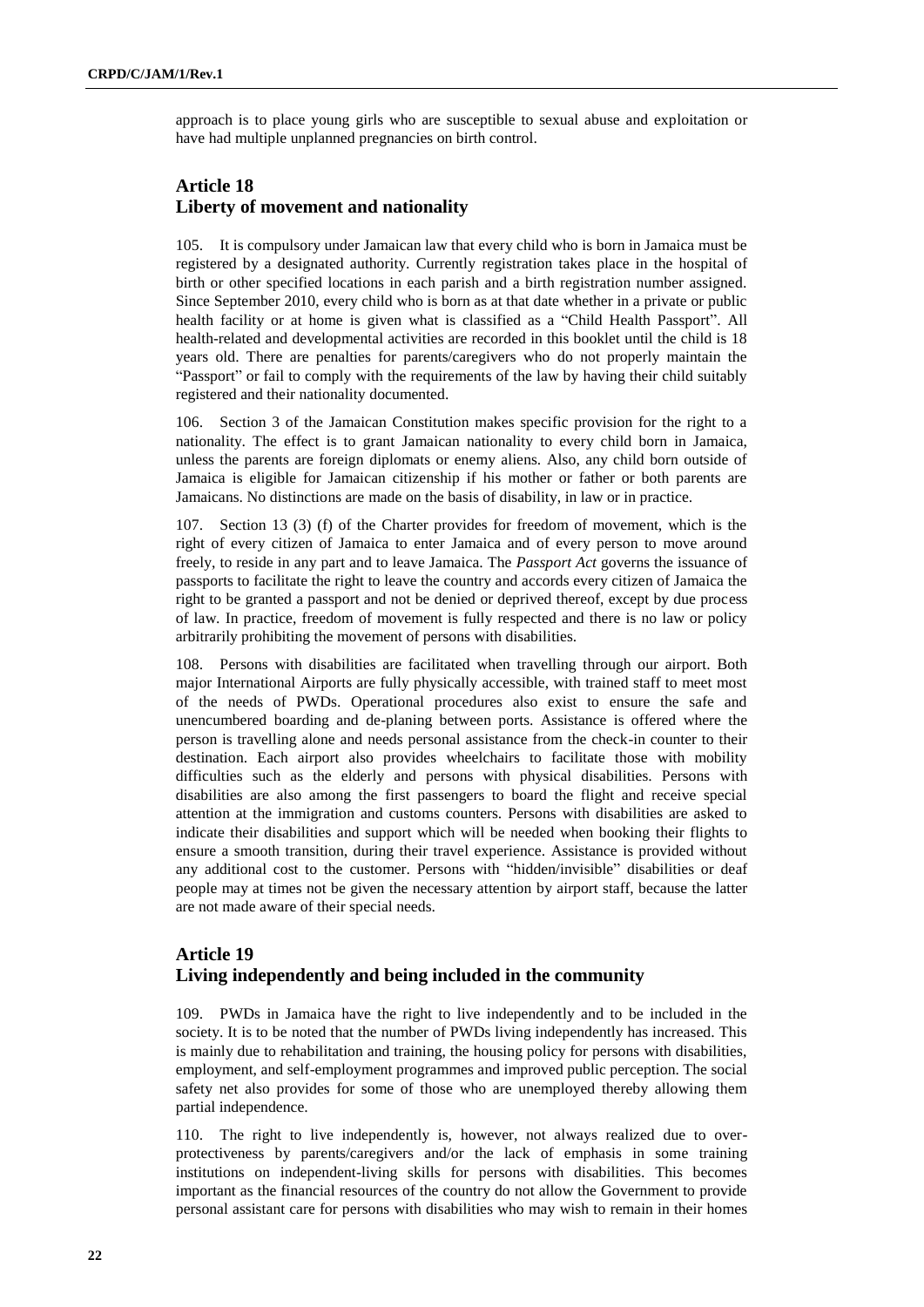but who need this kind of support. This would be a personal cost to be borne by the individual with the disability, which is likely to be difficult given the challenging economic situation of most persons with disabilities. Limited home-care is provided by Community Health Workers who do home visits, but these are specific to ascertaining the conditions of the individual and making recommendations to resolve those issues that need attention.

111. Where the conditions of the individual dictates personal, sustained, and regular care and families are unable to manage, the individual may be consensually removed to a government-supported and managed infirmary where the State provides meals, clothes, and other amenities.

## **Article 20 Personal mobility**

112. The provision of wheelchair accessible buses that provide transportation services for students and workers with disabilities in the Kingston Metropolitan Area (see paragraph 44 above) has facilitated greater personal mobility. Amendments were made to the **Road Traffic Act** in 2005, 2010 and 2012 to allow persons who are deaf and those with mobility impairments to obtain drivers licenses. The Ministry of Finance &the Public Service also permits concessions on General Consumption Tax for the purchase of motor vehicles for the personal use of persons with disabilities.

113. The National Housing Trust adjusts the houses they construct to facilitate persons with mobility impairments. Other housing developments are also being built with accessible features, on the lower levels. These include wider doorways, non-skid tiles, proper lighting, wide corridors, and elevators with adequate space to accommodate easy manipulation of wheelchairs and speech and directional signs that are tactile. These activities and the level of compliance are evident in the Kingston metropolitan areas, and to a lesser extent in shopping centers in the major towns of the parishes. Awareness, practice, and compliance in the rural areas are minimal, however.

114. The JCPD, through non-governmental sources, occasionally acquires wheelchairs which are provided free or at a very minimal cost to persons with specific disabilities. The Food for the Poor, a non-profit organization, and some service clubs also provide mobility aids for persons with mobility impairments. Mobility aids are imported on a non-taxable basis. Availability and affordability of mobility aids and appliances remain a challenge, nonetheless, as there are a limited number of suppliers of mobility aids in Jamaica. Mobility aids are mostly imported and are, therefore, costly despite their non-taxable status. Similarly, assistive technologies are not manufactured in Jamaica. While it is not difficult to source these technologies, the costs are inhibitive for most persons with disabilities, especially those who are unemployed.

115. Rehabilitation services are provided at private institutions such as the Sir John Golding Rehabilitation Centre and Community-Based Rehabilitation Jamaica along with the public and private hospitals and clinics that offer physiotherapy services. However, there are inadequate specialists, particularly needed to facilitate those individuals who are not attached to any of these organizations and therefore not knowledgeable of the services offered; for example, those persons who have become blind in adulthood. These services would normally be provided by the Jamaica Society for the Blind (JSB). However, the organization has had to reduce the provision of this service due to the lack of financial resources.

# **Article 21 Freedom of expression and opinion and access to information**

116. The **Access to Information Act** affords all citizens the right to view government documents and to request and obtain information, except where the information is of a sensitive nature and highly confidential. All government ministries, departments, statutory bodies, and executive agencies have a website where information is posted. This information from government institutions is therefore accessible via the Internet. As part of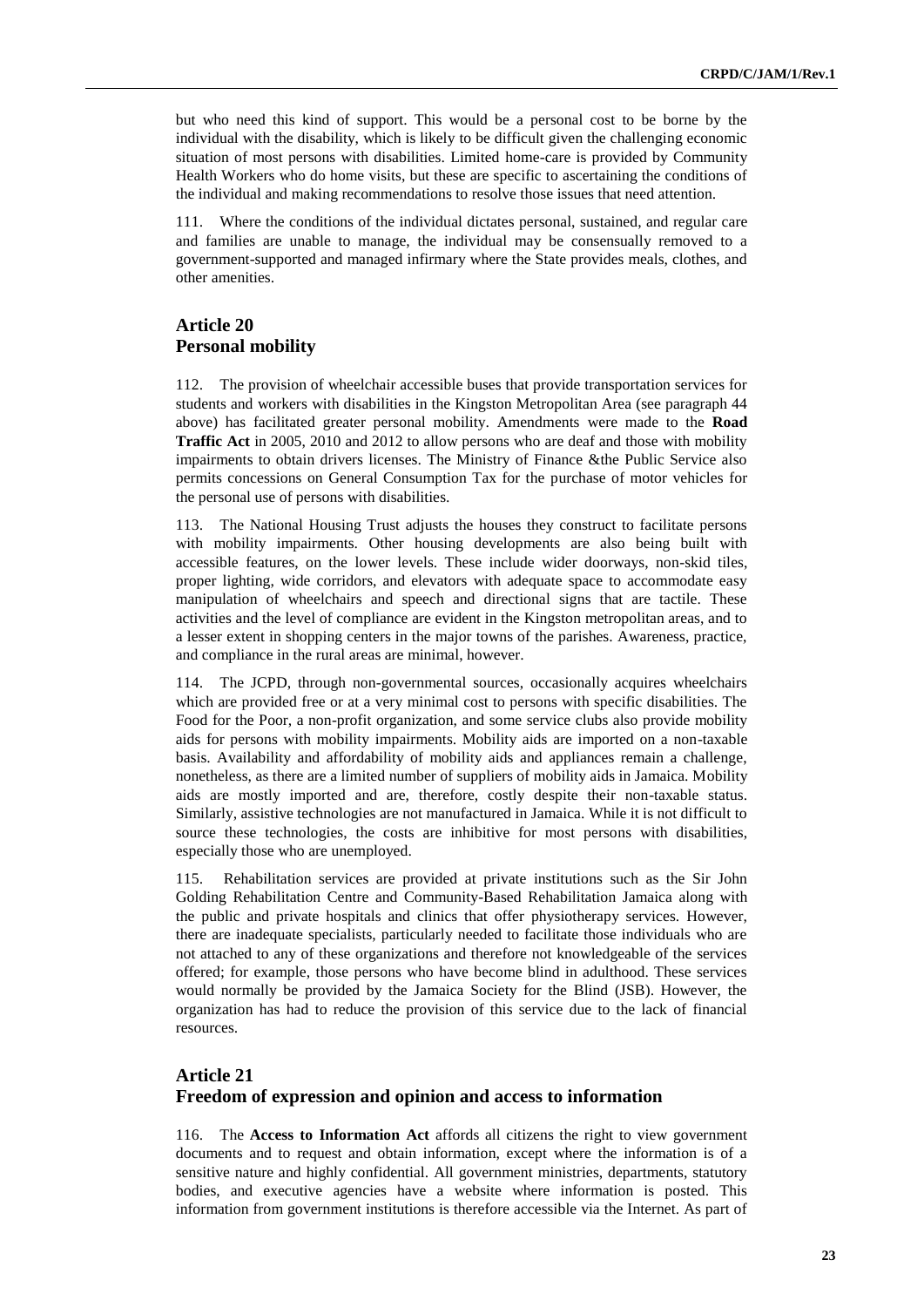the Vision 2030 Jamaica – National Development Plan, access to public information in alternative formats which are amenable to persons with disabilities is strongly promoted. One example of this was the reproduction and distribution of the National Development Plan by the Ministry of Education's Braille and Large Print Service to libraries, schools and NGOs which serve persons who are blind.

117. Since 2012 persons who are deaf and hard-of-hearing were privy to the election campaign activities and speeches as each political party engaged the services of Sign Language Interpreters at their main mass meetings.

118. Many private sector organizations including some of the print media also provide information through advertisements, radio interviews and sponsored radio and television programmes. Persons who are blind or visually impaired with Internet access can read main sections of the newspapers via the Internet using speech software. While these formats are accessible to persons who are blind, persons who are deaf face greater challenges as there is neither sign language interpretation nor Closed Captioning for television advertisements.

119. The GOJ has accepted Jamaican Sign Language as the language of the deaf, and this is manifested in their approach by providing support for the use of this language in the courts and on special occasions.

120. Citizens of Jamaica enjoy the freedom of expression under the Constitution. Along with a multiplicity of radio programmes which encourage telephone discussions on a variety of topics with any individual, persons have other channels through the formal and informal media to express themselves. Social media is utilized daily to share views on local, regional, and international issues. Persons with disabilities also enjoy this freedom. Persons who are deaf and hard-of-hearing at times are unable to effectively express themselves through these media due to communication barriers. Information technologies have, however, provided them with more opportunities to participate, for example, through video and text messaging.

121. Through the initiative of Ministry of Technology, the placement of computers including those with speech software in the public libraries across the country also facilitates individuals with disabilities who have no personal computer or internet access to utilize online services. Computers are equipped with Wi-Fi service also, allowing persons to conduct a wide array of business transactions, as well access information on services provided by the Government, among other things.

## **Article 22 Respect for privacy**

122. Chapter III, Article 13 (j) provides for the right to every person in Jamaica to his or her privacy. The Article guarantees:

The right of everyone to

(i) Protection from search of the person and property;

(ii) Respect for and protection of private and family life, and privacy of the home; and

(iii) Protection of privacy of other property and of communication;

123. In addition to the Constitution, laws, e.g. The Charter of Fundamental Rights and Freedoms, conventions such as the Rights of the Child and the Rights of Persons with Disabilities to which Jamaica subscribes, and codes of conduct of medical professionals and paraprofessionals articulate the right to privacy of all citizens of the country, except where the courts proscribe this privacy. Like the rest of the population, where there are deviations or a breach of these Codes, persons with disabilities can seek redress through the courts. The GOJ has received no formal reports to indicate that these privacy codes have been breached in relation to persons with disabilities.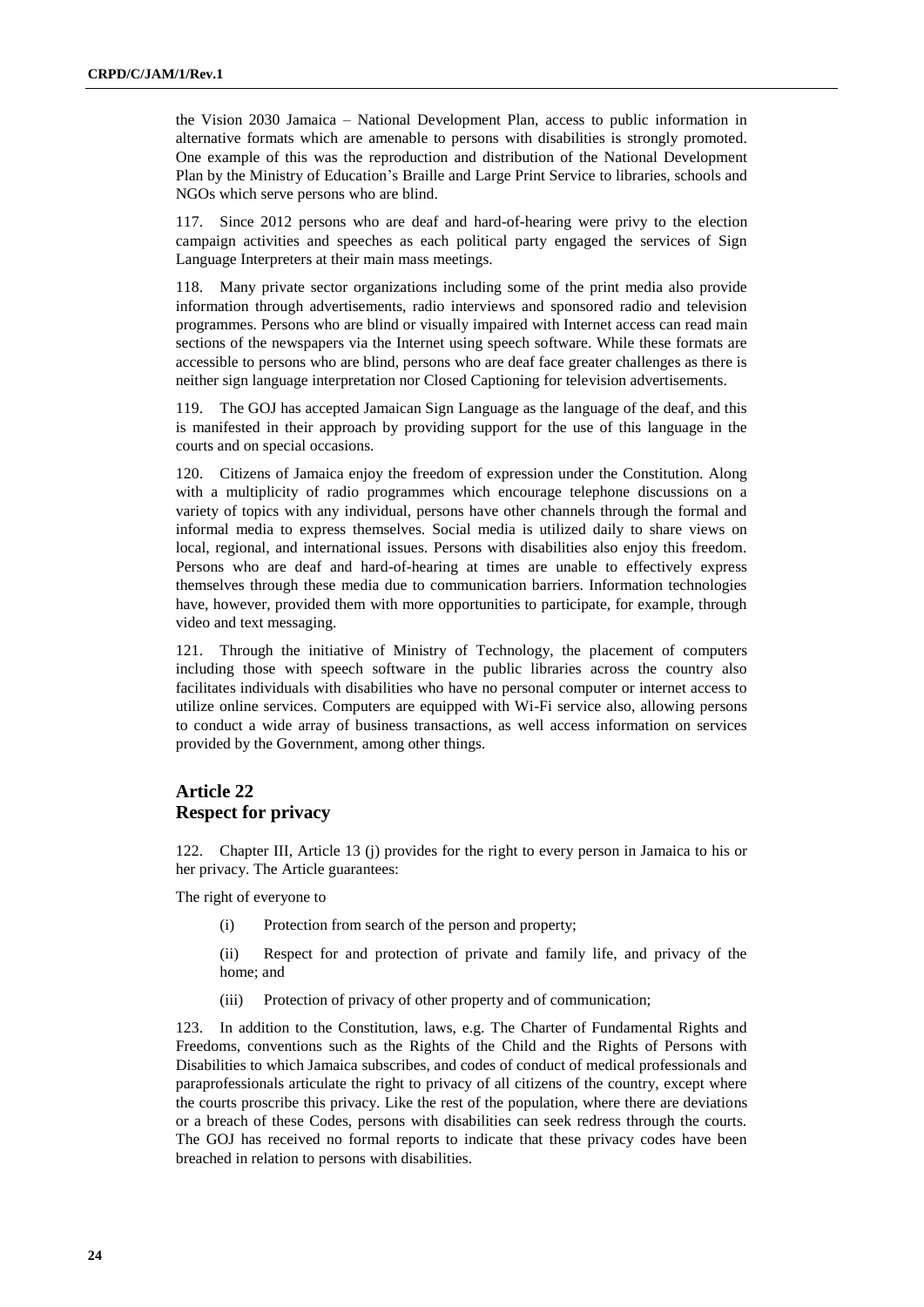#### **Article 23 Respect for home and family**

124. Under the Constitution and the National Disability Policy, persons with disabilities have the right to enter relationships, marry a partner of his/her choice, establish a family, and decide on the number of children they will procreate. The law allows for remedies if they are deprived of such rights.

125. The JCPD and the CDA in collaboration with non-governmental organizations have conducted sexual and reproductive health and parenting training workshops for persons with disabilities. Sensitization of health workers and employees in professions allied to medicine have also facilitated an enhanced understanding of disabilities, how to be more sensitive to the special needs of persons with disabilities and to encourage recognition of the fact that such persons are entitled to the same rights as other persons in society. Public awareness programmes via the electronic media have also assisted in reducing discriminatory comments which often cause persons with disabilities to refrain from seeking medical advice and birth control products.

126. The policy of the government which is implemented by the Child Development Agency is to, as much as possible, have children with disabilities remain in the home with their families. Where there is evidence that they are unable to do so based on abuse or other reasons, and no other family member or member of the community can accommodate the child then the child is removed to a government facility (children's home) for the child to be cared for by the State. If this is not possible the child may also be placed in foster care and the foster parents are provided with support from the government until he/she returns to his/her family or is adopted by the foster parents.

127. While the government has no specific structured child-rearing support programme for children with disabilities, it assists poor parents with the education and healthcare of their children through the PATH Programme. Parents on this programme or adults with or without disabilities can acquire skills through the Steps to Work Programme or through income-generation activities. This support from government is geared towards enabling them to take care of their children in a more sustainable manner.

128. The JCPD administers the Empowerment Grant Programme where persons with disabilities and parents of children with disabilities can secure grants for income generation to assist their families. More than 2000 families benefited from the Empowerment Grant programme between the commencement in 2008 and 2017.

129. The **Maintenance Act** (2005) provides for persons with disabilities from childhood to old age. It states that where a person has a disability and cannot care for himself, then family members (a child, parent, or grandparent) is responsible for the individual's care. Article 8 provides that: (1) Subject to subsection (2), every parent has an obligation, to the extent that the parent is capable of doing so, to maintain the parent's unmarried child who:

(a) Is a minor; or

(b) Is in need of such maintenance, by reason of physical or mental infirmity or disability.

130. Where a parent is incapable of maintaining a child due to, inter alia, mental infirmity or disability, grandparents, where they are able to have an obligation to maintain said child/children under the Act.

131. Article 10 requires a person to maintain his or her parents or grandparents, within their capabilities, where the parents or grandparents are in need of such maintenance by reason of age, physical or mental infirmity or disability.

132. The right of persons with disabilities to have children is also generally respected and as noted in paragraphs 70 and 74, there is no programme of forced sterilization targeting this group.

133. For the 2017/18 period, under the Early Stimulation Programme parenting workshops was delivered to parents of children with disabilities. Under the programme,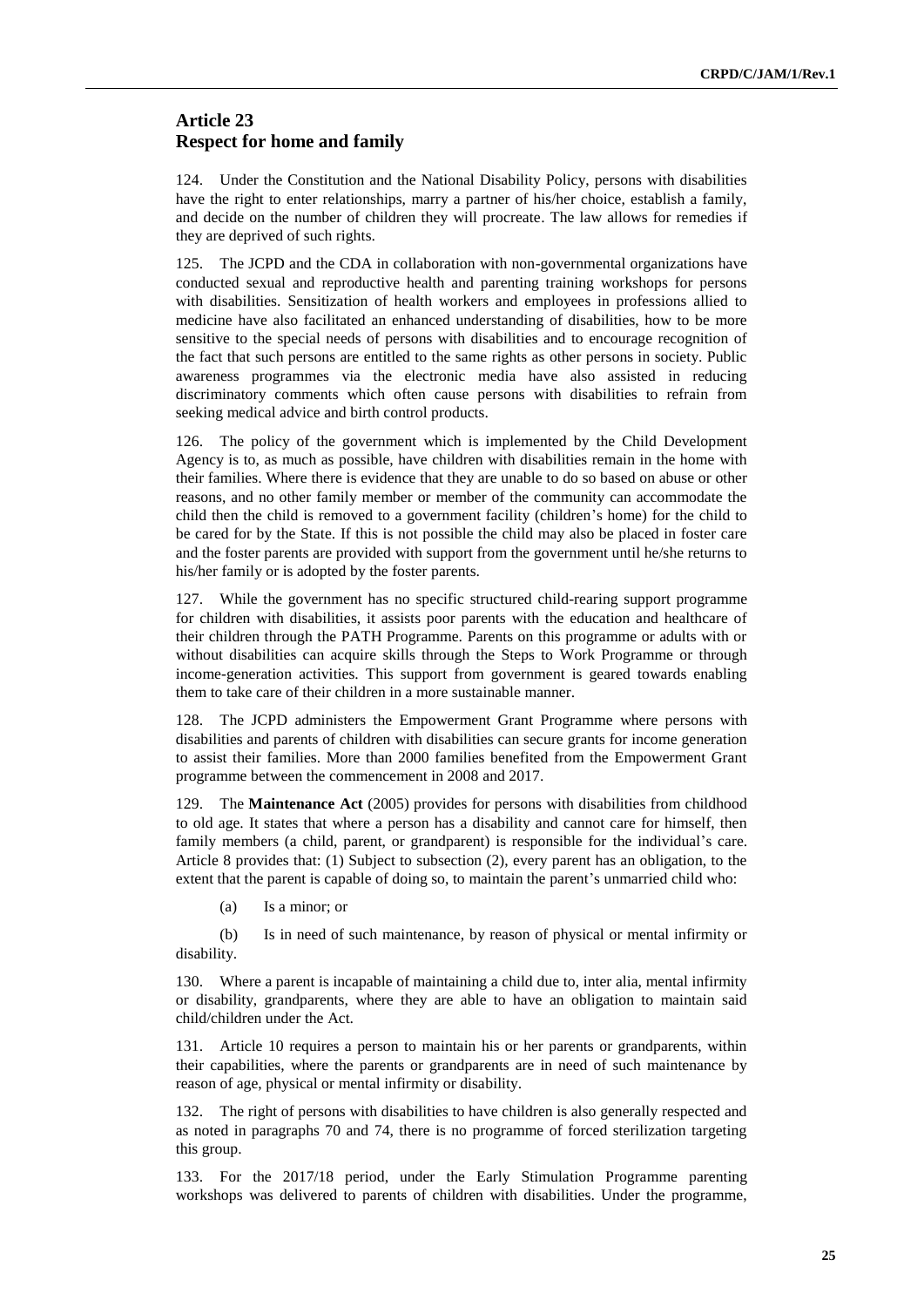parents of children with disabilities have been receiving training on how to cope with special needs children.

134. In March 2017 scores of parents of children with special needs were provided with information during a seminar put on by the Ministry of Education's Region One Office. More than 160 parents and some 230 students and teachers attended the seminar which was successful in fulfilling the ministry's mandate of providing equitable educational opportunities for all. The seminar was part of a Parent Information Fair, organized by the Ministry of Education Region One in partnership with various stakeholders including the National Parent Support Commission, the Jamaica Council for Persons with Disabilities, the HEART Trust/NTA, the Nathan Ebanks Foundation, the Jamaica Association for Children with Learning Disabilities, the Office of the Children's Registry and Children First. The seminar included various presentations on how to ensure that children with disabilities enjoy their rights on an equal basis with other children.

#### **Article 24 Education**

135. The **Charter of Fundamental Rights and Freedoms (Constitutional Amendment) Act 2011** guarantees the right of every child who is a citizen of Jamaica, to publicly funded tuition in a public educational institution at the pre-primary and primary levels. The **Child Care and Protection Act** enhances the Constitutional provisions by mandating parents or guardians to take the necessary steps to ensure that their children are enrolled in and attend school. Both pieces of legislation offer protection to children with disabilities. Simultaneously, the **Education Act** (1965) subscribes to similar objectives while prescribing sanctions for parents who do not adhere to the law. Penalties are inclusive of both fines and/or imprisonment.

136. In 1978 the government adopted responsibility for the operating costs of the special education institutions and since that time more children with disabilities have been able to gain access to special education programmes. Children with disabilities are served by approximately 44 independent and government-run special education facilities at the preschool, primary and secondary levels across the island. These organizations receive financial and technical support from the government through the Ministry of Labour and Social Security (MLSS) and the Ministry of Education, Youth, and Information. The Jamaica Association for the Deaf is one such non-governmental organization that receives financial support from the Government and which serves a dual purpose of educating the deaf and hard of hearing while preserving their linguistic identity.

137. Jamaica's ratification of the CRPD solidified the obligation to ensure that persons with disabilities are not excluded from education because of their disability. The Government recognizes the need to ensure that children with disabilities are not alienated by being educated in segregated schools but are entitled to the same education and curriculum as other children. Although committed to making education a reality for all, financial constraints and inadequate professionals for the provision of Special Education are impacting the ability to achieve this goal.

138. Efforts are being made to ensure greater inclusion of children with disabilities in all government-funded primary and secondary schools. However, there are challenges. Much of the work to be done relates to accessibility and access to technological tools to enhance the learning experience, as well as a more in-depth exposure of educators to special education techniques in their training. Additionally, greater emphasis and provision needs to be made for children with mild to moderate levels of hearing and intellectual disabilities. The Ministry of Education, Youth, and Information and the JCPD have been providing Shadows or Personal Assistants to assist students with moderate to severe disabilities attending regular or Special Education Schools.

139. Children with disabilities have access to early identification, intervention, and education services. The ESP identifies and creates programmes to stimulate and enhance the development of children with various disabilities. The programme is also designed to offer special early childhood education for children aged up to six years old, tailored for the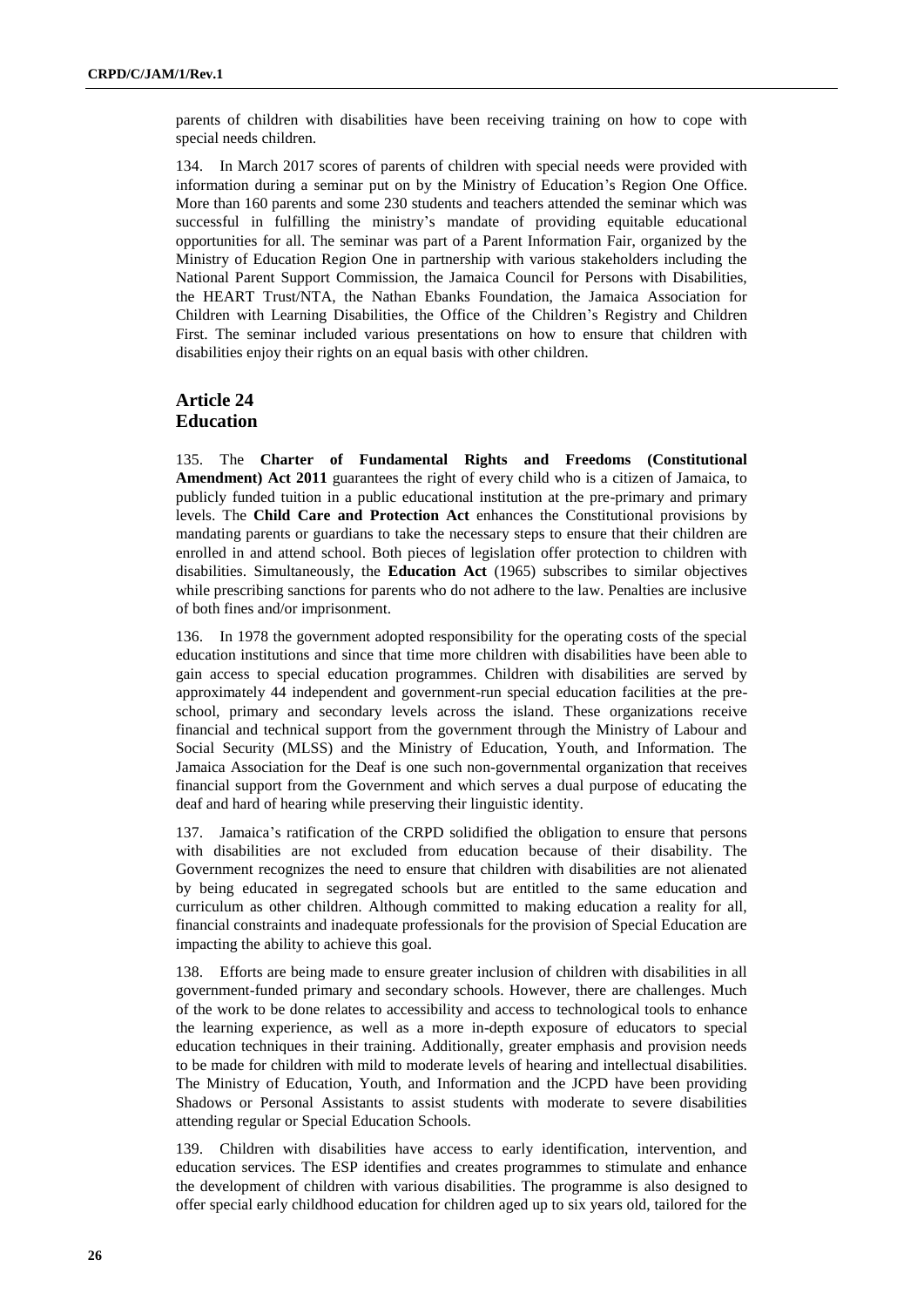holistic development of each student, gradually moving from individual sessions to group exercises. This also facilitates developmental assessment to aid in the school placement for the child once they have left the ESP.

140. Community-Based Rehabilitation programmes also facilitate the development of children with disabilities for transition into the Early Childhood Education system. The Child Find programme has been used to identify students with special needs and provide early intervention through the Education System Transformation Project. Through this project, ten percent of the children assessed were deemed to need special learning interventions. In 2011 the Special Education Unit in the MOE in collaboration with seven Special Education Units in public institutions continued its annual literacy intervention programme involving children with special needs. A post-test administered in May annually commencing with a pre-test in literacy at the beginning of the school year, to determine the literacy gains of each child during the assessment period. The Child Find programme completed in 2014 identified 7,628 children with special needs for the provision of intervention through the Education System Transformation Project. Through this project, thirty-four percent of the children assessed were deemed to need special learning interventions.

141. Some identification of children with disabilities is achieved at the primary level during education competency evaluations. However, more professionals are needed to assist in the assessment process.

142. The services offered by the ESP are limited to 4 parishes. While governmentsupported NGOs such as Community-Based Rehabilitation Jamaica (formerly 3Ds and Rural Services for Children with Disabilities) offer similar services to that of the ESP, they do not have the financial and technical capacity to operate island wide. Children with multiple and profound disabilities are therefore underserved in the education system as the ESP cannot serve all the children island-wide. In recognition of the challenges, efforts are being made to address services for students with multiple disabilities by the Ministry of Education providing greater financial and technical support to these NGOs providing services for children with multiple disabilities. Sam Sharpe Teachers' College in St James is currently training teachers in this area to ensure availability of the necessary technical expertise.

143. At the primary and secondary levels, expansion of the technologies, methods and approaches used in the teaching process are utilized to enhance the learning experience for students with disabilities. Collaboration between the Ministry of Education and the University of the West Indies saw sixteen primary schools receiving special software and computers to improve technological access for some students with disabilities. Enrichment and Resource Room Services is an initiative between the Ministry of Education and civil society to improve the outcomes for students at the primary level. Implementation of the special software in 56 schools across the island saw benefits to 1200 students, including those with intellectual disabilities. Some of the secondary schools which accommodate children with disabilities have also been provided with e-learning laboratories. With the availability of technology, mainstreaming to secondary schools through the GSAT examinations has become easier. GSAT is the final exam taken by students at the primary level to facilitate placement in a high school.

144. Vocational training available through the Special Education Network and the Abilities Foundation are both part of the Human Employment and Resource Training (HEART) Trust/National Training Agency (NTA). The Foundation works in collaboration with the Ministry of Labour, Social Security, and the HEART Trust/National Training Agency, providing quality vocational education to persons with disabilities to enable them to function as creative and productive citizens. The Foundation caters to all types of disabilities. Training includes areas such as computer applications, furniture making, horticulture and landscaping, design and décor, garment construction. The Foundation caters to approximately 80 students. Students completing the Courses are certified by the HEART Trust NTA.

145. A limited number of persons with disabilities are partially integrated into the main HEART/NTA programmes island-wide due to accessibility challenges. Pervading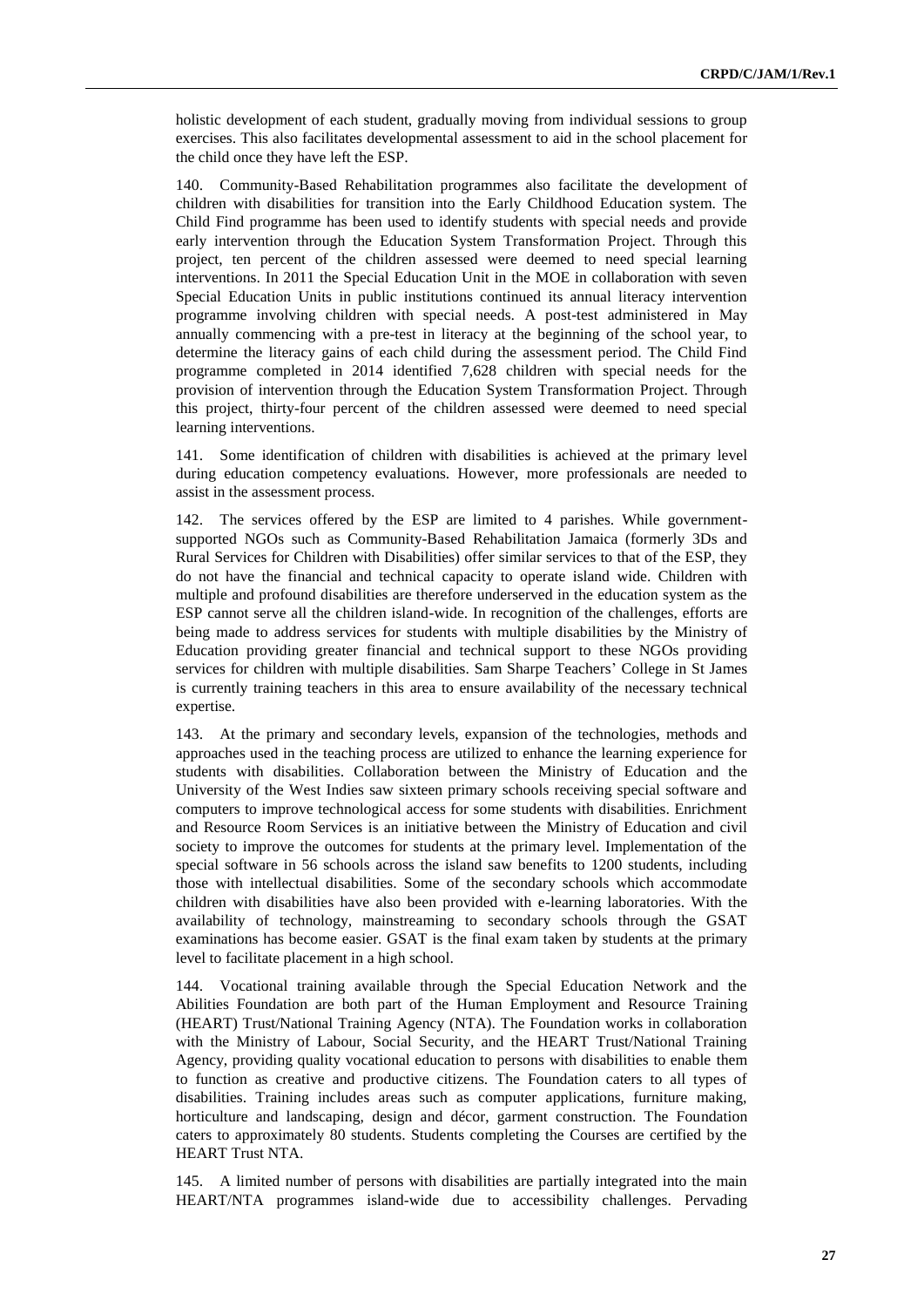communication and infrastructural barriers prevent the full participation of these individuals in this national training institution.

146. The University of the West Indies (UWI), Mona Campus offers special services to students with disabilities through the operation of the Office for Special Student Services (OSSS). While students are provided with the same curriculum as their counterparts in the same teaching/learning environments, special examination accommodation is afforded based on the type and severity of the disability. The OSSS and the main library are also technologically equipped to meet the reading, writing, research, and other needs of these students. These capacities are further strengthened by a cadre of volunteers from all faculties of the campus and other tertiary institutions. The UWI and the University of Technology campuses are also partially accessible to persons with disabilities – in terms of physical access, availability of all the necessary technology, and availability of special education facilitators – with other universities developing programmes to cater to students with special needs.

147. The Office of Special Student Services at the UWI, Mona Campus was established specifically to address the needs of students with disabilities. All new buildings are accessible to persons who are physically challenged and since 2003; the Library has been operating the Visually Impaired Students Technology Assisted Services Unit (VISTAS), which provides visually impaired students with a facility that allows them to compete effectively with the sighted world. However, it must be noted that there are other students with other disabilities who may need other services to enable their complete access to the university.

148. The data from the Child Find for the academic year 2014/15 indicates that there are 3,213 students with disabilities in the general school system at the primary level while there were 71 in secondary education. With no other research since 2014 to determine how many children are enrolled in regular schools, for the academic year 2016/2017, it is noted that 4,188 students with disabilities were enrolled in special education schools. The GOJ recognizes the significant differences in educating children with disabilities and as such will ensure that Special Education training continues to be a part of the curricula of Teachers' Colleges and Universities. All teachers must complete training on 'exceptionalities' during their certification. In 2017, over 2000 teachers, school principals from 600 Primary and 150 Secondary schools were sensitized and trained on issues dealing with "exceptionalities". Sensitization sessions have also been conducted with Education Officers in preparation for the Alternative Pathways to Secondary Education programme. An additional 16 support staff members were trained to assist students who were granted special education accommodation. Teachers are also provided with in-service training for working with students with disabilities at their school of employment, thus providing exposure to augmentative and alternative communication techniques. In addition, The Mico University and Sam Sharpe Teachers' College offer special education programmes for those who wish to specialize in that field. At the post-graduate level courses are offered through the University of the West Indies, the Mico University College, and the Nova South Eastern University offshore campus.

149. Education for students in the least restrictive environment is being promoted as the way forward in government schools which is evident in the current drafting of a Special Education Policy by the Ministry of Education, Youth and Information. Least restrictive environment refers to an educational setting or programme which allows the exceptional learner to develop and learn in an environment best suited to his/her ability, in the same setting as peers and without discrimination. This allows them access to educational opportunities and experiences to continue their development without discrimination. There are efforts towards inclusion through the provision of resource rooms and itinerant teachers. The Ministry has also trained teachers from 29 primary schools as a part of the effort to realize this policy.

150. The Ministry of Education, Youth and Information provides Braille and Large Print service to ensure that educational material is available to students who are blind and visually impaired in special education and mainstream schools. To facilitate this programme, two curricula are utilized by the Ministry of Education Revised Primary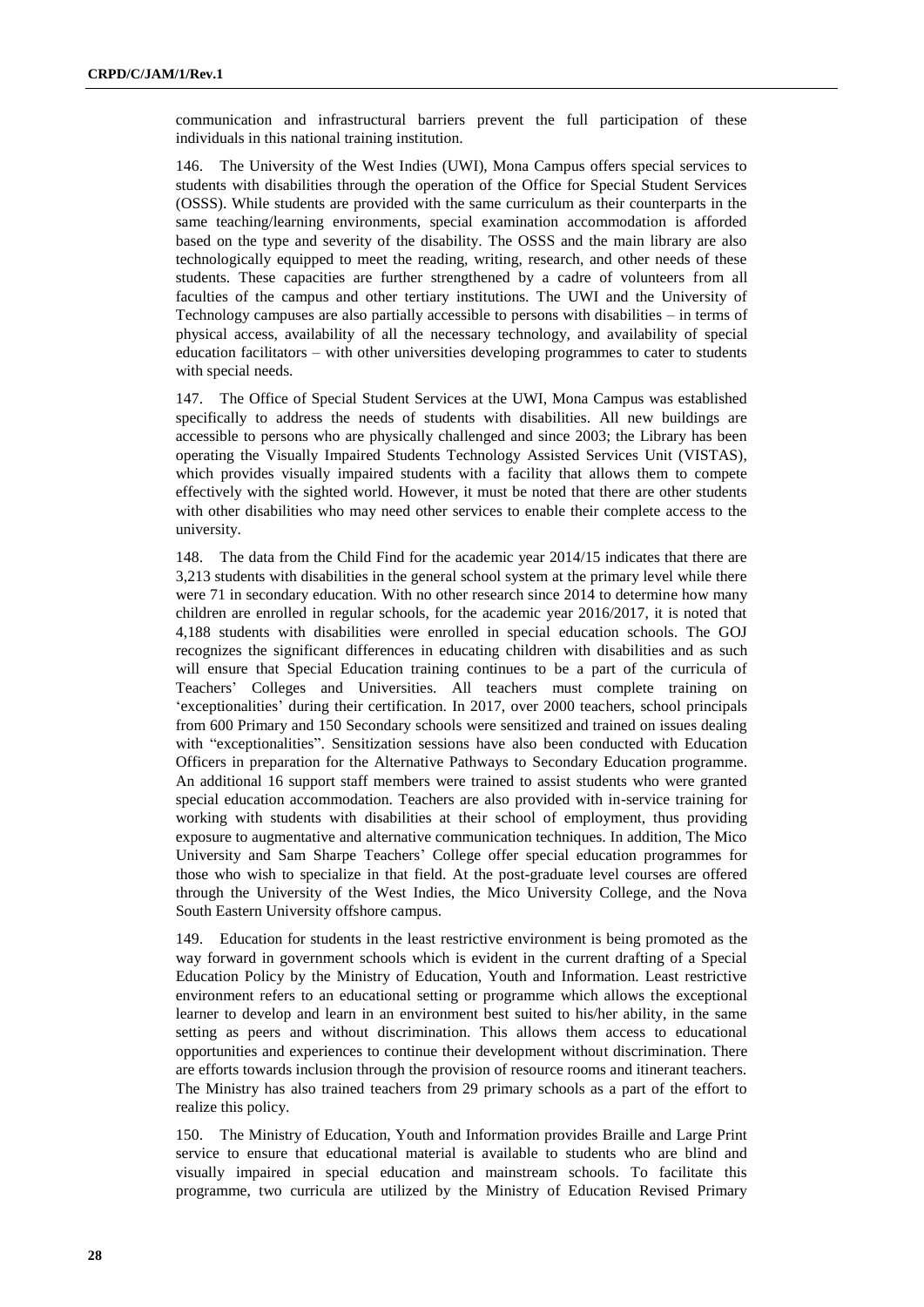Curriculum and a competency-based curriculum specifically geared toward the needs of children with Intellectual Disabilities.

151. Since the signing and ratification of the CRPD by Jamaica, the GOJ has intensified efforts towards the provision of critical services to persons with disabilities. There is, for example, a government policy to have all new schools meeting the accessibility standards so that children with mobility impairments can attend schools within their communities thus facilitating them remaining at home while accessing secondary education. Along with the Building Act (2017), the Ministry of Education Planning & Design Standards for School Buildings and General Facilities, (2013), states that "Ramps must be installed for persons using wheelchairs to access the ground floor and lifts to access the other floors. The slope of the ramp should be 1:13 or 7.7%. The corridors should be fitted with appropriate rails. Corridors should be a minimum of 1.525m. There are currently 127 out of the 764 Primary Schools and 35 of the 167 Secondary schools with ramp access.

152. In 2017 a total of 241 candidates with disabilities who sat the Grade Six Achievement Test received examination accommodations, this figure decreased from the 292 candidates with special needs who sat the national examinations and granted examination accommodations in 2014. Despite the decreased figure, this accommodation allows for greater equity and access with the provision extended time, readers, scribes, prompters, preferential seating, and separate examination centres, depending on the student's individual needs. These examinations provide the necessary qualifications to determine matriculation into higher education institutions as well as serve as a basis for which persons have an opportunity in the job market.

153. Up to December 2015 under the Economic and Social Inclusion project, in round one of the skills training interventions 200 persons with disabilities (PwDs) were trained; 123 received employment for six months and 34 received permanent employment; the second round of skills training intervention in October 2016 provided training for 190 persons with disabilities on PATH.

154. One of the major complaints from persons with disabilities is the limited opportunity for them to access secondary and post-secondary educational facilities which are equipped to cater to their needs. In 2010 through a partnership between the CDA and the Jamaica National Commission for UNESCO, a project was undertaken that prepared 37 adults with disabilities for the Caribbean Secondary Education Council Examinations and had an almost 92% success rate. Since that time, there has been a discontinuation of the programme because of a lack of funding. However, the Lister Mair-Gilby High School for the Deaf provides a continuing education programme for CSEC students.

## **Article 25 Health**

155. The Government of Jamaica recognizes the right of persons with disabilities to have access to quality healthcare services. Presently, all public health facilities exercise a no user fee policy for everyone. The potential advantages of implementing an effective waiver system determined on the person's ability to pay are being reviewed.

156. The non-discrimination provisions of the Jamaican Constitution are also relevant to healthcare. Persons with disabilities have access to these health services on the same basis as other persons, including sexual and reproductive health. In a collaborative effort between the JCPD and several NGOs providing services for persons with disabilities, an extensive Sexual and Reproductive Health programme was implemented. The project saw sexual and reproductive services being provided to women with disabilities across the island. The project also established a special window at the JCPD to provide various contraceptives for women and men with disabilities. Support for this programme came from funding by the GOJ and the United Nations Population Fund (UNFPA). This programme has since morphed with services provided in regular pharmacies as sensitization sessions increased and had continued for medical practitioners and pharmacists enabling them to provide more client-friendly services.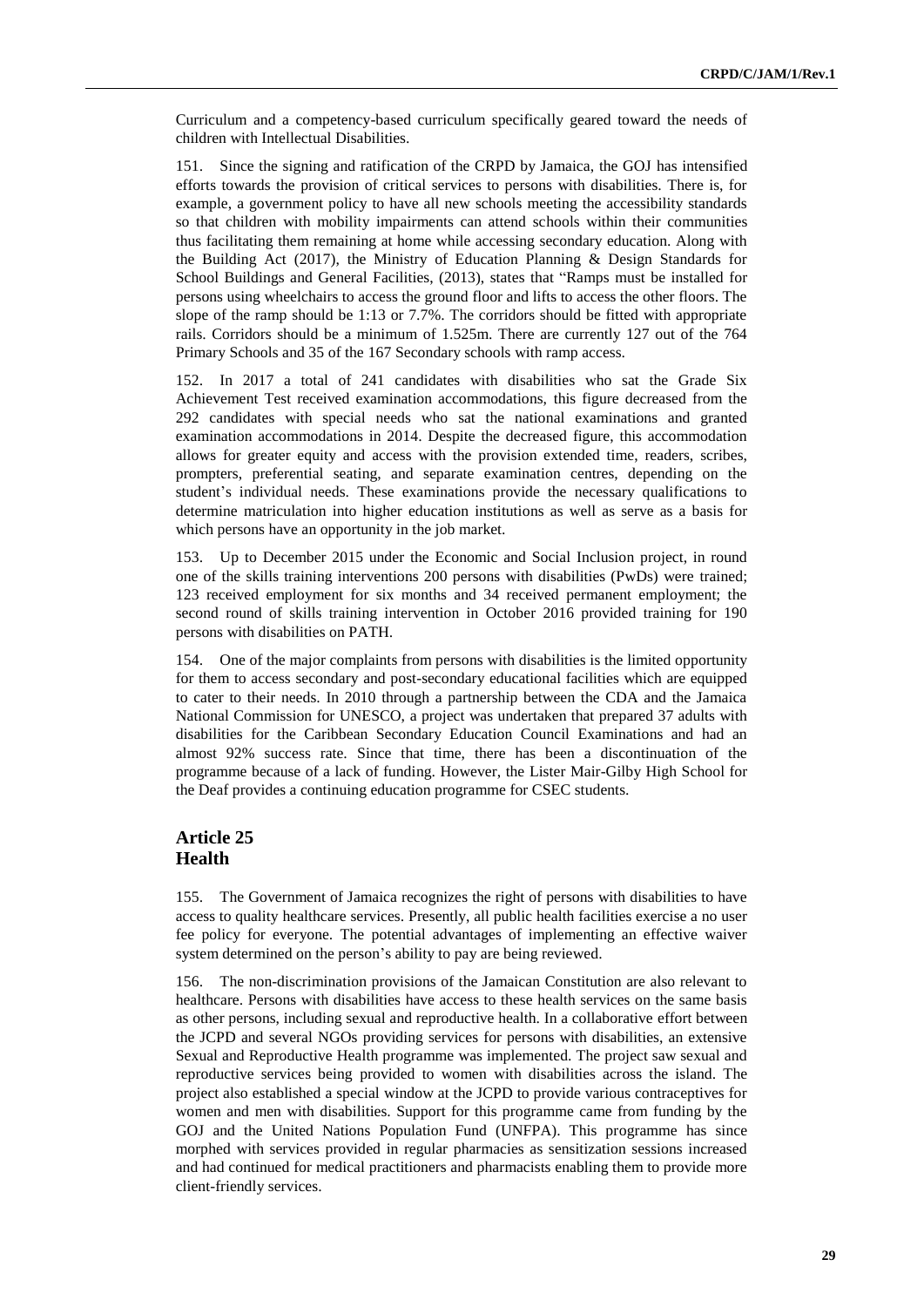157. Persons who are deaf however, still do not believe the system is equipped to deal adequately with their concerns. The privacy of these individuals is not guaranteed as they must rely on their caregivers as interpreter to communicate their health concerns to the health provider.

158. The Ministry of Health provides medical rehabilitation services through the Sir John Golding Rehabilitation Centre free of cost. The Centre offers long-term rehabilitation services with eleven other public hospitals providing acute care. General health care services are also available to persons with disabilities at clinics in each parish.

159. Training on the provision of services to persons with disabilities is provided sporadically to primary care physicians, nurses, physician assistants, and rural health workers through NGOs. In addition to public awareness campaigns, some public health nurses and midwives are also currently being trained in collaboration with the National Family Planning Board to ensure that disabilities and the rights of persons with disabilities are understood. The training seeks to ensure that communication with persons with disabilities can be better facilitated and sexual and reproductive health issues are adequately addressed. This project also makes provision for contraceptive counselling for adolescents with disabilities.

160. The **National Insurance Act** makes special provisions for insured persons injured or acquiring a disability during insured employment. The Act allows for contributors to the National Insurance Scheme to receive support following an accident on the job that contributes to disability. Life insurance is available to persons with disabilities from the private sector.

161. Efforts are being made to ensure physical access to health facilities in order to improve access to healthcare by persons with disabilities. An audit of the health facilities across the country was undertaken to ensure accessibility features are factored into any refurbishing or construction of new facilities or departments.

162. The JCPD assists registered PWDs, with assistive aids/devices to support their overall development. The JCPD allocates over six million dollars annually to assist persons with disabilities in facilitating the acquisition of assistive aids such as prosthesis, hearing aids, canes, wheelchairs and crutches or for therapeutic services for example, speech or occupational therapy. This grant assists in the relief of the psycho-social pressures of living with a disability while providing the necessary intervention for the full development of the children. For the 2016/2017 period a total of seventy-eight (78) persons were provided with assistive aid grants, forty-seven (47) males and thirty-one (31) females in the sum of Twelve Million Five Hundred and Forty-One Thousand Six Hundred and Eighty-Three Dollars and Ten Cents (JMD\$12,541,683.10). Assistance was sought to obtain for example, hearing aids for the Deaf and Hard of Hearing, wheelchairs for the mobility impaired as well as laptops and other assistive technology to provide a better quality of life and equal opportunities for persons with disabilities.

## **Article 26 Habilitation and rehabilitation**

163. In realization of the right of persons with disabilities to develop and maintain maximum independence and full inclusion through a comprehensive rehabilitation programme, the Government of Jamaica is committed to expanding and improving the currently available habilitation. Through the JCPD, the ESP, and the government's funding of NGOs that support persons with disabilities these goals are being achieved and will be expanded. The rights of persons with disabilities are respected as they are not forced to participate in these programmes. Currently, students with severe disabilities are provided with Personal Assistants (PAs) to ensure they can maximize their educational experience. These PAs are paid for through the partnership and assistance of the JCPD and the Ministry of Education.

164. Important to the habilitation and rehabilitation process is the use of technology. Assistive mobility devices are available at the Sir John Golding Rehabilitation Centre on a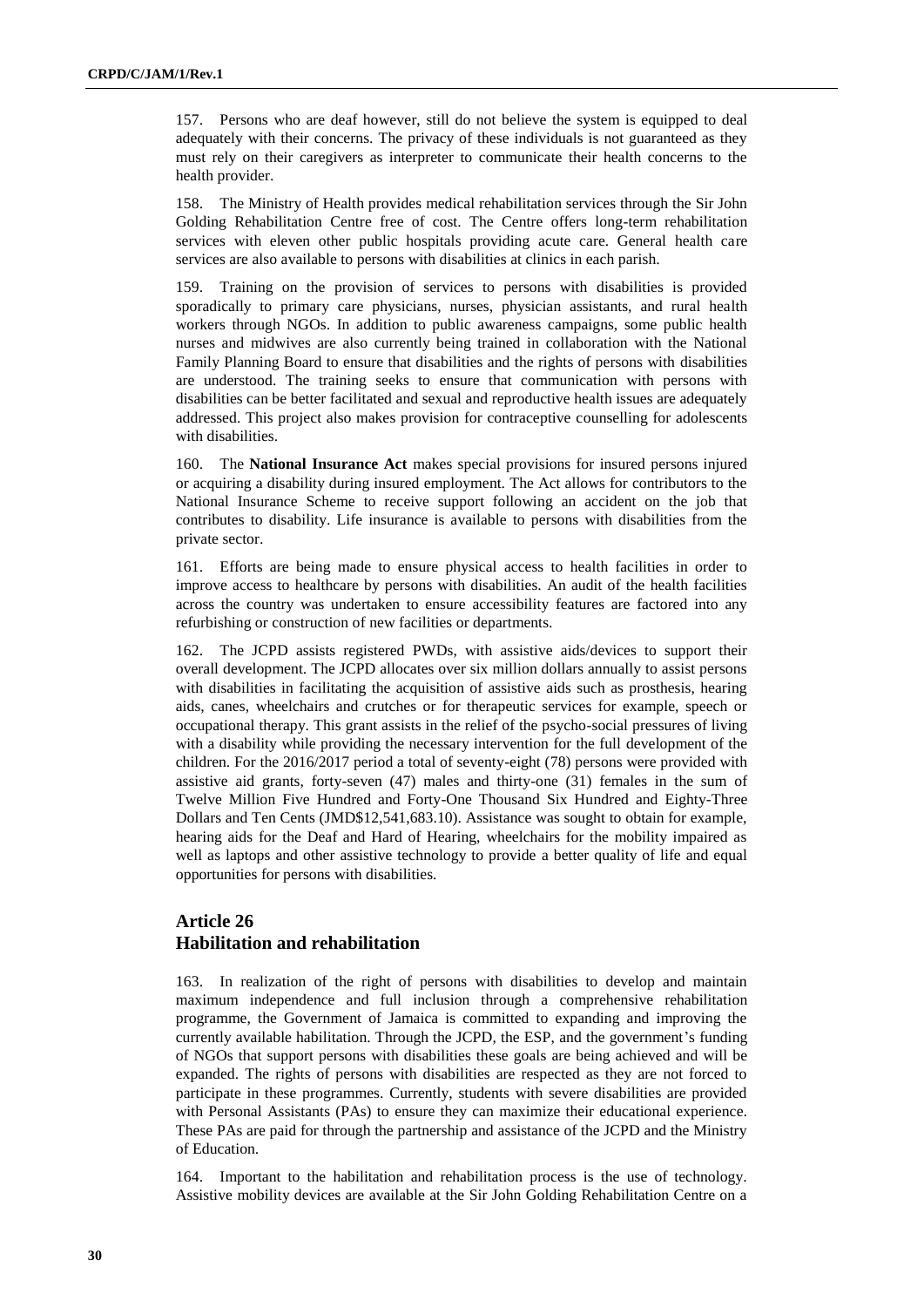subsidized basis. The JCPD also provides financial assistance through its Assistive Aid Grants to purchase these aids. Assistive devices for Blind/visually impaired and deaf and hard-of-hearing are also available at NGOs such as Jamaica Society for the Blind and Jamaica Association for the Deaf. Despite the availability of these devices, most persons with disabilities have difficulties in purchasing them due to the cost, and many rely on donations or government support to acquire them. Through the Early Stimulation Programme habilitation services are provided to children 0–6 years old free of cost as this is one of the paid services of Government. The JCPD through one of its workshops, the Assessment &Guidance Centre clients gain daily living and self-care skills. Those who had limited social skills leave the programme with the capacity to move onto further training, be employed on the open market, or engage in self-employment through entrepreneurial ventures.

165. The **Mental Health Act** provides for the rehabilitative health of persons with disabilities by imposing a duty on law enforcement to detain and dispatch to a mental facility anyone deemed mentally ill, so they may receive the necessary treatment and care. This **Mental Health Act** 1999 charges the government with the responsibility of providing mental health services in each health region which should afford rehabilitative services for persons after their discharge from a psychiatric facility; supervised home care and support for persons with mental disorders; and services for the promotion of mental health. It is evident though, that from a legislative perspective, the Jamaican government is providing protection for the rights of persons with mental illness to rehabilitative services.

## **Article 27 Work and employment**

166. The GOJ recognizes the right of persons with disabilities to have legitimate access to the labour market. Policies have been implemented in recognition of this right as well as sensitization for employers to guide and improve workplace interactions. The National Policy for Persons with Disabilities states that a minimum of 5% of jobs in the public sector should be reserved for persons with disabilities provided they possess the required qualifications. Many persons with disabilities are however unable to fill positions in the public sector due in part to them lacking the requisite qualifications. This long standing issue is currently being addressed through the mandate of the Ministry of Education through the K-13 Strategy ensuring access to early stimulation, through brain builder centres along with additional pathways at the secondary level to ensure students including those with disabilities get an opportunity to develop occupational skills. The Government also makes payment for exit examinations to ensure vulnerable groups are not at a disadvantage. Additionally, the Disabilities Act addresses the right to education for persons with disabilities at all levels and its attendant Code of Practice for Education & Training will provide the practical guidance for full inclusion in education and training which then facilitates the process towards employment.

167. The **Employment (Termination and Redundancy Payments) Act** of 1974 requires that employees acquiring a disability on the job be made redundant and not dismissed. The Act provides that the disability, injury or disease acquired must be due to the nature of the job and renders the employee unable to work. Special compensation benefits in these instances, depending on the length of employment. However, there are no measures in place to facilitate re-employment after redundancy. The position now being considered is one in which retraining and/or redeployment becomes the first option before redundancy is considered. The National Policy for Persons with Disabilities and the Disabilities Act support this position.

168. Persons with disabilities are afforded the same rights as other citizens under the Jamaican Constitution and the Charter of Fundamental Rights and Freedoms in respect of discrimination in the workplace. Provisions have also been made in the Labour Laws to afford employment and workplace protection for persons with disabilities.

169. In the private sector, barriers such as inaccessible workplaces further prevent gainful employment. In some cases, despite the vocational training and skills possessed by persons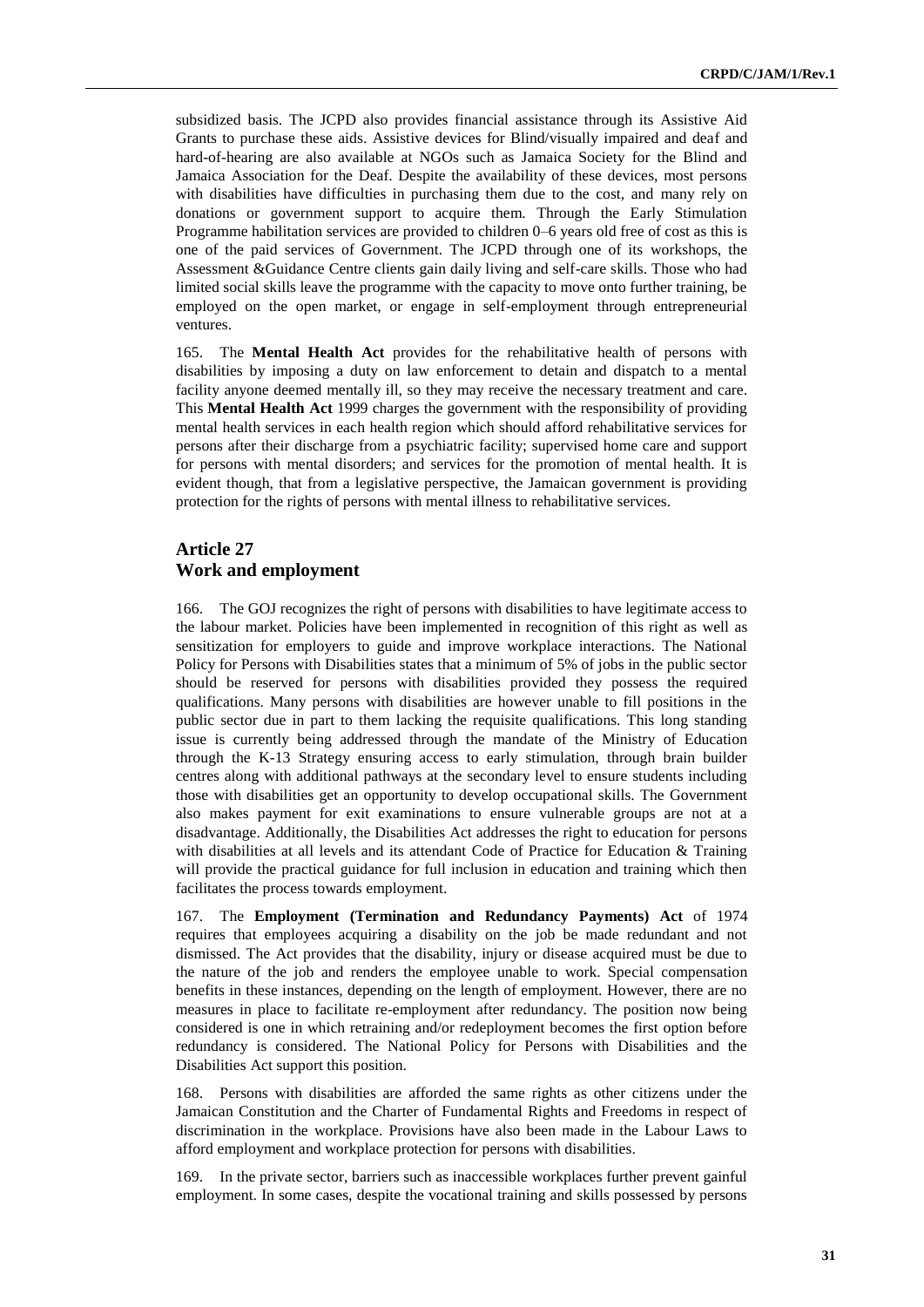with disabilities, discrimination persists. Until the establishment of the Disabilities Rights Tribunal, public awareness and sensitization with employers are the means utilized in the encouragement of their employment of PWDs. In 2016, an employment promotional video was created to further the drive.

170. The HEART Trust/NTA develops, and monitors the training and employment processes for its trainees, which include persons with disabilities. It assists in job placement exercises in Office Administration/Data Operations, Housekeeping, Furniture Making, Garment Construction and Horticulture (Basic Gardening). Furthermore, the Ministry of Labour and Social Security provides a Rehabilitation Grant that enables persons to create and expand their economic base and reduce dependence on the state. These grants support the start-up and support of micro-enterprises such as haberdasheries, vending, barbering and livestock rearing.

171. Short-term employment programmes created by the Government, for persons at the lower socio-economic level, introduced in 2012, provides a certain percentage of jobs for individuals with disabilities. The programmes cater mainly for persons between the ages of 18 and 34.

172. The **National Youth Service Act** (1999) offer opportunities for persons between the ages of 17 years and 24 years who satisfy the prescribed qualifications could be selected for training and or employment. This programme also assists with support for tuition fees at the tertiary level of the education system.

173. The JCPD administers the Empowerment Grant Programme which facilitates persons with disabilities and parents of children with disabilities with securing grants for income generation. The JCPD, through the MLSS distributes economic empowerment grants of up to \$150,000 JMD to persons with disabilities to assist with the development of small businesses. The Programme started in May 2008 with over two thousand and fifty beneficiaries to date. Between 2014 and 2016 a total of 450 clients benefited from the programme. For the period 2013/2014 one hundred and twelve (112) persons with disabilities were approved for the grant totaling Fifteen Million Five Hundred and Eighty-Four Thousand Six Dollars (\$15,584,006.00). In the 2015/2016 fiscal year a total of one hundred and ninety-two (192) applications were approved for economic empowerment grants to the sum of Eighteen Million Four Hundred and Fifty-Three Thousand Five Hundred and Fourteen Dollars and Fifty-Two Cents (\$18,453,514.52). Additionally, for the financial period 2016/2017 a total of sixty-eight (68) clients was provided with economic empowerment grants totaling Five Million Three Hundred and Forty-Nine Thousand and Twenty-One Dollars and Thirteen Cents (\$5,349,021.13). This grant provides a social safety net for persons with disabilities while enhancing the prospects for increased independence and social inclusion.

174. The economic empowerment grants enable persons to create and expand their economic base and reduce dependence on the state through startup and assistance of microenterprises such as haberdasheries, vending, barbering, livestock rearing and farming. The JCPD also provides clients with guidance on maintaining the businesses through Business Management Workshops. In 2016, three business management workshops were held and thirty clients were trained from five parishes – Kingston, Hanover, Clarendon, Westmoreland and Manchester.

175. The JCPD further facilitates job placement for their members by liaising with various organizations. This placement is a broad selective service specifically engaged in finding employment for qualified persons with disabilities. Between the periods 2014–2017 approximately 800 persons were placed in temporary and permanent employment in the public and private sectors. Jobs secured range from secretarial, accounting, landscaping, and skilled labor and janitorial. This has positively impacted their lives for more effective integration in the employment sector.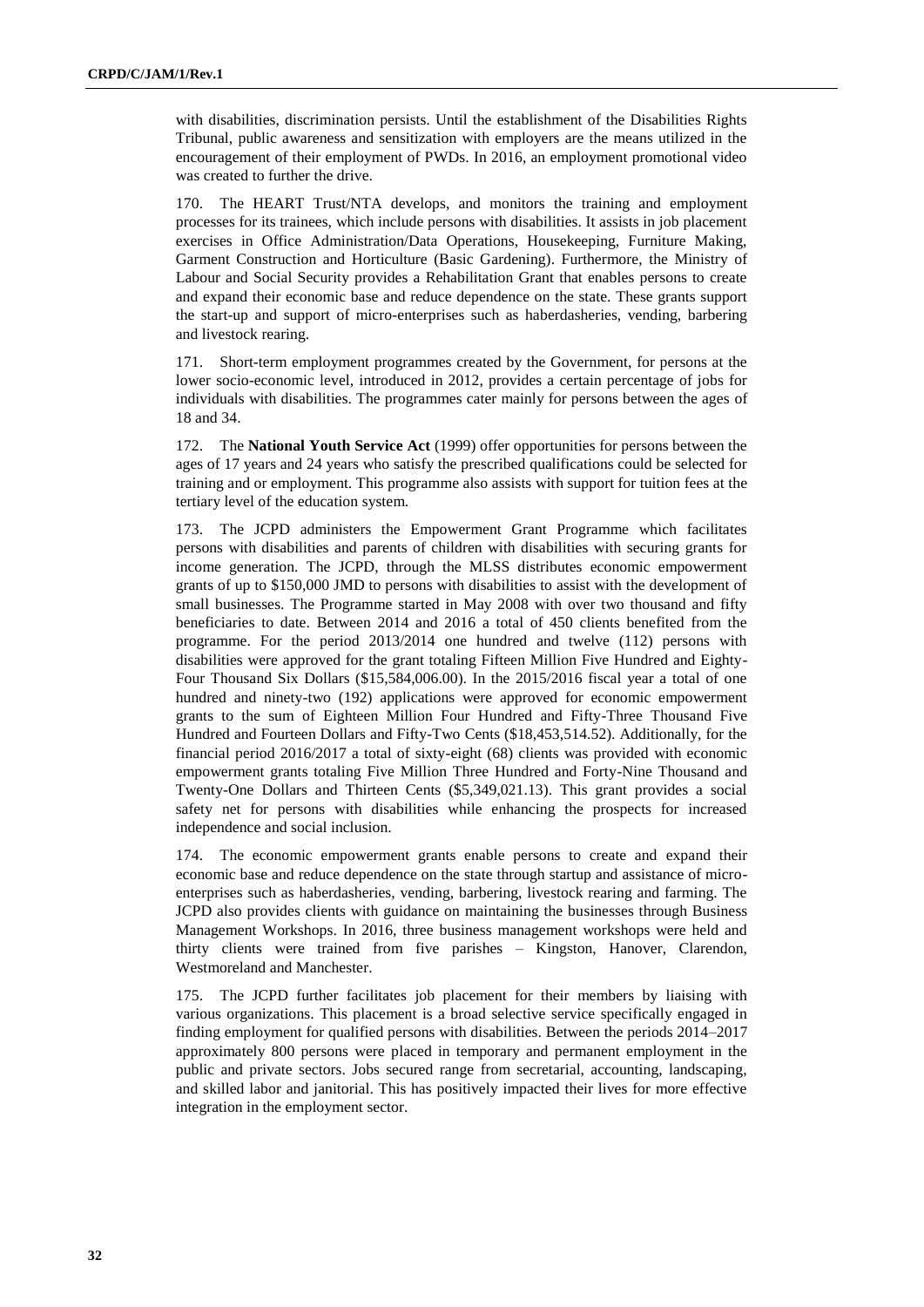## **Article 28 Adequate standard of living and social protection**

176. Jamaica is committed to ensuring that the quality of life enjoyed by citizens is at an acceptable standard and has committed its financial, technical, and human resources to achieve development status by the year 2030. The National Development Plan was designed to guide this process which requires the implementation of several policies and programmes. Social protection for Jamaicans is a critical component.

177. The government has programmes aimed at improving the living conditions of persons with disabilities, recognizing their increased vulnerability. These include the provision of opportunities for persons with disabilities to gain assistance through the PATH Programme – a conditional cash transfer programme that delivers amongst other things, cash benefits to the poorest Jamaicans. Persons with disabilities constitute one of the five categories of beneficiaries.

178. The MLSS, through the National Insurance Scheme, offers an Invalidity Benefit for contributors (women under sixty-three years and men under sixty-five years) who were previously employed but have become incapable of working due to physical or mental illness. As part of the Social Safety Net provisions compassionate and emergency grants have been allocated to assist victims of fires, hurricanes, and robberies as well as to provide persons with medical procedures. Likewise, Education and Social Intervention Grants provides assistance to families in inner-city communities unable to purchase books, uniforms or pay auxiliary fees to enable their education. All these Social programmes includes PWDs, (once assessed to be in need) to receive benefits. Rehabilitation grants are also available (see response to Article 27 above).

179. Additional benefits are provided under the **Income Tax Act** income derived from disability pensions and war gratuities are exempt from income tax as well as the income of a person with a disabling permanent physical condition. The JCPD also facilitates the application process for this benefit, along with referral services to other agencies that cater to the needs of persons with disabilities, offering training opportunities, education, and rehabilitation services.

180. The National Housing Trust (NHT) provides special housing opportunities to persons with disabilities. The Housing Trust provides a special loan option within its Benefits Programme which gives assistance to contributors with disabilities wishing to purchase homes. For the 2017/2018 financial year (April 2017–March 2018), the Government of Jamaica increased NHT benefits to persons with disabilities. Currently, NHT contributors certified by the Jamaica Council for Persons with Disabilities as having disabilities, repay their loans at a rate of interest of two-percentage points below that of the income group in which they fall. As of July 1, individuals earning up to JMD \$30,000.00 weekly (approximately US\$234.00) will pay no interest. The NHT will also provide a grant of JMD\$150,000 (approximately USD \$1,170.00) to NHT mortgagors with disabilities or to mortgagors who reside with and care for a family member who is disabled, to retrofit or upgrade the dwellings for accessibility.

181. The Government expands the opportunities for social protection for persons with disabilities while enhancing the prospects for increased independence and social inclusion. There is a National Social Protection Strategy which considers provision for PWDs. Education and training are keys towards social transformation of any population and so access to education and training are critical for the transformation of the lives of PWDs.

182. Adults with disabilities living in deplorable situations with no personal support are placed in infirmaries until their situation improves. The government operates these homes and, though there may be some restrictions in keeping with the rules of these homes, the individual's liberty is maintained to a large extent. These infirmaries are within the remit of the Parish Councils (Local Authorities).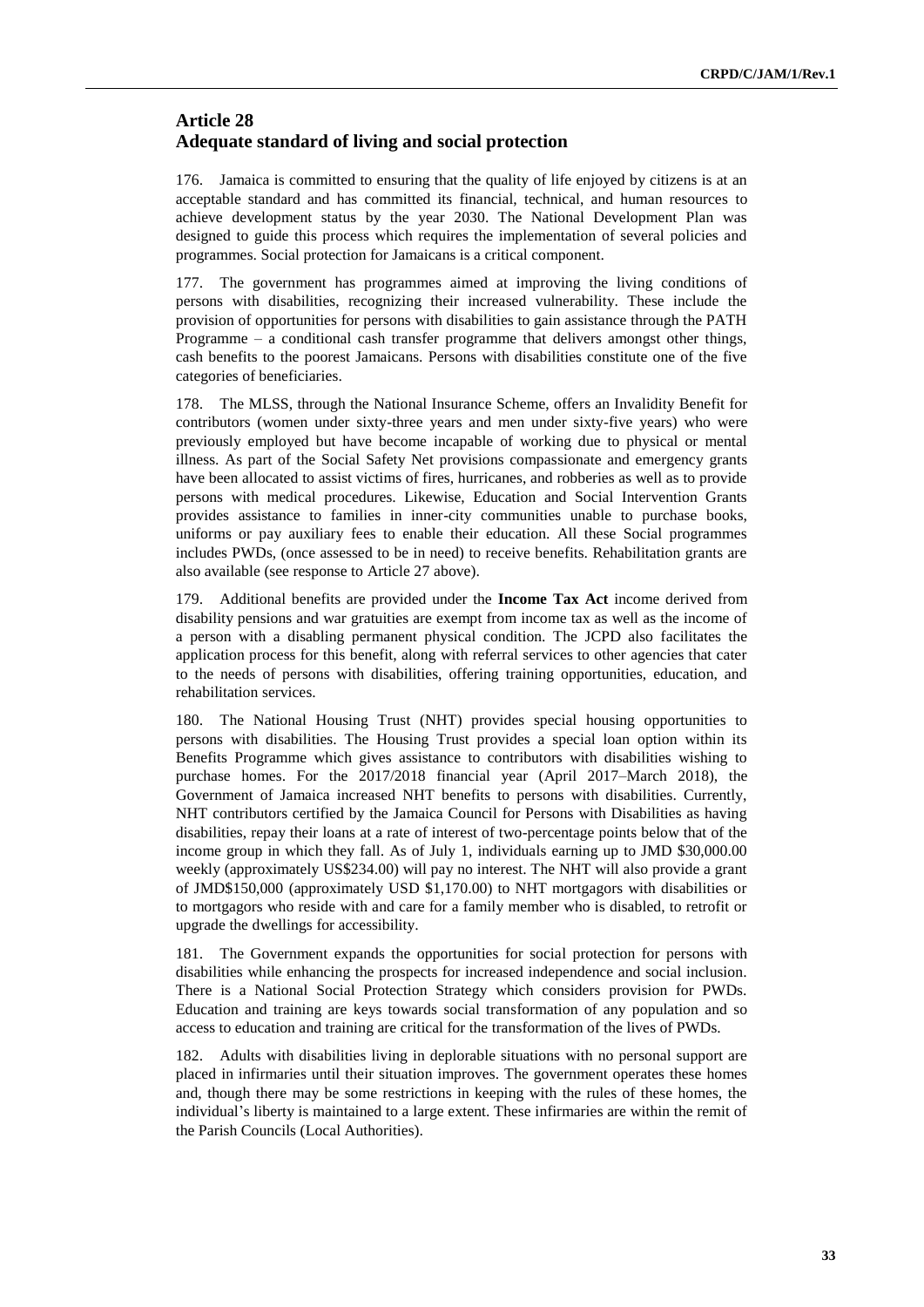# **Article 29 Participation in political and public life**

183. The Jamaican Constitution affirms the rights of all Jamaicans to participate in an election process that is free and fair. The criterion for an elector is through registration with the Electoral Office of Jamaica (EOJ). Persons are excluded only based on a legal incapacity, namely being certified as insane or otherwise adjudged to be of unsound mind, being convicted or under a suspended sentence. The **Mental Health Act**, revised in 2011, is used to guide the process of determining the mental capacity of an individual. The Constitution does not allow for persons certified insane or otherwise adjudged to be of unsound mind the opportunity to be elected to the House of Representatives or to the Senate.

184. The right to vote is also a fundamental part of Jamaica's political system. The Electoral Office of Jamaica (EOJ) is becoming more inclusive in terms of ensuring that PWDs can exercise their constitutional right to participate in the process of electing their members of parliament, and ultimately the government of Jamaica. A User Manual for Election Day Workers incorporates issues relating to voting by PWDs except issues pertaining to persons who are Deaf. Based on continued discussions between the EOJ and the JCPD along with other agencies representing persons with disabilities, the matter will be addressed in the revision of the manual to ensure greater inclusiveness.

185. The **Representation of the People Act (ROPA)** makes provisions for voters who are visually impaired to get assistance from an acquaintance of their choice or a presiding officer. Discussions with persons who are blind and visually impaired, indicates the desire to maintain the secrecy of their vote, through relevant technology. The National Policy for Persons with Disabilities addresses the need for reasonable accommodations in voting instructions being available at polling stations.

186. Although special assistance is afforded to the elderly and persons with physical disabilities at the polling stations, there is no legislative guarantee for accessible polling stations. Generally, schools, community centres and churches are converted into polling stations. Many of these buildings were constructed several decades ago thus posing accessibility challenges. Implementation of the new National Building Code addresses improved accessibility to polling stations to maintain dignity and privacy throughout the voting experience for PWDs.

187. The EOJ has indicated that efforts are being made to place, as much as possible, polling stations on the ground floors of buildings used for this purpose. The intention is also to construct accessible temporary polling stations. Where a person with a disability has their right to vote violated, they have the option to report same to the EOJ or the Political Ombudsman and are entitled to the same redress as other citizens.

188. No legal barriers exist preventing PWDs from participating in political organizations. In 1998, Jamaica appointed its first Senator who is blind: Mr. Floyd Morris. Mr. Morris was re-appointed to the Senate in 2012 and served as the President of the Jamaican Senate from 2012 to 2016, thus demonstrating Jamaica's commitment to inclusion of persons with disabilities in the governance of the country.

189. The National Policy for Persons with Disabilities recognizes the rights of persons with disabilities and their families to form organizations to promote their welfare and protect their interests. There exist over forty non-governmental organizations in Jamaica that give specific attention to persons with disabilities while providing a wide array of health, education, training, and rehabilitative services. The GOJ consults with these organizations in the process of policy and programme development.

# **Article 30 Participation in cultural life, recreation, leisure, and sport**

190. Jamaica is committed to ensuring that persons with disabilities are afforded equal opportunities of participation in cultural, recreational, leisure and sporting activities. The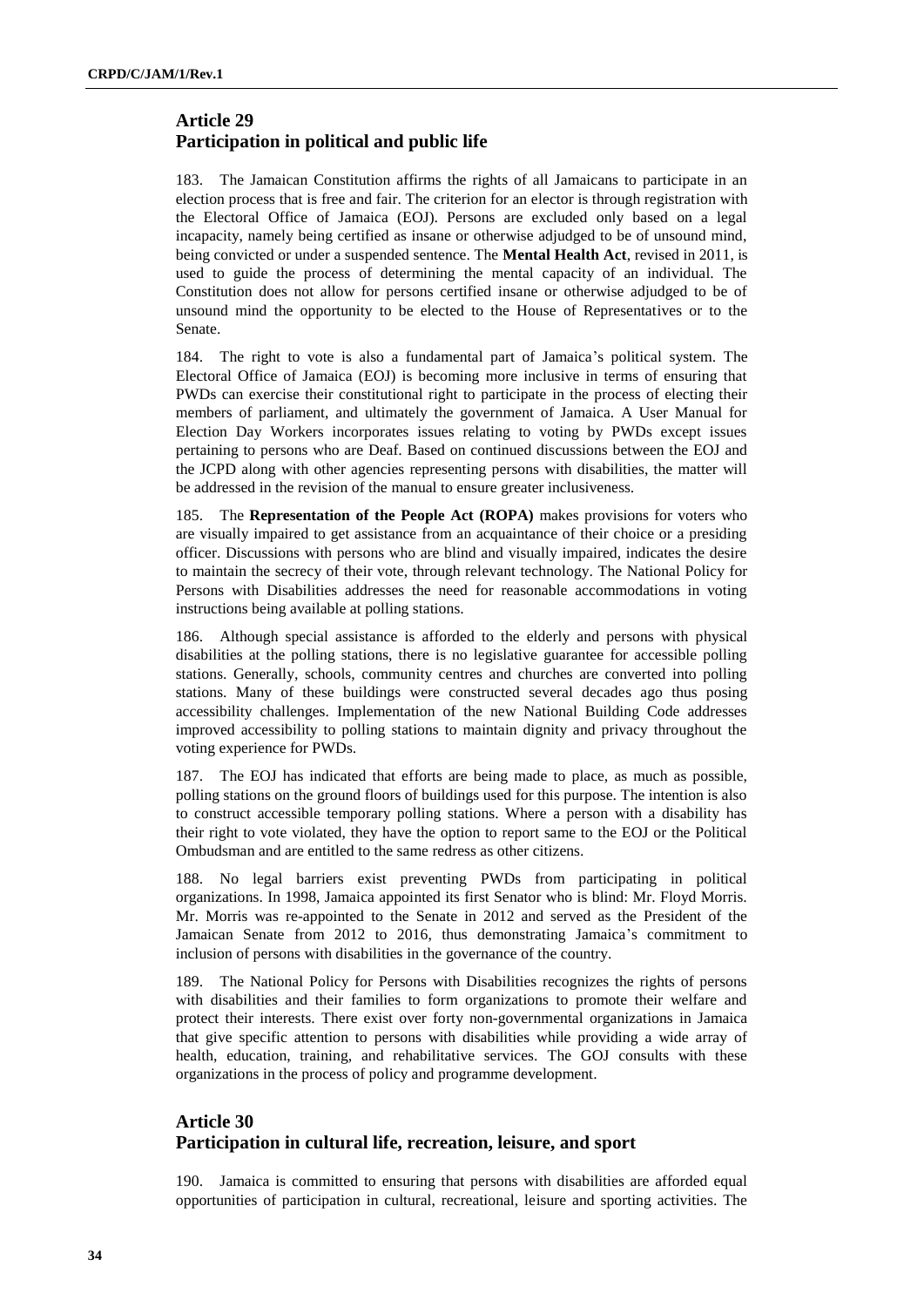government is aware of the role these activities play in building confidence, reducing isolation, and enriching the community.

191. The JCPD through a partnership with the existing NGOs provides a mechanism for referring registered PWDs to institutions providing training in art, craft, and other creative areas. Through Paradise Prints, a Centre operated by the JCPD, persons with disabilities are trained in craft work and produce high-quality household items made from batik. Throughout the year and during the National Disability Awareness Week an Evening of Excellence showcases the talents and abilities of PWDs to the public. There is the need for technical arrangements to ensure films and literatures are accessible to PWDs along with the provision of more physically accessible cultural spaces.

192. There exists various sporting opportunities for persons with disabilities. Annual sports day for PWDs are executed by various organizations. Persons with disabilities participate in a cornucopia of sporting activities such as dominoes, basketball, athletics, discuss, shot-put, to name a few. Regionally and international representation include Blind Cricket Competition, the Special Olympics, and the International Paralympics Committee (IPC) World Athletics Championships. Jamaican athletes are exceptional participants with medals demonstrating their prowess.

193. The Government is trying to have all national sports facilities accessible to persons with disabilities. A few sporting complexes, including Jamaica's main cricket ground, have already been made physically accessible, and work continues in this regard.

# **III. Specific Obligations under the Convention**

#### **Article 31 Statistics and Data**

194. The Statistical Institute of Jamaica (STATIN) is responsible for conducting the national census. The 2011 census recorded not only the distribution of the persons in the population, but, provided statistics on education, employment, housing, and economic activities for persons with disabilities.

195. The results of the survey are available online by the STATIN. There are no documents in Braille and there are no sign language interpreters on staff. No additional research has yet been conducted on the part of the Government to collate specific data on the community of persons with disabilities. A socio-economic study of persons with disabilities was conducted in 2014 in Jamaica by the JCPD through funding from the IDB. Further, data gathering on the population of persons with disabilities resulting in the creation of a Confidential Registry began through the IDB Project enhancing the mandate of the JCPD. Despite not being mandatory, registration of individuals with disabilities increases their opportunity in accessing various benefits and other provisions from the JCPD and other social programmes.

196. This Registry though limited, provides necessary data for national policy development and programme planning. The registry captures information related to the clients' personal demographics including gender, employment history, medical history, type of disability and required assistance needed.

## **Article 32 International Cooperation**

197. The Government of Jamaica has collaborated with several international organizations to ensure that the community of persons with disabilities receives technical and financial support geared at capacity building.

198. The Technical Cooperation Project between the Inter-American Development Bank and the GOJ (2012–15) provided support for improving the lives of persons with disabilities. Through the provision of this funding, not only was a comprehensive Disability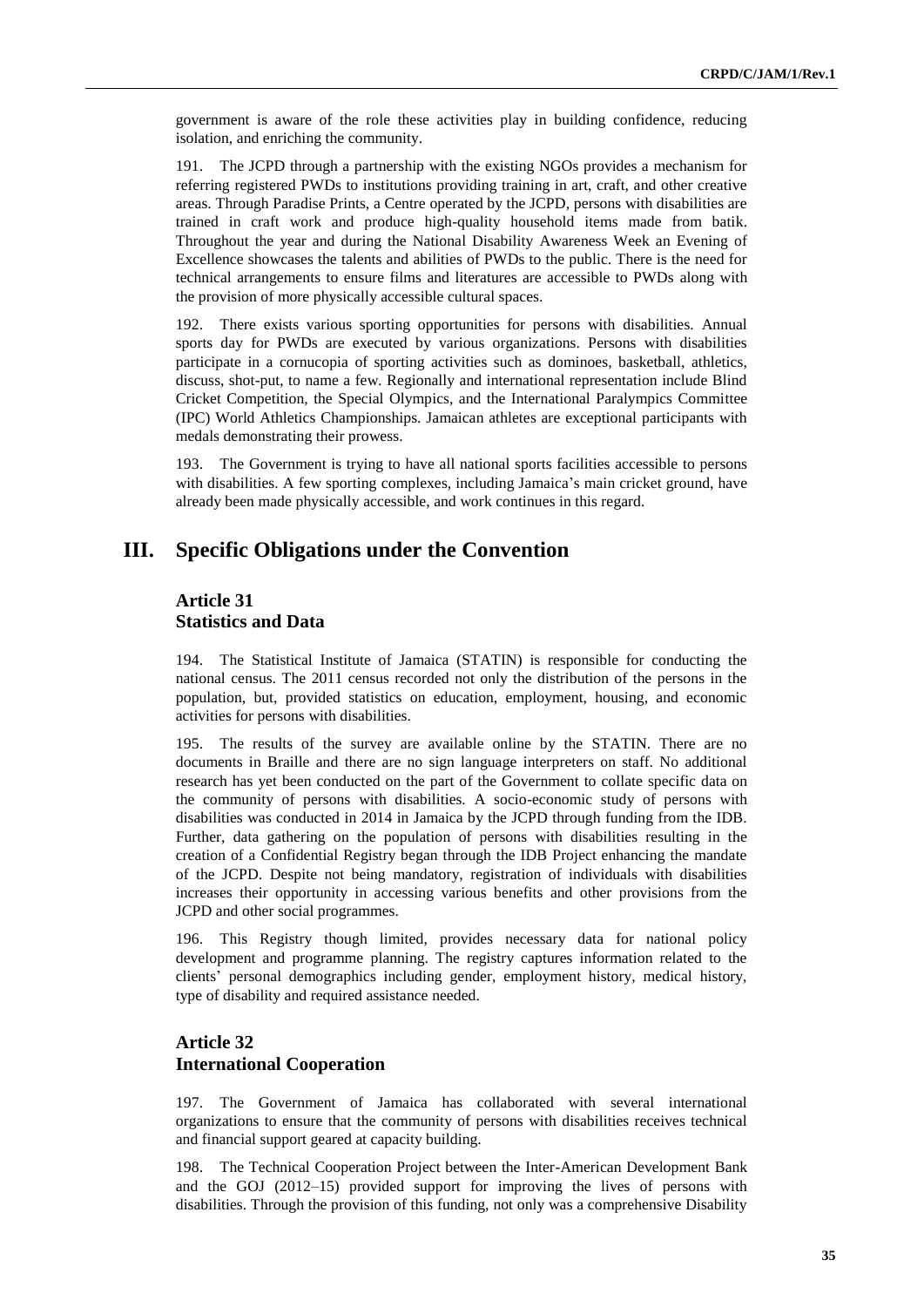Registry created but this data ensures coordinated effort at recording, monitoring, and assisting persons with disabilities. This project also provides for the institutional strengthening of the Jamaica Council for Persons with Disabilities and the Early Stimulation Programme for children with disabilities.

199. The World Bank provided initial funding for a horticultural project which gave necessary training for persons with disabilities. This programme administered through the Abilities Foundation in 2011 is valued at US\$38,500.

200. Through the Integrated Social Protection and Labour Programme, the Inter-American Development Bank has also provided a five-year loan. This loan provides funding for the PATH programme. Funds will also focus on improving the services, facilities, and equipment of the MLSS Early Stimulation Programme for children with disabilities to improve PATH services to beneficiary children with disabilities.

201. Jamaica has also received research assistance to ensure evidence-based policies and programmes. In this context, the United Nations Population Fund (UNFPA) also has extended support to improve the data available by funding research in the field of disability.

# **Article 33 National Implementation and Monitoring**

202. Following the ratification of the CRPD, the JCPD as the government agency responsible for implementing projects and policies accepted the responsibility to ensure the realization of the articles of the Convention on the Rights of Persons with Disabilities. The JCPD is now expected to manage policy analysis, programme development and conduct internal monitoring to garner information for national and international reporting.

203. The institutional structure to ensure the implementation of the Convention is strengthened by National Advisory Board for Persons with Disabilities replaced by the Board of Management mandated in the Act, has been given monitoring responsibility for the CRPD. The Government is yet to appoint an independent body to formally monitor the progress of the GOJ in implementing the CRPD.

204. The Government of Jamaica is also working towards the establishment of a national human rights institution (NHRI) for the promotion and protection of various forms of human rights, in accordance with the Paris Principles. The proposed institution has received the approval of the Cabinet, in principle, and Cabinet is expected to consider, in short order, the legislative changes required to give effect to the Institution. The NHRI is expected to have a broad focus and to have pluralist representation in its membership.

205. Several advocacy organizations exist in Jamaica for PWDs thus expanding their involvement in civil and political life. These organizations provide varying services including from rehabilitation, education, training and employment, welfare services and other forms of support services. These groups are vocal participants in the creation of national policies and have representatives on the relevant planning committees and boards. As a result of their advocacy the Combined Disabilities Association has national recognition as the main cross-disability organization in Jamaica. It has, through its intervention with the government, engineered several policies and programmes beneficial to persons with disabilities.

206. Institutional strengthening of the JCPD through a bilateral arrangement between the government of Jamaica and the Inter-American Development Bank, will allow for greater effectiveness to implement the tenets of the CRPD and the requirements of the Disabilities Act. The JCPD provides its services across the island through social workers assigned to various geographical areas. They collaborate with the social workers from the Programme of Advancement through Health and Education (PATH) to address the needs of persons with disabilities reporting on discriminatory or degrading treatment of these individuals. Sensitization of personnel involved in developmental programmes is paramount to their operation as the awareness-raising programmes have led to greater acceptance of persons with disabilities and investment in their development.